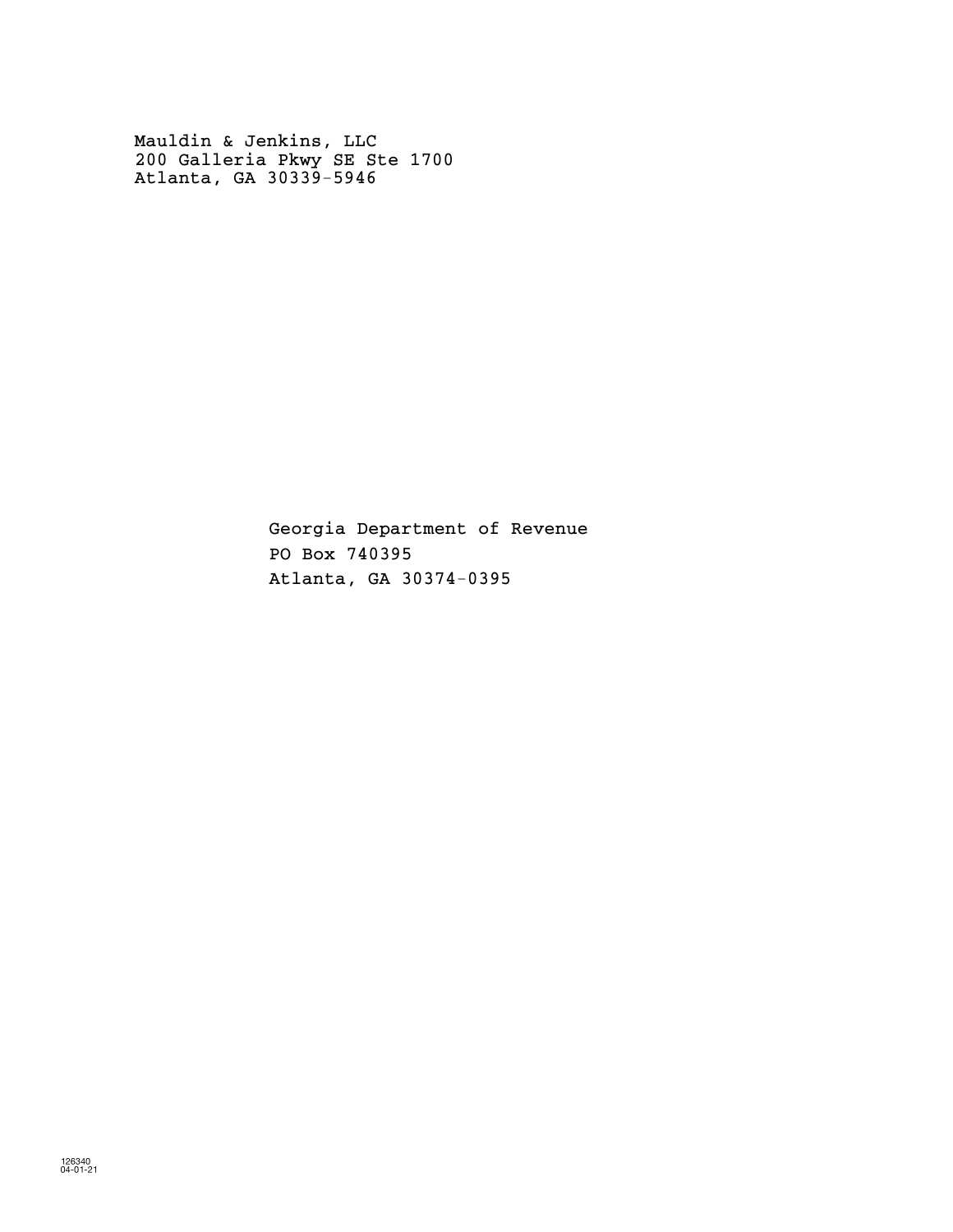(Rev. January 2022)

# **Application for Automatic Extension of Time To File an Exempt Organization Return**

Department of the Treasury Internal Revenue Service

|  |  |  | $\blacktriangleright$ File a separate application for each return. |  |
|--|--|--|--------------------------------------------------------------------|--|
|  |  |  |                                                                    |  |

**| Go to www.irs.gov/Form8868 for the latest information.**

**Electronic filing (e-file).**  You can electronically file Form 8868 to request a 6-month automatic extension of time to file any of the filing of this form, visit www*.irs.gov/e-file-providers/e-file-for-charities-and-non-profits.* forms listed below with the exception of Form 8870, Information Return for Transfers Associated With Certain Personal Benefit Contracts, for which an extension request must be sent to the IRS in paper format (see instructions). For more details on the electronic

**Automatic 6-Month Extension of Time.** Only submit original (no copies needed).

All corporations required to file an income tax return other than Form 990-T (including 1120-C filers), partnerships, REMICs, and trusts must use Form 7004 to request an extension of time to file income tax returns.

| Type or<br>print                                                                                                                                                                                                                                                       | Name of exempt organization or other filer, see instructions.<br>Taxpayer identification number (TIN)<br>Georgia Campaign for Adolescent<br>Power and Potential, Inc.<br>31-1520709                                                                                                                                                                                                                                                                                                                                                                                                                                                    |            |                                                                                                                                                                               |              |    |                  |  |
|------------------------------------------------------------------------------------------------------------------------------------------------------------------------------------------------------------------------------------------------------------------------|----------------------------------------------------------------------------------------------------------------------------------------------------------------------------------------------------------------------------------------------------------------------------------------------------------------------------------------------------------------------------------------------------------------------------------------------------------------------------------------------------------------------------------------------------------------------------------------------------------------------------------------|------------|-------------------------------------------------------------------------------------------------------------------------------------------------------------------------------|--------------|----|------------------|--|
| File by the<br>filing your                                                                                                                                                                                                                                             | Number, street, and room or suite no. If a P.O. box, see instructions.<br>due date for<br>1849 The Exchange SE, 200<br>return. See                                                                                                                                                                                                                                                                                                                                                                                                                                                                                                     |            |                                                                                                                                                                               |              |    |                  |  |
| instructions.                                                                                                                                                                                                                                                          | City, town or post office, state, and ZIP code. For a foreign address, see instructions.<br>30339<br>Atlanta, GA                                                                                                                                                                                                                                                                                                                                                                                                                                                                                                                       |            |                                                                                                                                                                               |              |    |                  |  |
|                                                                                                                                                                                                                                                                        | Enter the Return Code for the return that this application is for (file a separate application for each return)                                                                                                                                                                                                                                                                                                                                                                                                                                                                                                                        |            |                                                                                                                                                                               |              |    | $\mathbf 0$<br>1 |  |
| <b>Application</b>                                                                                                                                                                                                                                                     |                                                                                                                                                                                                                                                                                                                                                                                                                                                                                                                                                                                                                                        | Return     | Application                                                                                                                                                                   |              |    | Return           |  |
| Is For                                                                                                                                                                                                                                                                 |                                                                                                                                                                                                                                                                                                                                                                                                                                                                                                                                                                                                                                        | Code       | Is For                                                                                                                                                                        |              |    | Code             |  |
|                                                                                                                                                                                                                                                                        | Form 990 or Form 990-EZ                                                                                                                                                                                                                                                                                                                                                                                                                                                                                                                                                                                                                | 01         | Form 1041-A                                                                                                                                                                   |              |    | 08               |  |
|                                                                                                                                                                                                                                                                        | Form 4720 (individual)                                                                                                                                                                                                                                                                                                                                                                                                                                                                                                                                                                                                                 | 03         | Form 4720 (other than individual)                                                                                                                                             |              |    | 09               |  |
| Form 990-PF                                                                                                                                                                                                                                                            |                                                                                                                                                                                                                                                                                                                                                                                                                                                                                                                                                                                                                                        | 04         | Form 5227                                                                                                                                                                     |              |    | 10               |  |
|                                                                                                                                                                                                                                                                        | Form 990-T (sec. 401(a) or 408(a) trust)                                                                                                                                                                                                                                                                                                                                                                                                                                                                                                                                                                                               | 05         | Form 6069                                                                                                                                                                     |              |    | 11               |  |
|                                                                                                                                                                                                                                                                        | Form 990-T (trust other than above)                                                                                                                                                                                                                                                                                                                                                                                                                                                                                                                                                                                                    | 06         | Form 8870                                                                                                                                                                     |              |    | 12               |  |
|                                                                                                                                                                                                                                                                        | Form 990-T (corporation)                                                                                                                                                                                                                                                                                                                                                                                                                                                                                                                                                                                                               | 07         |                                                                                                                                                                               |              |    |                  |  |
| $box \blacktriangleright$<br>1.<br>2                                                                                                                                                                                                                                   | Telephone No. $\triangleright$ 404-475-6034<br>If this is for a Group Return, enter the organization's four digit Group Exemption Number (GEN) _________. If this is for the whole group, check this<br>. If it is for part of the group, check this box $\blacktriangleright$<br>I request an automatic 6-month extension of time until<br>the organization named above. The extension is for the organization's return for:<br>$\blacktriangleright$ $\lfloor$ X $\rfloor$ calendar year 2021 or<br>tax year beginning<br>If the tax year entered in line 1 is for less than 12 months, check reason:<br>Change in accounting period | and ending | Fax No.<br>and attach a list with the names and TINs of all members the extension is for.<br>November 15, 2022 , to file the exempt organization return for<br>Initial return | Final return |    |                  |  |
| If this application is for Forms 990-PF, 990-T, 4720, or 6069, enter the tentative tax, less<br>За<br>\$<br>any nonrefundable credits. See instructions.<br>За<br>If this application is for Forms 990-PF, 990-T, 4720, or 6069, enter any refundable credits and<br>b |                                                                                                                                                                                                                                                                                                                                                                                                                                                                                                                                                                                                                                        |            |                                                                                                                                                                               | 0.           |    |                  |  |
|                                                                                                                                                                                                                                                                        | estimated tax payments made. Include any prior year overpayment allowed as a credit.                                                                                                                                                                                                                                                                                                                                                                                                                                                                                                                                                   |            |                                                                                                                                                                               | 3b           | \$ | 0.               |  |
| c.                                                                                                                                                                                                                                                                     | <b>Balance due.</b> Subtract line 3b from line 3a. Include your payment with this form, if required, by                                                                                                                                                                                                                                                                                                                                                                                                                                                                                                                                |            |                                                                                                                                                                               |              |    | 0.               |  |
| instructions.                                                                                                                                                                                                                                                          | using EFTPS (Electronic Federal Tax Payment System). See instructions.<br>Caution: If you are going to make an electronic funds withdrawal (direct debit) with this Form 8868, see Form 8453-TE and Form 8879-TE for payment                                                                                                                                                                                                                                                                                                                                                                                                           |            |                                                                                                                                                                               | 3c           |    |                  |  |

**HA** For Privacy Act and Paperwork Reduction Act Notice, see instructions. **But a struction of the Community Community** Form 8868 (Rev. 1-2022) LHA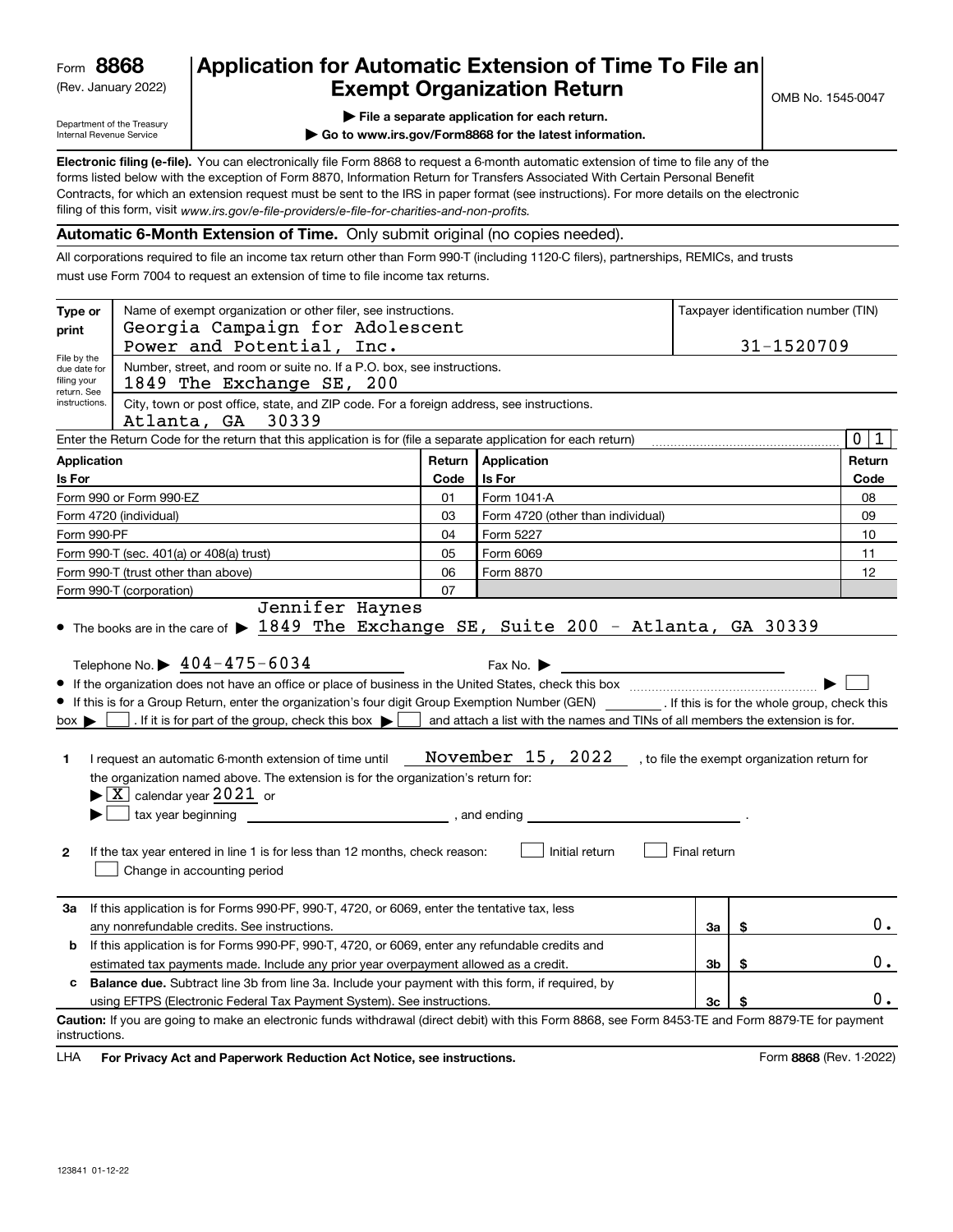| Form |  |
|------|--|

#### **Return of Organization Exempt From Income Tax** \*\* PUBLIC DISCLOSURE COPY \*\*

Under section 501(c), 527, or 4947(a)(1) of the Internal Revenue Code (except private foundations) **2021** 

**| Do not enter social security numbers on this form as it may be made public.**

Department of the Treasury

**Open to Public | Go to www.irs.gov/Form990 for instructions and the latest information. Inspection** Internal Revenue Service **For the 2021 calendar year, or tax year beginning and ending AC** Name of organization **C D Employer identification number B**Check if applicable:Georgia Campaign for Adolescent X change Power and Potential, Inc. Name<br>Change 31-1520709 Doing business as Initial<br>
return **E** Telephone number Number and street (or P.O. box if mail is not delivered to street address)  $\qquad \qquad \mid$  Room/suite  $\mid$  E Telephone number Final return/ 1849 The Exchange SE 200 404-475-6063 termin-atedG Gross receipts \$ 3,684,040.  $\overline{e}$  City or town, state or province, country, and ZIP or foreign postal code  $\overline{G}$  Gross receipts \$ **communisment**<br> **return** Atlanta, GA 30339 **H(a)** Is this a group return Applica-tion pending  $\Box$ <sup>Applica-</sup>  $|$  **F** Name and address of principal officer: **RONald**  $MCNe$ **ill**  $\Box$  tor subordinates?  $\Box$  Yes  $[X]$  No for subordinates?  $Yes \overline{X}$  No same as C above **H(b)** Are all subordinates included? **Yes No** Tax-exempt status:  $\boxed{\mathbf{X}}$  501(c)(3)  $\boxed{\phantom{0}}$  501(c)(  $\phantom{0}$  )  $\blacktriangleleft$  (insert no.)  $\boxed{\phantom{0}}$  4947(a)(1) or  $\boxed{\phantom{0}}$ 501(c) (301(c)  $\left(327\right)$  (insert no.)  $\left(3947(a)(1) \text{ or } 527\right)$ If "No," attach a list. See instructions **H(c)** Group exemption number **JWebsite: |** www.gcapp.org  $\overline{\text{ion: } \mathbf{X}}$  Corporation  $\qquad \qquad$  Trust  $\qquad$  Association Form of organization:  $\boxed{\textbf{X}}$  Corporation  $\boxed{\phantom{\textbf{X}}}$  Trust  $\boxed{\phantom{\textbf{X}}}$  Association  $\boxed{\phantom{\textbf{X}}}$  Other  $\blacktriangleright$   $\phantom{\textbf{X}}$  L Year of formation:  $1996$  **M** State of legal domicile: GA **KLPart I Summary** Briefly describe the organization's mission or most significant activities:  $\,$  See  $\,$  Sc $\,$ he $\,$ dule  $\,$  O  $\,$  fo $\,$ r  $\,$  de $\,$ s $\,$ c $\,$ r $\,$ p $\,$ t $\,$ o $\,$ **1Activities & Governance Activities & Governance** of the organization's mission. Check this box  $\blacktriangleright$  if the organization discontinued its operations or disposed of more than 25% of its net assets. **2**Check this box  $\blacktriangleright$ 19 Number of voting members of the governing body (Part VI, line 1a) **33**18 **4**Number of independent voting members of the governing body (Part VI, line 1b) www.community.community.com **4**26 **5**Total number of individuals employed in calendar year 2021 (Part V, line 2a) **56**50 **6**Total number of volunteers (estimate if necessary) 0. **7a7a**Total unrelated business revenue from Part VIII, column (C), line 12 **7b**0. **b** Net unrelated business taxable income from Form 990-T, Part I, line 11 **Prior Year Current Year** 3,669,920. 3,537,359. **8**Contributions and grants (Part VIII, line 1h) Revenue **Revenue** 22,265. 54,831. Program service revenue (Part VIII, line 2g) ~~~~~~~~~~~~~~~~~~~~~ **9**8,340. 1,132. **10**Investment income (Part VIII, column (A), lines 3, 4, and 7d) ~~~~~~~~~~~~~  $-170,018$ . -122,923. **11**Other revenue (Part VIII, column (A), lines 5, 6d, 8c, 9c, 10c, and 11e) *[[[[[[[[[[[[[[]]]]*] Total revenue - add lines 8 through 11 (must equal Part VIII, column (A), line 12) ........  $3,530,507.$  3,470,399. **12**89,500. 0. **13**Grants and similar amounts paid (Part IX, column (A), lines 1-3)  $0.$ 0. Benefits paid to or for members (Part IX, column (A), line 4) **14**1,600,275. 1,762,341. **15**Salaries, other compensation, employee benefits (Part IX, column (A), lines 5-10)  $\,$  , , , , , , , **Expenses** 109,500. 25,300. **16 a** Professional fundraising fees (Part IX, column (A), line 11e) ~~~~~~~~~~~~~~ | 446,187. **b**Total fundraising expenses (Part IX, column (D), line 25) 1,983,489. 1,650,221. **17**Other expenses (Part IX, column (A), lines 11a 11d, 11f 24e) ……………………………… 3,609,064. 3,611,562. **18**Total expenses. Add lines 13-17 (must equal Part IX, column (A), line 25) ~~~~~~~ $-78,557.$   $-141,163.$ **19**Revenue less expenses. Subtract line 18 from line 12 vet Assets or<br>und Balances **Beginning of Current Year End of Year** Total assets (Part X, line 16) 1,839,899. 1,528,978. **20**467,078. 298,300. **21**Total liabilities (Part X, line 26) **22**Net assets or fund balances. Subtract line 21 from line 20 1,372,821. 1,230,678. **Part II Signature Block**

Under penalties of perjury, I declare that I have examined this return, including accompanying schedules and statements, and to the best of my knowledge and belief, it is true, correct, and complete. Declaration of preparer (other than officer) is based on all information of which preparer has any knowledge.

| Sign<br>Here | Signature of officer<br>Ronald McNeill, President & CEO<br>Type or print name and title                      |                                           | Date                                                           |  |  |  |  |  |  |  |
|--------------|--------------------------------------------------------------------------------------------------------------|-------------------------------------------|----------------------------------------------------------------|--|--|--|--|--|--|--|
| Paid         | Print/Type preparer's name<br>Mary Jo Alexander                                                              | Preparer's signature<br>Mary Jo Alexander | Date<br>PTIN<br>Check<br>P00002534<br>$05/14/22$ self-employed |  |  |  |  |  |  |  |
| Preparer     | Firm's name Mauldin & Jenkins, LLC                                                                           |                                           | Firm's EIN $\triangleright$ 58-0692043                         |  |  |  |  |  |  |  |
| Use Only     | Firm's address 200 Galleria Pkwy SE Ste 1700                                                                 |                                           |                                                                |  |  |  |  |  |  |  |
|              | Atlanta, GA 30339-5946                                                                                       |                                           | Phone no. 770 - 955 - 8600                                     |  |  |  |  |  |  |  |
|              | $\mathbf{x}$<br>No<br>Yes<br>May the IRS discuss this return with the preparer shown above? See instructions |                                           |                                                                |  |  |  |  |  |  |  |
|              | Form 990 (2021)<br>LHA For Paperwork Reduction Act Notice, see the separate instructions.<br>132001 12-09-21 |                                           |                                                                |  |  |  |  |  |  |  |

See Schedule O for Organization Mission Statement Continuation

OMB No. 1545-0047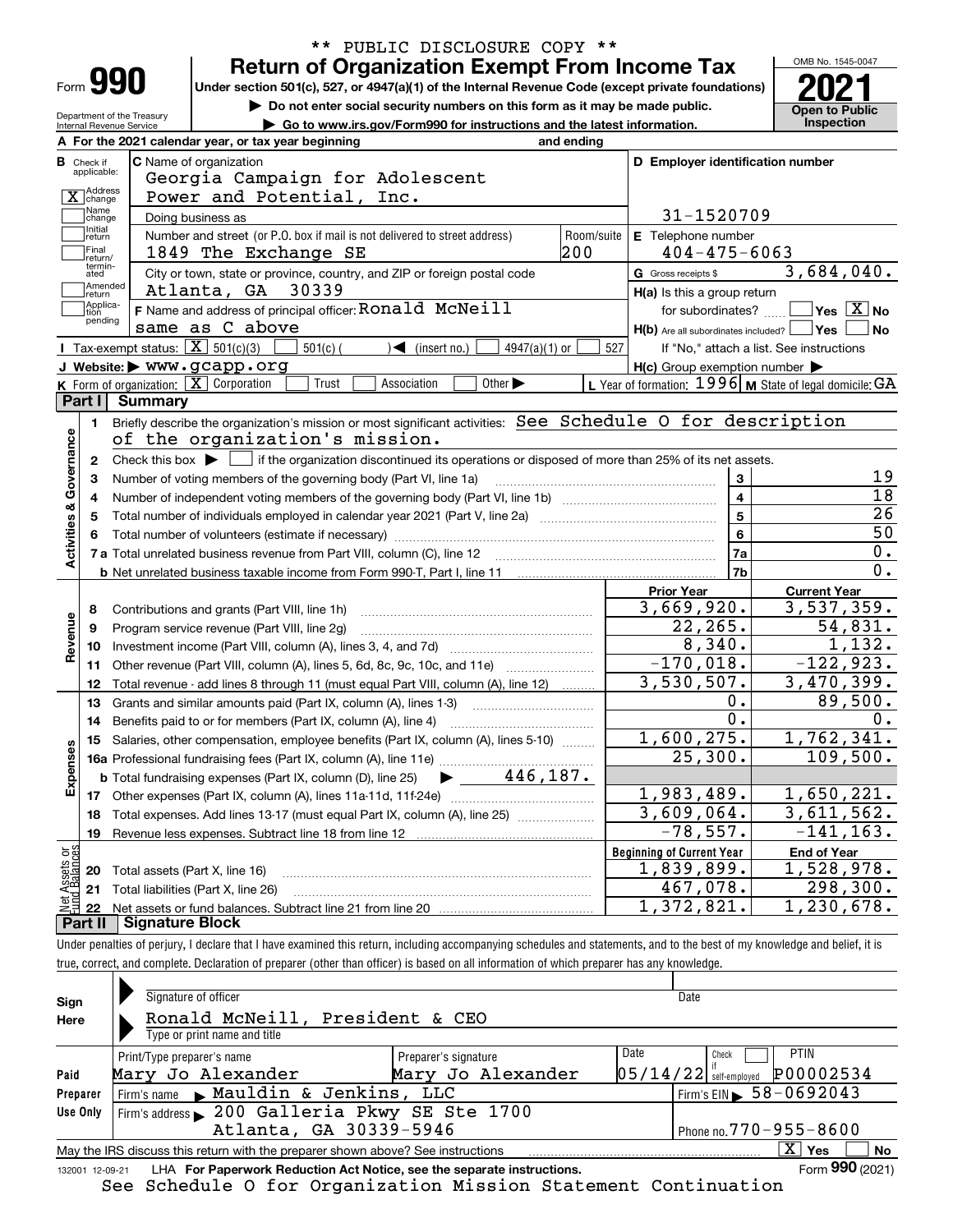|                | Georgia Campaign for Adolescent                                                                                                                                 |
|----------------|-----------------------------------------------------------------------------------------------------------------------------------------------------------------|
|                | Power and Potential, Inc.<br>31-1520709<br>Page $2$<br>Form 990 (2021)                                                                                          |
|                | Part III   Statement of Program Service Accomplishments                                                                                                         |
|                | $\sqrt{X}$<br>Check if Schedule O contains a response or note to any line in this Part III                                                                      |
| 1              | Briefly describe the organization's mission:                                                                                                                    |
|                | To improve the overall health and well-being of young people in                                                                                                 |
|                | Georgia to ensure a more powerful future for us all.                                                                                                            |
|                |                                                                                                                                                                 |
|                |                                                                                                                                                                 |
| $\overline{2}$ | Did the organization undertake any significant program services during the year which were not listed on the                                                    |
|                | $\sqrt{}$ Yes $\sqrt{}$ X $\sqrt{}$ No<br>prior Form 990 or 990-EZ?                                                                                             |
|                | If "Yes," describe these new services on Schedule O.                                                                                                            |
| 3              | $\boxed{\phantom{1}}$ Yes $\boxed{\text{X}}$ No<br>Did the organization cease conducting, or make significant changes in how it conducts, any program services? |
|                | If "Yes," describe these changes on Schedule O.                                                                                                                 |
| 4              | Describe the organization's program service accomplishments for each of its three largest program services, as measured by expenses.                            |
|                | Section 501(c)(3) and 501(c)(4) organizations are required to report the amount of grants and allocations to others, the total expenses, and                    |
|                | revenue, if any, for each program service reported.                                                                                                             |
|                | $\overline{\phantom{a}}$ ) (Expenses \$ $\overline{\phantom{a}}$<br>$4a$ (Code:                                                                                 |
|                | TEEN PREGNANCY PREVENTION                                                                                                                                       |
|                | GCAPP conducted a literature review, surveys, and virtual focus groupes                                                                                         |
|                | to complete an assessment tool to identify the needs of state agencies                                                                                          |
|                | and work with them to improve prevention outcomes for repeat teen                                                                                               |
|                | pregnancies.                                                                                                                                                    |
|                | Eban, our mentorship program for young black men 13-19 in Clayton                                                                                               |
|                | County, served 100 young men.                                                                                                                                   |
|                | In partnership with Community Health Solutions, we enrolled 575 youth                                                                                           |
|                | in our teen pregnancy prevention project in Macon-Bib County. Served 10                                                                                         |
|                | youth-serving agencies impacting 767 youth through our Personal                                                                                                 |
|                | Responsibility Education Program.                                                                                                                               |
|                |                                                                                                                                                                 |
|                | 550, 916. including grants of \$ (Revenue \$ 54, 831.)<br>4b (Code:<br>) (Expenses \$                                                                           |
|                | COMPREHENSIVE SEX ED                                                                                                                                            |
|                | GCAPP impacts tens of thousands young people each year through its                                                                                              |
|                | school-based initiatives in the delivery and implementation of                                                                                                  |
|                | comprehensive sex ed trainings and our ongoing support to schools and                                                                                           |
|                | other youth-focused organizations. 2021 highlights:                                                                                                             |
|                | - Because of GCAPP, 26,000 students received age-appropriate, factual                                                                                           |
|                | comprehensive sex ed.                                                                                                                                           |
|                | - 570 educators and 17 school systems across the state received GCAPP                                                                                           |
|                | trainings and ongoing assistance through our WISE, our Working to                                                                                               |
|                | Institutionalize Sex Ed program.                                                                                                                                |
|                |                                                                                                                                                                 |
|                |                                                                                                                                                                 |
|                | $126,053$ a including grants of \$ (Revenue \$)<br>$4c$ (Code: $\_\_\_\_\_\_\_\_\_\$ ) (Expenses \$<br>YOUTH EMPOWERMENT                                        |
|                | Our 40-member strong 2021 Youth Advisory Council members (YAC)                                                                                                  |
|                | representing 16 counties had an extraordinary year as GCAPP ambassadors                                                                                         |
|                | and as advocates for their peers. The young leaders:                                                                                                            |
|                | - engaged 514 youth through events, trainings, videos, and other                                                                                                |
|                | activities.                                                                                                                                                     |
|                | - led and/or participated in 8 youth-focused events/webinars including                                                                                          |
|                | Mental Health, Teens & Awareness, Think Like an Entrepreneur, Sexual                                                                                            |
|                | Health Matters Virtual Sex Ed Summit, Youth Empowerment Summit, Back to                                                                                         |
|                | School with Covid, Parenting LGBTQ+ Young People, Spectrum of                                                                                                   |
|                |                                                                                                                                                                 |
|                | Sexuality, #Graduating & Personal Goals, The State of Adolescents, and                                                                                          |
|                | the inaugural meeting of the Georgia Adolescent Health Alliance.                                                                                                |
|                | 4d Other program services (Describe on Schedule O.)                                                                                                             |
|                | $180, 196$ . including grants of \$<br>(Expenses \$<br>(Revenue \$                                                                                              |
|                | 4e Total program service expenses 2, 587, 663.                                                                                                                  |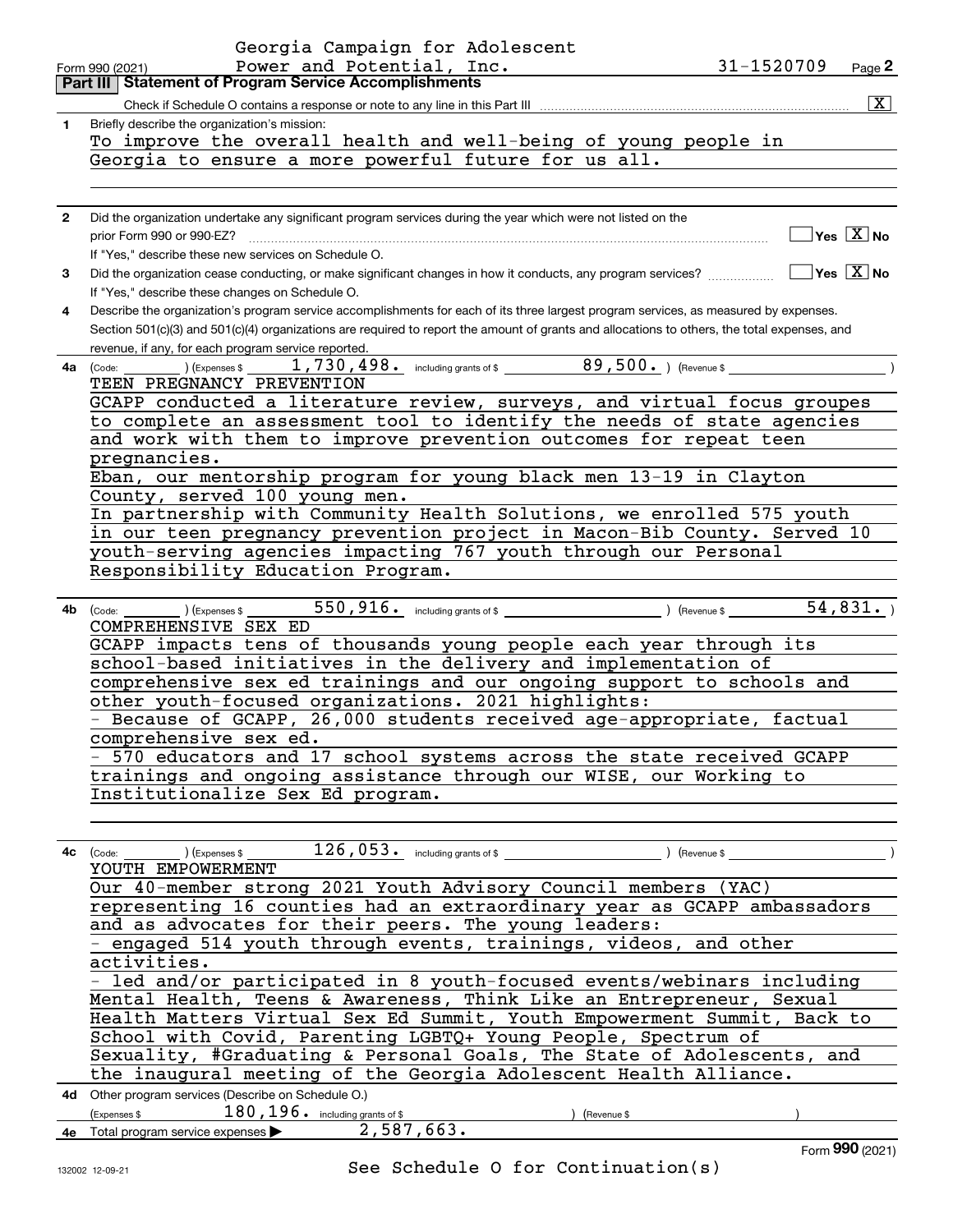|     |                                                                                                                                       |                 | Yes         | No     |
|-----|---------------------------------------------------------------------------------------------------------------------------------------|-----------------|-------------|--------|
| 1.  | Is the organization described in section $501(c)(3)$ or $4947(a)(1)$ (other than a private foundation)?                               |                 |             |        |
|     |                                                                                                                                       | 1               | х           |        |
| 2   |                                                                                                                                       | $\overline{2}$  | $\mathbf X$ |        |
| 3   | Did the organization engage in direct or indirect political campaign activities on behalf of or in opposition to candidates for       |                 |             |        |
|     |                                                                                                                                       | з               |             | x      |
| 4   | Section 501(c)(3) organizations. Did the organization engage in lobbying activities, or have a section 501(h) election in effect      |                 |             |        |
|     |                                                                                                                                       | 4               |             | x      |
| 5   | Is the organization a section 501(c)(4), 501(c)(5), or 501(c)(6) organization that receives membership dues, assessments, or          |                 |             |        |
|     |                                                                                                                                       | 5               |             | x      |
| 6   | Did the organization maintain any donor advised funds or any similar funds or accounts for which donors have the right to             |                 |             |        |
|     | provide advice on the distribution or investment of amounts in such funds or accounts? If "Yes," complete Schedule D, Part I          | 6               |             | x      |
| 7   | Did the organization receive or hold a conservation easement, including easements to preserve open space,                             |                 |             |        |
|     |                                                                                                                                       | $\overline{7}$  |             | x      |
| 8   | Did the organization maintain collections of works of art, historical treasures, or other similar assets? If "Yes," complete          |                 |             |        |
|     |                                                                                                                                       | 8               |             | x      |
| 9   | Did the organization report an amount in Part X, line 21, for escrow or custodial account liability, serve as a custodian for         |                 |             |        |
|     | amounts not listed in Part X; or provide credit counseling, debt management, credit repair, or debt negotiation services?             |                 |             |        |
|     |                                                                                                                                       | 9               |             | x      |
| 10  | Did the organization, directly or through a related organization, hold assets in donor-restricted endowments                          |                 |             |        |
|     |                                                                                                                                       | 10              |             | x      |
| 11  | If the organization's answer to any of the following questions is "Yes," then complete Schedule D, Parts VI, VII, VIII, IX, or X,     |                 |             |        |
|     | as applicable.                                                                                                                        |                 |             |        |
|     | a Did the organization report an amount for land, buildings, and equipment in Part X, line 10? If "Yes," complete Schedule D,         |                 |             |        |
|     |                                                                                                                                       | 11a             | X           |        |
|     | <b>b</b> Did the organization report an amount for investments - other securities in Part X, line 12, that is 5% or more of its total |                 |             |        |
|     |                                                                                                                                       | 11 <sub>b</sub> |             | x      |
|     | c Did the organization report an amount for investments - program related in Part X, line 13, that is 5% or more of its total         |                 |             |        |
|     |                                                                                                                                       | 11c             |             | х      |
|     | d Did the organization report an amount for other assets in Part X, line 15, that is 5% or more of its total assets reported in       |                 |             | x      |
|     |                                                                                                                                       | 11d             | X           |        |
|     | e Did the organization report an amount for other liabilities in Part X, line 25? If "Yes," complete Schedule D, Part X               | 11e             |             |        |
|     | Did the organization's separate or consolidated financial statements for the tax year include a footnote that addresses               |                 | X           |        |
|     | the organization's liability for uncertain tax positions under FIN 48 (ASC 740)? If "Yes," complete Schedule D, Part X                | 11f             |             |        |
|     | 12a Did the organization obtain separate, independent audited financial statements for the tax year? If "Yes," complete               |                 | х           |        |
|     | b Was the organization included in consolidated, independent audited financial statements for the tax year?                           | 12a             |             |        |
|     |                                                                                                                                       |                 |             |        |
| 13  | If "Yes," and if the organization answered "No" to line 12a, then completing Schedule D, Parts XI and XII is optional                 | 12b<br>13       |             | ᅀ<br>X |
| 14a | Did the organization maintain an office, employees, or agents outside of the United States?                                           | 14a             |             | x      |
|     | <b>b</b> Did the organization have aggregate revenues or expenses of more than \$10,000 from grantmaking, fundraising, business,      |                 |             |        |
|     | investment, and program service activities outside the United States, or aggregate foreign investments valued at \$100,000            |                 |             |        |
|     |                                                                                                                                       | 14b             |             | x      |
| 15  | Did the organization report on Part IX, column (A), line 3, more than \$5,000 of grants or other assistance to or for any             |                 |             |        |
|     |                                                                                                                                       | 15              |             | x      |
| 16  | Did the organization report on Part IX, column (A), line 3, more than \$5,000 of aggregate grants or other assistance to              |                 |             |        |
|     |                                                                                                                                       | 16              |             | x      |
| 17  | Did the organization report a total of more than \$15,000 of expenses for professional fundraising services on Part IX,               |                 |             |        |
|     |                                                                                                                                       | 17              | x           |        |
| 18  | Did the organization report more than \$15,000 total of fundraising event gross income and contributions on Part VIII, lines          |                 |             |        |
|     |                                                                                                                                       | 18              | х           |        |
| 19  | Did the organization report more than \$15,000 of gross income from gaming activities on Part VIII, line 9a? If "Yes."                |                 |             |        |
|     |                                                                                                                                       | 19              |             | х      |
| 20a |                                                                                                                                       | 20a             |             | x      |
|     | b If "Yes" to line 20a, did the organization attach a copy of its audited financial statements to this return?                        | 20 <sub>b</sub> |             |        |
| 21  | Did the organization report more than \$5,000 of grants or other assistance to any domestic organization or                           |                 |             |        |
|     |                                                                                                                                       | 21              | х           |        |

Form (2021) **990**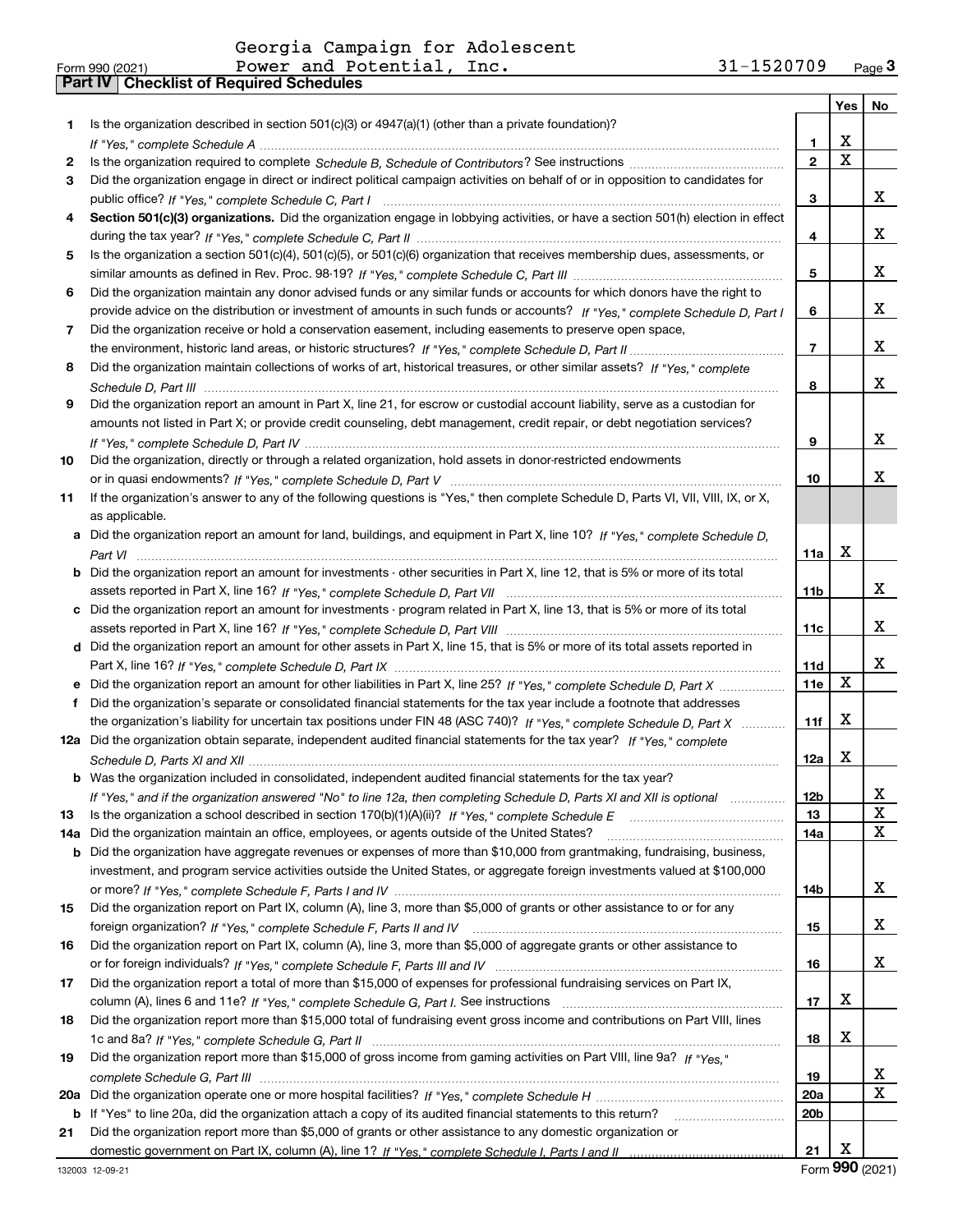*(continued)*

| Form 990 (2021) |                                                       | Power and Potential, Inc. | $31 - 1520709$ | Page 4 |
|-----------------|-------------------------------------------------------|---------------------------|----------------|--------|
|                 | Part IV   Checklist of Required Schedules (continued) |                           |                |        |

|               |                                                                                                                                                                                              |                 | Yes | No          |
|---------------|----------------------------------------------------------------------------------------------------------------------------------------------------------------------------------------------|-----------------|-----|-------------|
| 22            | Did the organization report more than \$5,000 of grants or other assistance to or for domestic individuals on                                                                                |                 |     |             |
|               |                                                                                                                                                                                              | 22              |     | x           |
| 23            | Did the organization answer "Yes" to Part VII, Section A, line 3, 4, or 5, about compensation of the organization's current                                                                  |                 |     |             |
|               | and former officers, directors, trustees, key employees, and highest compensated employees? If "Yes," complete                                                                               |                 |     |             |
|               |                                                                                                                                                                                              | 23              | X   |             |
|               | 24a Did the organization have a tax-exempt bond issue with an outstanding principal amount of more than \$100,000 as of the                                                                  |                 |     |             |
|               | last day of the year, that was issued after December 31, 2002? If "Yes," answer lines 24b through 24d and complete                                                                           |                 |     |             |
|               |                                                                                                                                                                                              | 24a             |     | x           |
|               | <b>b</b> Did the organization invest any proceeds of tax-exempt bonds beyond a temporary period exception?                                                                                   | 24 <sub>b</sub> |     |             |
|               | c Did the organization maintain an escrow account other than a refunding escrow at any time during the year to defease                                                                       |                 |     |             |
|               |                                                                                                                                                                                              | 24c             |     |             |
|               |                                                                                                                                                                                              | 24d             |     |             |
|               | 25a Section 501(c)(3), 501(c)(4), and 501(c)(29) organizations. Did the organization engage in an excess benefit                                                                             |                 |     |             |
|               |                                                                                                                                                                                              | 25a             |     | x           |
|               | b Is the organization aware that it engaged in an excess benefit transaction with a disqualified person in a prior year, and                                                                 |                 |     |             |
|               | that the transaction has not been reported on any of the organization's prior Forms 990 or 990-EZ? If "Yes," complete                                                                        |                 |     |             |
|               | Schedule L, Part I                                                                                                                                                                           | 25b             |     | X           |
| 26            | Did the organization report any amount on Part X, line 5 or 22, for receivables from or payables to any current                                                                              |                 |     |             |
|               | or former officer, director, trustee, key employee, creator or founder, substantial contributor, or 35%                                                                                      |                 |     |             |
|               | controlled entity or family member of any of these persons? If "Yes," complete Schedule L, Part II                                                                                           | 26              |     | х           |
| 27            | Did the organization provide a grant or other assistance to any current or former officer, director, trustee, key employee,                                                                  |                 |     |             |
|               | creator or founder, substantial contributor or employee thereof, a grant selection committee member, or to a 35% controlled                                                                  |                 |     |             |
|               | entity (including an employee thereof) or family member of any of these persons? If "Yes," complete Schedule L. Part III                                                                     | 27              |     | х           |
| 28            | Was the organization a party to a business transaction with one of the following parties (see the Schedule L, Part IV,                                                                       |                 |     |             |
|               | instructions for applicable filing thresholds, conditions, and exceptions):                                                                                                                  |                 |     |             |
|               | a A current or former officer, director, trustee, key employee, creator or founder, or substantial contributor? If                                                                           |                 |     |             |
|               |                                                                                                                                                                                              | 28a             |     | х           |
|               |                                                                                                                                                                                              | 28 <sub>b</sub> |     | X           |
|               | c A 35% controlled entity of one or more individuals and/or organizations described in line 28a or 28b? If                                                                                   |                 |     |             |
|               |                                                                                                                                                                                              | 28c             | х   |             |
| 29            |                                                                                                                                                                                              | 29              |     | $\mathbf X$ |
| 30            | Did the organization receive contributions of art, historical treasures, or other similar assets, or qualified conservation                                                                  |                 |     |             |
|               |                                                                                                                                                                                              | 30              |     | x           |
| 31            | Did the organization liquidate, terminate, or dissolve and cease operations? If "Yes," complete Schedule N, Part I                                                                           | 31              |     | $\mathbf X$ |
| 32            | Did the organization sell, exchange, dispose of, or transfer more than 25% of its net assets? If "Yes," complete                                                                             |                 |     |             |
|               |                                                                                                                                                                                              | 32              |     | x           |
| 33            | Did the organization own 100% of an entity disregarded as separate from the organization under Regulations                                                                                   |                 |     |             |
|               |                                                                                                                                                                                              | 33              |     | x           |
| 34            | Was the organization related to any tax-exempt or taxable entity? If "Yes," complete Schedule R, Part II, III, or IV, and                                                                    |                 |     |             |
|               |                                                                                                                                                                                              | 34              |     | х           |
|               | 35a Did the organization have a controlled entity within the meaning of section 512(b)(13)?                                                                                                  | 35a             |     | X           |
|               | b If "Yes" to line 35a, did the organization receive any payment from or engage in any transaction with a controlled entity                                                                  |                 |     |             |
|               |                                                                                                                                                                                              | 35 <sub>b</sub> |     |             |
| 36            | Section 501(c)(3) organizations. Did the organization make any transfers to an exempt non-charitable related organization?                                                                   |                 |     |             |
|               |                                                                                                                                                                                              | 36              |     | x           |
| 37            | Did the organization conduct more than 5% of its activities through an entity that is not a related organization                                                                             |                 |     |             |
|               |                                                                                                                                                                                              | 37              |     | x           |
| 38            | Did the organization complete Schedule O and provide explanations on Schedule O for Part VI, lines 11b and 19?                                                                               |                 |     |             |
| <b>Part V</b> | Note: All Form 990 filers are required to complete Schedule O<br><b>Statements Regarding Other IRS Filings and Tax Compliance</b>                                                            | 38              | x   |             |
|               | Check if Schedule O contains a response or note to any line in this Part V                                                                                                                   |                 |     |             |
|               |                                                                                                                                                                                              |                 |     |             |
|               | 26                                                                                                                                                                                           |                 | Yes | No          |
|               | 1a Enter the number reported in box 3 of Form 1096. Enter -0- if not applicable<br>1a<br>0<br><b>b</b> Enter the number of Forms W-2G included on line 1a. Enter -0- if not applicable<br>1b |                 |     |             |
|               | c Did the organization comply with backup withholding rules for reportable payments to vendors and reportable gaming                                                                         |                 |     |             |
|               |                                                                                                                                                                                              | 1c              | X   |             |
|               |                                                                                                                                                                                              |                 |     |             |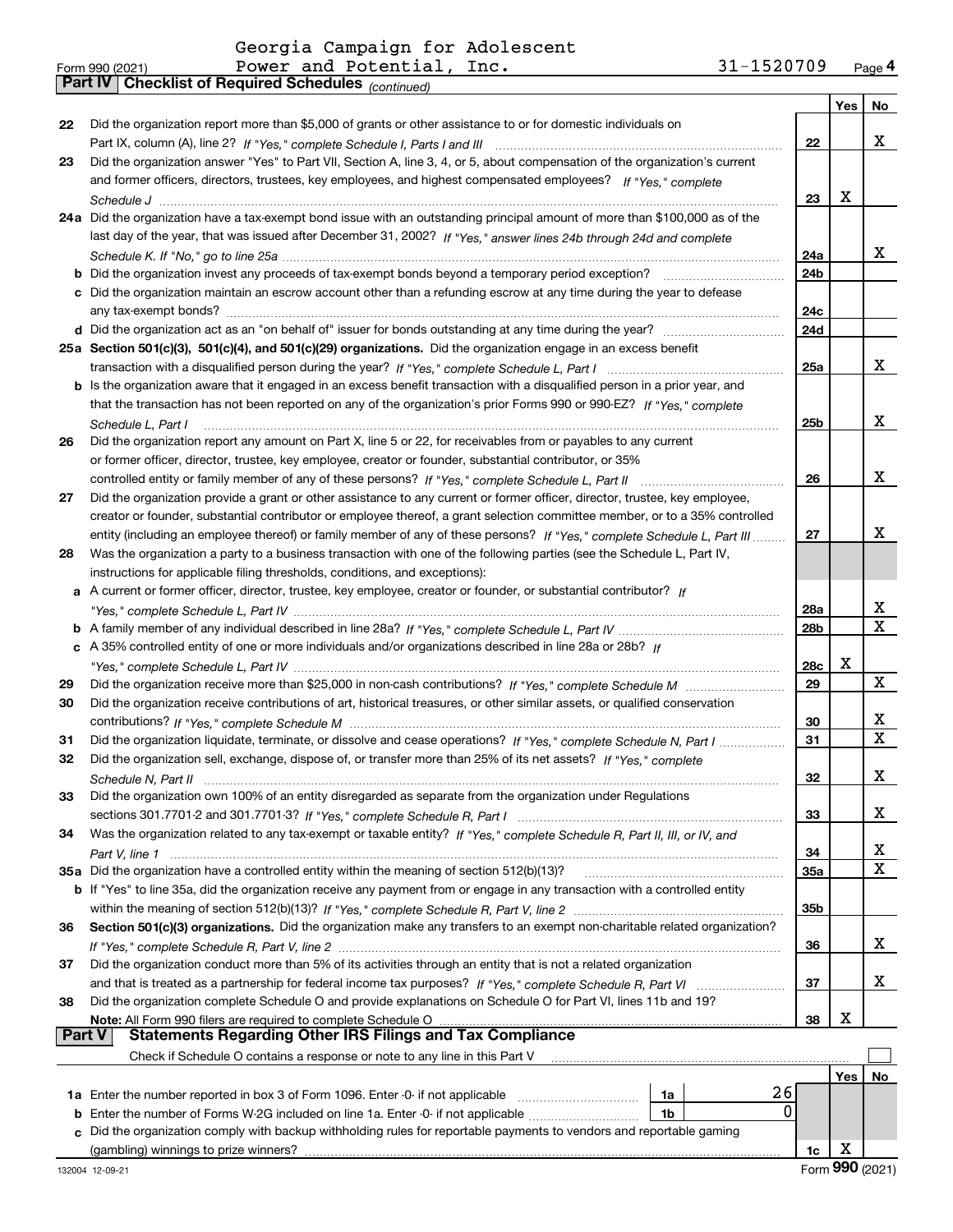|  | Georgia Campaign for Adolescent |
|--|---------------------------------|
|  |                                 |

|         | 31-1520709<br>Power and Potential, Inc.<br>Form 990 (2021)                                                                                                                                                                                                                                                                                        |                |     | <u>Page</u> 5 |
|---------|---------------------------------------------------------------------------------------------------------------------------------------------------------------------------------------------------------------------------------------------------------------------------------------------------------------------------------------------------|----------------|-----|---------------|
| Part V  | Statements Regarding Other IRS Filings and Tax Compliance (continued)                                                                                                                                                                                                                                                                             |                |     |               |
|         |                                                                                                                                                                                                                                                                                                                                                   |                | Yes | No            |
|         | 2a Enter the number of employees reported on Form W-3, Transmittal of Wage and Tax Statements,                                                                                                                                                                                                                                                    |                |     |               |
|         | 26<br>filed for the calendar year ending with or within the year covered by this return<br>2a                                                                                                                                                                                                                                                     |                |     |               |
|         |                                                                                                                                                                                                                                                                                                                                                   | 2b             | X   |               |
|         |                                                                                                                                                                                                                                                                                                                                                   |                |     |               |
|         | 3a Did the organization have unrelated business gross income of \$1,000 or more during the year?                                                                                                                                                                                                                                                  | 3a             |     | X             |
|         |                                                                                                                                                                                                                                                                                                                                                   | 3b             |     |               |
|         | 4a At any time during the calendar year, did the organization have an interest in, or a signature or other authority over, a                                                                                                                                                                                                                      |                |     |               |
|         |                                                                                                                                                                                                                                                                                                                                                   | 4a             |     | х             |
|         | <b>b</b> If "Yes," enter the name of the foreign country $\blacktriangleright$                                                                                                                                                                                                                                                                    |                |     |               |
|         | See instructions for filing requirements for FinCEN Form 114, Report of Foreign Bank and Financial Accounts (FBAR).                                                                                                                                                                                                                               |                |     |               |
| 5а      | Was the organization a party to a prohibited tax shelter transaction at any time during the tax year?                                                                                                                                                                                                                                             | 5a             |     | X             |
| b       |                                                                                                                                                                                                                                                                                                                                                   | 5 <sub>b</sub> |     | X             |
| c       |                                                                                                                                                                                                                                                                                                                                                   | 5c             |     |               |
|         | 6a Does the organization have annual gross receipts that are normally greater than \$100,000, and did the organization solicit                                                                                                                                                                                                                    |                |     |               |
|         | any contributions that were not tax deductible as charitable contributions?                                                                                                                                                                                                                                                                       | 6a             |     | х             |
|         | b If "Yes," did the organization include with every solicitation an express statement that such contributions or gifts                                                                                                                                                                                                                            |                |     |               |
|         | were not tax deductible?                                                                                                                                                                                                                                                                                                                          | 6b             |     |               |
| 7       |                                                                                                                                                                                                                                                                                                                                                   |                |     |               |
|         | Organizations that may receive deductible contributions under section 170(c).                                                                                                                                                                                                                                                                     |                | х   |               |
| a       | Did the organization receive a payment in excess of \$75 made partly as a contribution and partly for goods and services provided to the payor?                                                                                                                                                                                                   | 7a             | X   |               |
| b       | If "Yes," did the organization notify the donor of the value of the goods or services provided?                                                                                                                                                                                                                                                   | 7b             |     |               |
|         | Did the organization sell, exchange, or otherwise dispose of tangible personal property for which it was required                                                                                                                                                                                                                                 |                |     | х             |
|         |                                                                                                                                                                                                                                                                                                                                                   | 7c             |     |               |
| d       | 7d                                                                                                                                                                                                                                                                                                                                                |                |     | х             |
| е       | Did the organization receive any funds, directly or indirectly, to pay premiums on a personal benefit contract?                                                                                                                                                                                                                                   | 7e<br>7f       |     | X             |
| f       | Did the organization, during the year, pay premiums, directly or indirectly, on a personal benefit contract?                                                                                                                                                                                                                                      |                |     |               |
| g<br>h. | If the organization received a contribution of qualified intellectual property, did the organization file Form 8899 as required?                                                                                                                                                                                                                  | 7g<br>7h       |     |               |
| 8       | If the organization received a contribution of cars, boats, airplanes, or other vehicles, did the organization file a Form 1098-C?<br>Sponsoring organizations maintaining donor advised funds. Did a donor advised fund maintained by the                                                                                                        |                |     |               |
|         | sponsoring organization have excess business holdings at any time during the year?                                                                                                                                                                                                                                                                | 8              |     |               |
| 9       | Sponsoring organizations maintaining donor advised funds.                                                                                                                                                                                                                                                                                         |                |     |               |
| a       | Did the sponsoring organization make any taxable distributions under section 4966?                                                                                                                                                                                                                                                                | 9а             |     |               |
| b       |                                                                                                                                                                                                                                                                                                                                                   | 9b             |     |               |
|         |                                                                                                                                                                                                                                                                                                                                                   |                |     |               |
| 10      | Section 501(c)(7) organizations. Enter:<br>10a                                                                                                                                                                                                                                                                                                    |                |     |               |
|         | a Initiation fees and capital contributions included on Part VIII, line 12 [111] [12] [11] [12] [11] [12] [11] [12] [11] [12] [11] [12] [11] [12] [11] [12] [11] [12] [11] [12] [11] [12] [11] [12] [11] [12] [11] [12] [11] [<br> 10 <sub>b</sub><br>Gross receipts, included on Form 990, Part VIII, line 12, for public use of club facilities |                |     |               |
|         |                                                                                                                                                                                                                                                                                                                                                   |                |     |               |
| 11      | Section 501(c)(12) organizations. Enter:                                                                                                                                                                                                                                                                                                          |                |     |               |
| a       | 11a<br>Gross income from members or shareholders<br>b Gross income from other sources. (Do not net amounts due or paid to other sources against                                                                                                                                                                                                   |                |     |               |
|         |                                                                                                                                                                                                                                                                                                                                                   |                |     |               |
|         | 11 <sub>b</sub><br>12a Section 4947(a)(1) non-exempt charitable trusts. Is the organization filing Form 990 in lieu of Form 1041?                                                                                                                                                                                                                 | 12a            |     |               |
|         |                                                                                                                                                                                                                                                                                                                                                   |                |     |               |
|         | 12 <sub>b</sub><br><b>b</b> If "Yes," enter the amount of tax-exempt interest received or accrued during the year                                                                                                                                                                                                                                 |                |     |               |
| 13      | Section 501(c)(29) qualified nonprofit health insurance issuers.                                                                                                                                                                                                                                                                                  |                |     |               |
|         | a Is the organization licensed to issue qualified health plans in more than one state?                                                                                                                                                                                                                                                            | 13a            |     |               |
|         | Note: See the instructions for additional information the organization must report on Schedule O.                                                                                                                                                                                                                                                 |                |     |               |
|         | <b>b</b> Enter the amount of reserves the organization is required to maintain by the states in which the                                                                                                                                                                                                                                         |                |     |               |
|         | 13 <sub>b</sub>                                                                                                                                                                                                                                                                                                                                   |                |     |               |
|         | 13 <sub>c</sub>                                                                                                                                                                                                                                                                                                                                   |                |     |               |
|         | 14a Did the organization receive any payments for indoor tanning services during the tax year?                                                                                                                                                                                                                                                    | 14a            |     | х             |
|         |                                                                                                                                                                                                                                                                                                                                                   | 14b            |     |               |
| 15      | Is the organization subject to the section 4960 tax on payment(s) of more than \$1,000,000 in remuneration or                                                                                                                                                                                                                                     |                |     |               |
|         | excess parachute payment(s) during the year?                                                                                                                                                                                                                                                                                                      | 15             |     | х             |
|         | If "Yes," see the instructions and file Form 4720, Schedule N.                                                                                                                                                                                                                                                                                    |                |     |               |
| 16      | Is the organization an educational institution subject to the section 4968 excise tax on net investment income?                                                                                                                                                                                                                                   | 16             |     | х             |
|         | If "Yes," complete Form 4720, Schedule O.                                                                                                                                                                                                                                                                                                         |                |     |               |
| 17      | Section 501(c)(21) organizations. Did the trust, any disqualified person, or mine operator engage in any                                                                                                                                                                                                                                          |                |     |               |
|         |                                                                                                                                                                                                                                                                                                                                                   | 17             |     |               |
|         | If "Yes," complete Form 6069.                                                                                                                                                                                                                                                                                                                     |                |     |               |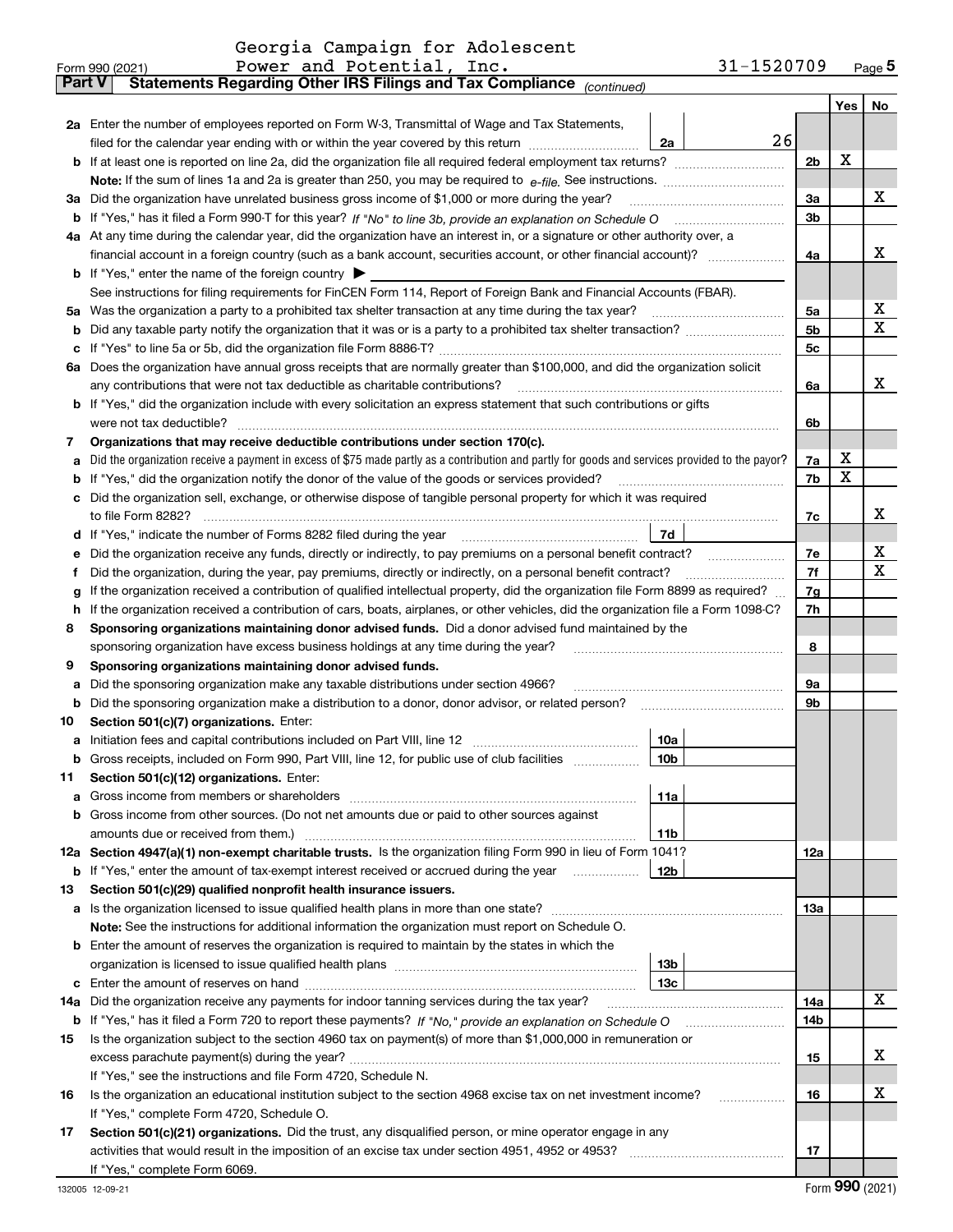| Form 990 (2021) | Power and Potential, Inc. | 31-1520709                                                                                                                     | $P$ <sub>age</sub> $6$ |
|-----------------|---------------------------|--------------------------------------------------------------------------------------------------------------------------------|------------------------|
|                 |                           | Part VI   Governance, Management, and Disclosure. For each "Yes" response to lines 2 through 7b below, and for a "No" response |                        |
|                 |                           | to line 8a, 8b, or 10b below, describe the circumstances, processes, or changes on Schedule O. See instructions.               |                        |

|     | Check if Schedule O contains a response or note to any line in this Part VI                                                                                                                                                   |                 |             | $\overline{\mathbf{x}}$ |
|-----|-------------------------------------------------------------------------------------------------------------------------------------------------------------------------------------------------------------------------------|-----------------|-------------|-------------------------|
|     | Section A. Governing Body and Management                                                                                                                                                                                      |                 |             |                         |
|     |                                                                                                                                                                                                                               |                 | Yes         | No                      |
|     | 19<br><b>1a</b> Enter the number of voting members of the governing body at the end of the tax year<br>1a<br>.                                                                                                                |                 |             |                         |
|     | If there are material differences in voting rights among members of the governing body, or if the governing                                                                                                                   |                 |             |                         |
|     | body delegated broad authority to an executive committee or similar committee, explain on Schedule O.                                                                                                                         |                 |             |                         |
| b   | 18<br>Enter the number of voting members included on line 1a, above, who are independent<br>1b                                                                                                                                |                 |             |                         |
| 2   | Did any officer, director, trustee, or key employee have a family relationship or a business relationship with any other                                                                                                      |                 |             |                         |
|     | officer, director, trustee, or key employee?                                                                                                                                                                                  | $\mathbf{2}$    |             | X                       |
| 3   | Did the organization delegate control over management duties customarily performed by or under the direct supervision                                                                                                         |                 |             |                         |
|     | of officers, directors, trustees, or key employees to a management company or other person?                                                                                                                                   | 3               |             | х                       |
| 4   | Did the organization make any significant changes to its governing documents since the prior Form 990 was filed?                                                                                                              | 4               |             | $\mathbf x$             |
| 5   |                                                                                                                                                                                                                               | 5               |             | X                       |
| 6   | Did the organization have members or stockholders?                                                                                                                                                                            | 6               |             | $\mathbf X$             |
| 7a  | Did the organization have members, stockholders, or other persons who had the power to elect or appoint one or                                                                                                                |                 |             |                         |
|     | more members of the governing body?                                                                                                                                                                                           | 7a              |             | х                       |
|     | <b>b</b> Are any governance decisions of the organization reserved to (or subject to approval by) members, stockholders, or                                                                                                   |                 |             |                         |
|     | persons other than the governing body?                                                                                                                                                                                        | 7b              |             | x                       |
| 8   | Did the organization contemporaneously document the meetings held or written actions undertaken during the year by the following:                                                                                             |                 |             |                         |
| a   | The governing body?                                                                                                                                                                                                           | 8a              | X           |                         |
| b   |                                                                                                                                                                                                                               | 8b              | $\mathbf X$ |                         |
| 9   | Is there any officer, director, trustee, or key employee listed in Part VII, Section A, who cannot be reached at the                                                                                                          |                 |             |                         |
|     |                                                                                                                                                                                                                               | 9               |             | x                       |
|     | Section B. Policies <sub>(This Section B requests information about policies not required by the Internal Revenue Code.)</sub>                                                                                                |                 |             |                         |
|     |                                                                                                                                                                                                                               |                 | Yes         | No                      |
|     |                                                                                                                                                                                                                               | 10a             |             | х                       |
|     | <b>b</b> If "Yes," did the organization have written policies and procedures governing the activities of such chapters, affiliates,                                                                                           |                 |             |                         |
|     | and branches to ensure their operations are consistent with the organization's exempt purposes?                                                                                                                               | 10b             |             |                         |
|     | 11a Has the organization provided a complete copy of this Form 990 to all members of its governing body before filing the form?                                                                                               | 11a             | $\mathbf X$ |                         |
| b   | Describe on Schedule O the process, if any, used by the organization to review this Form 990.                                                                                                                                 |                 |             |                         |
| 12a |                                                                                                                                                                                                                               | 12a             | X           |                         |
| b   |                                                                                                                                                                                                                               | 12 <sub>b</sub> | X           |                         |
| с   | Did the organization regularly and consistently monitor and enforce compliance with the policy? If "Yes." describe                                                                                                            |                 |             |                         |
|     |                                                                                                                                                                                                                               | 12c             | х           |                         |
| 13  | Did the organization have a written whistleblower policy?                                                                                                                                                                     | 13              | X           |                         |
| 14  | Did the organization have a written document retention and destruction policy?                                                                                                                                                | 14              | X           |                         |
| 15  | Did the process for determining compensation of the following persons include a review and approval by independent                                                                                                            |                 |             |                         |
|     | persons, comparability data, and contemporaneous substantiation of the deliberation and decision?                                                                                                                             |                 | X           |                         |
| a   | The organization's CEO, Executive Director, or top management official manufactured content content of the organization's CEO, Executive Director, or top management official manufactured content of the organization's CEO, | 15a             |             | X                       |
|     | <b>b</b> Other officers or key employees of the organization                                                                                                                                                                  | 15b             |             |                         |
|     | If "Yes" to line 15a or 15b, describe the process on Schedule O. See instructions.                                                                                                                                            |                 |             |                         |
|     | 16a Did the organization invest in, contribute assets to, or participate in a joint venture or similar arrangement with a<br>taxable entity during the year?                                                                  | 16a             |             | х                       |
|     | b If "Yes," did the organization follow a written policy or procedure requiring the organization to evaluate its participation                                                                                                |                 |             |                         |
|     | in joint venture arrangements under applicable federal tax law, and take steps to safeguard the organization's                                                                                                                |                 |             |                         |
|     | exempt status with respect to such arrangements?                                                                                                                                                                              | 16b             |             |                         |
|     | <b>Section C. Disclosure</b>                                                                                                                                                                                                  |                 |             |                         |
| 17  | List the states with which a copy of this Form 990 is required to be filed $\blacktriangleright$ GA                                                                                                                           |                 |             |                         |
| 18  | Section 6104 requires an organization to make its Forms 1023 (1024 or 1024-A, if applicable), 990, and 990-T (section 501(c)(3)s only) available                                                                              |                 |             |                         |
|     | for public inspection. Indicate how you made these available. Check all that apply.                                                                                                                                           |                 |             |                         |
|     | $X$ Upon request<br>Another's website<br>Own website<br>Other (explain on Schedule O)                                                                                                                                         |                 |             |                         |
| 19  | Describe on Schedule O whether (and if so, how) the organization made its governing documents, conflict of interest policy, and financial                                                                                     |                 |             |                         |
|     | statements available to the public during the tax year.                                                                                                                                                                       |                 |             |                         |
| 20  | State the name, address, and telephone number of the person who possesses the organization's books and records                                                                                                                |                 |             |                         |
|     | Jennifer Haynes - 404-475-6034                                                                                                                                                                                                |                 |             |                         |
|     | 1849 The Exchange SE, Suite 200, Atlanta, GA<br>30339                                                                                                                                                                         |                 |             |                         |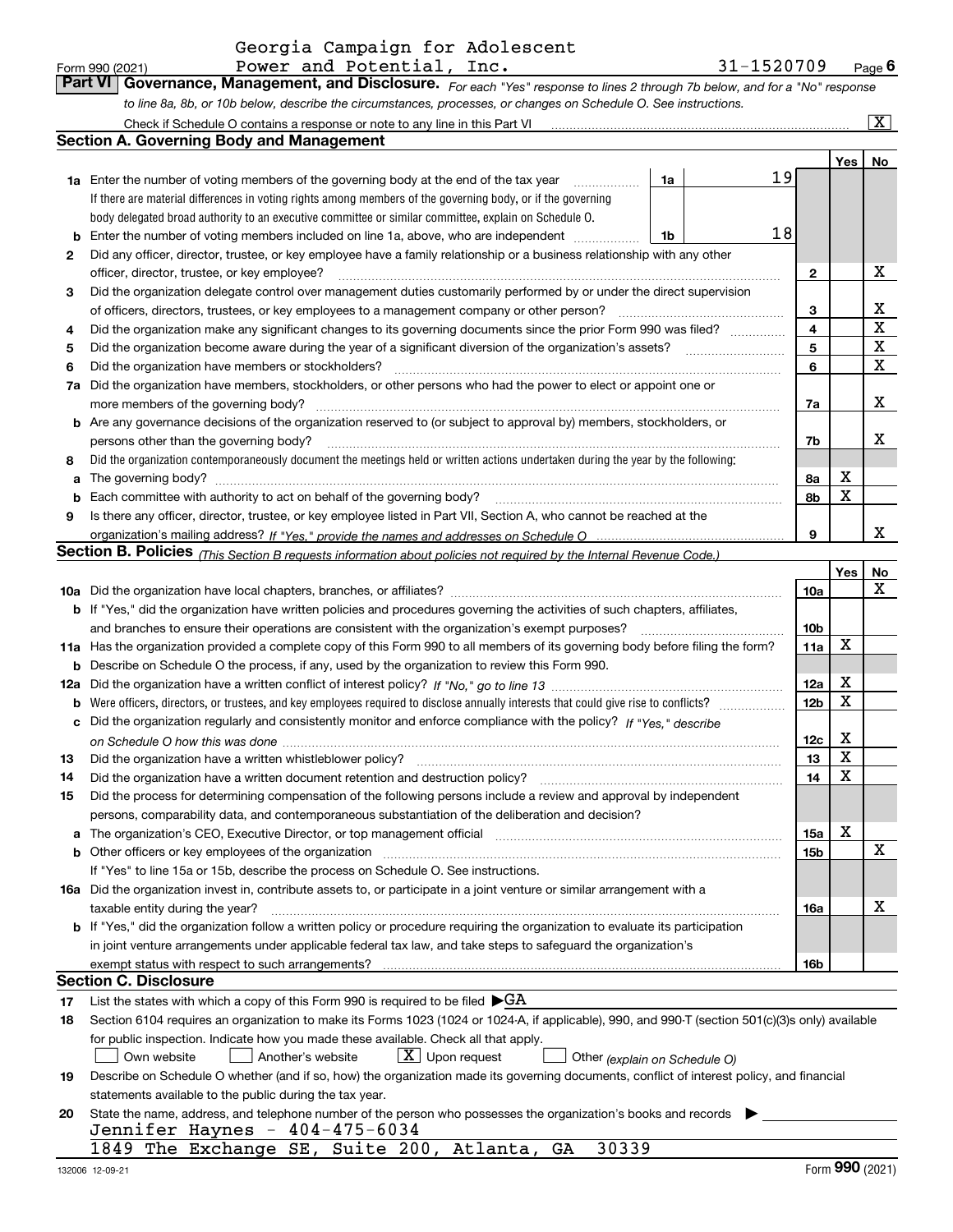$\mathcal{L}^{\text{max}}$ 

# **7Part VII Compensation of Officers, Directors, Trustees, Key Employees, Highest Compensated Employees, and Independent Contractors**

Check if Schedule O contains a response or note to any line in this Part VII

**Section A. Officers, Directors, Trustees, Key Employees, and Highest Compensated Employees**

**1a**  Complete this table for all persons required to be listed. Report compensation for the calendar year ending with or within the organization's tax year. **•** List all of the organization's current officers, directors, trustees (whether individuals or organizations), regardless of amount of compensation.

Enter -0- in columns (D), (E), and (F) if no compensation was paid.

 $\bullet$  List all of the organization's  $\sf current$  key employees, if any. See the instructions for definition of "key employee."

**•** List the organization's five current highest compensated employees (other than an officer, director, trustee, or key employee) who received reportable compensation (box 5 of Form W-2, Form 1099-MISC, and/or box 1 of Form 1099-NEC) of more than \$100,000 from the organization and any related organizations.

**•** List all of the organization's former officers, key employees, and highest compensated employees who received more than \$100,000 of reportable compensation from the organization and any related organizations.

**former directors or trustees**  ¥ List all of the organization's that received, in the capacity as a former director or trustee of the organization, more than \$10,000 of reportable compensation from the organization and any related organizations.

See the instructions for the order in which to list the persons above.

Check this box if neither the organization nor any related organization compensated any current officer, director, or trustee.  $\mathcal{L}^{\text{max}}$ 

| (A)                             | (B)               |                                |                        | (C)      |              |                                                                  |        | (D)             | (E)                           | (F)                   |
|---------------------------------|-------------------|--------------------------------|------------------------|----------|--------------|------------------------------------------------------------------|--------|-----------------|-------------------------------|-----------------------|
| Name and title                  | Average           |                                |                        | Position |              | (do not check more than one                                      |        | Reportable      | Reportable                    | Estimated             |
|                                 | hours per         |                                |                        |          |              | box, unless person is both an<br>officer and a director/trustee) |        | compensation    | compensation                  | amount of             |
|                                 | week<br>(list any |                                |                        |          |              |                                                                  |        | from<br>the     | from related<br>organizations | other<br>compensation |
|                                 | hours for         |                                |                        |          |              |                                                                  |        | organization    | (W-2/1099-MISC/               | from the              |
|                                 | related           |                                |                        |          |              |                                                                  |        | (W-2/1099-MISC/ | 1099-NEC)                     | organization          |
|                                 | organizations     |                                |                        |          |              |                                                                  |        | 1099-NEC)       |                               | and related           |
|                                 | below             | Individual trustee or director | In stitutional trustee |          | Key employee | Highest compensated<br> employee                                 | Former |                 |                               | organizations         |
|                                 | line)             |                                |                        | Officer  |              |                                                                  |        |                 |                               |                       |
| Ronald McNeill<br>(1)           | 60.00             |                                |                        |          |              |                                                                  |        |                 |                               |                       |
| CEO and President               |                   |                                |                        | X        |              |                                                                  |        | 163,971.        | 0.                            | 11,876.               |
| (2)<br>Joiava Philpott          | 10.00             |                                |                        |          |              |                                                                  |        |                 |                               |                       |
| Board Chair                     |                   | $\mathbf X$                    |                        | X        |              |                                                                  |        | $\mathbf 0$ .   | 0.                            | $0_{.}$               |
| Jeffrey Gordon<br>(3)           | 5.00              |                                |                        |          |              |                                                                  |        |                 |                               |                       |
| Treasurer                       |                   | $\mathbf X$                    |                        | X        |              |                                                                  |        | $0$ .           | $\mathbf 0$ .                 | 0.                    |
| Michael Horowitz<br>(4)         | 5.00              |                                |                        |          |              |                                                                  |        |                 |                               |                       |
| Secretary                       |                   | $\mathbf x$                    |                        | X        |              |                                                                  |        | $\mathbf 0$ .   | $\mathbf 0$ .                 | $0_{.}$               |
| Jane Fonda<br>(5)               | 10.00             |                                |                        |          |              |                                                                  |        |                 |                               |                       |
| Chair Emeritus                  |                   | $\mathbf X$                    |                        |          |              |                                                                  |        | $0$ .           | $\mathbf 0$ .                 | $0_{.}$               |
| Kelle Barfield<br>(6)           | 5.00              |                                |                        |          |              |                                                                  |        |                 |                               |                       |
| Member                          |                   | $\mathbf X$                    |                        |          |              |                                                                  |        | $\mathbf 0$ .   | $\mathbf 0$ .                 | $\mathbf 0$ .         |
| (7)<br>Aiko Bethea              | $\overline{5.00}$ |                                |                        |          |              |                                                                  |        |                 |                               |                       |
| Member                          |                   | $\mathbf X$                    |                        |          |              |                                                                  |        | $\mathbf 0$ .   | $\mathbf 0$ .                 | $\mathbf 0$ .         |
| (8)<br>Michael Bishop           | 5.00              |                                |                        |          |              |                                                                  |        |                 |                               |                       |
| Member                          |                   | $\mathbf X$                    |                        |          |              |                                                                  |        | $\mathbf 0$ .   | 0.                            | $\mathbf 0$ .         |
| (9)<br>Ginny Brewer             | 5.00              |                                |                        |          |              |                                                                  |        |                 |                               |                       |
| Member                          |                   | $\mathbf x$                    |                        |          |              |                                                                  |        | $\mathbf 0$ .   | 0.                            | $0_{.}$               |
| (10) Pola Chagnon               | 5.00              |                                |                        |          |              |                                                                  |        |                 |                               |                       |
| Member                          |                   | $\mathbf X$                    |                        |          |              |                                                                  |        | 0.              | $\mathbf 0$ .                 | $\mathbf 0$ .         |
| (11) Stacey Evans               | 5.00              |                                |                        |          |              |                                                                  |        |                 |                               |                       |
| Member                          |                   | $\mathbf x$                    |                        |          |              |                                                                  |        | $0$ .           | $\mathbf 0$ .                 | $0_{.}$               |
| (12) Michelle Garren            | 5.00              |                                |                        |          |              |                                                                  |        |                 |                               |                       |
| Member                          |                   | $\overline{\mathbf{X}}$        |                        |          |              |                                                                  |        | $\mathbf 0$ .   | $\mathbf 0$ .                 | $\mathbf 0$ .         |
| (13) Adele Gipson               | $\overline{5.00}$ |                                |                        |          |              |                                                                  |        |                 |                               |                       |
| Member                          |                   | $\mathbf x$                    |                        |          |              |                                                                  |        | $\mathbf 0$ .   | $\mathbf 0$ .                 | $0_{.}$               |
| (14) Keundric Lucious           | 5.00              |                                |                        |          |              |                                                                  |        |                 |                               |                       |
| Member                          |                   | $\overline{\mathbf{X}}$        |                        |          |              |                                                                  |        | $\mathbf 0$ .   | $\mathbf 0$ .                 | $\mathbf 0$ .         |
| (15) George McCanless           | 5.00              |                                |                        |          |              |                                                                  |        |                 |                               |                       |
| Member                          |                   | $\mathbf x$                    |                        |          |              |                                                                  |        | $0$ .           | $\mathbf 0$ .                 | 0.                    |
| (16) Steve Needle               | 5.00              |                                |                        |          |              |                                                                  |        |                 |                               |                       |
| Member                          |                   | $\mathbf X$                    |                        |          |              |                                                                  |        | $\mathbf 0$ .   | $\mathbf 0$ .                 | 0.                    |
| (17) Candace Thurmond Rodriguez | 5.00              |                                |                        |          |              |                                                                  |        |                 |                               |                       |
| Member                          |                   | $\mathbf X$                    |                        |          |              |                                                                  |        | $\mathbf 0$ .   | 0.                            | 0.                    |
|                                 |                   |                                |                        |          |              |                                                                  |        |                 |                               |                       |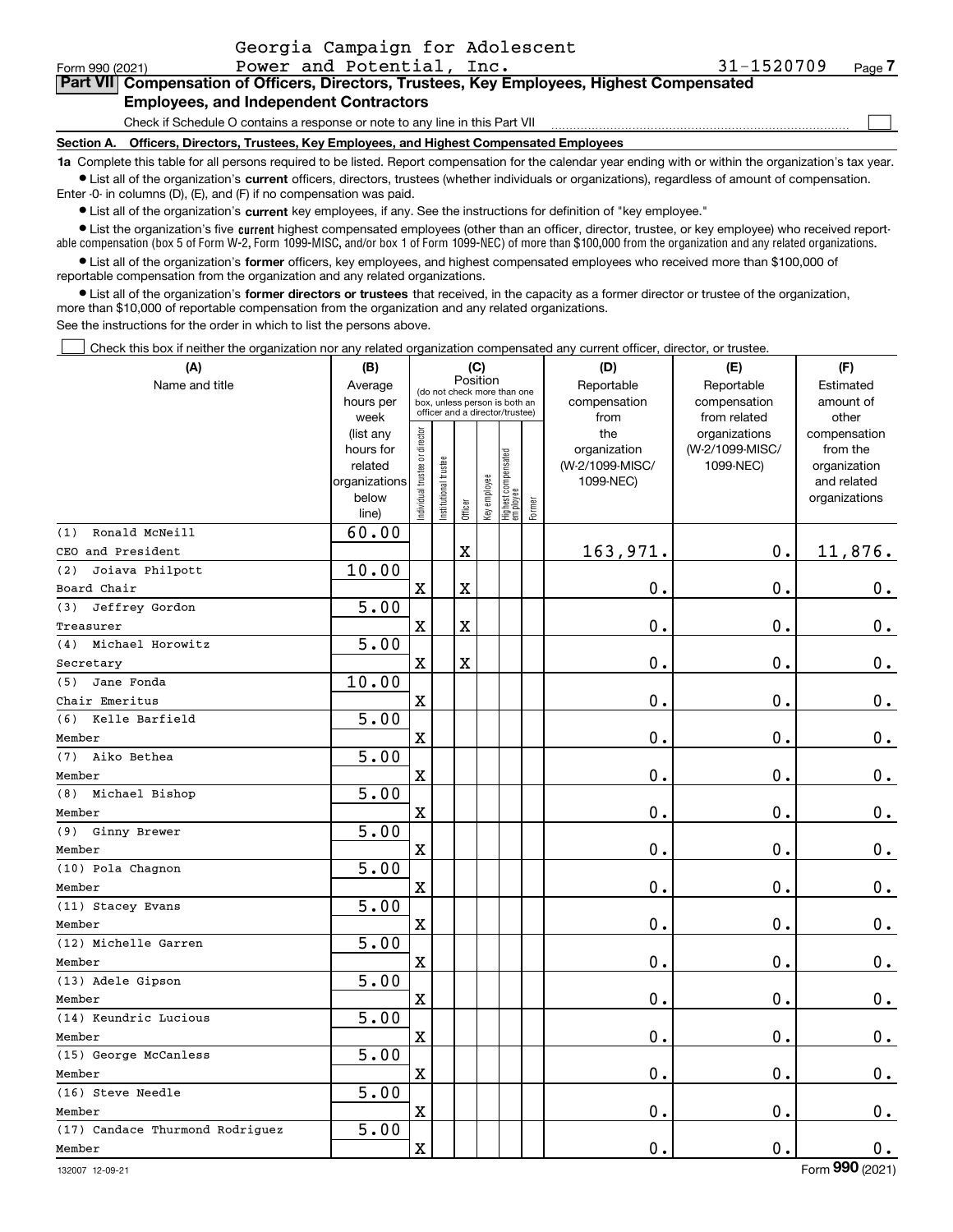|                        | Georgia Campaign for Adolescent |
|------------------------|---------------------------------|
| $Downar and Detantial$ |                                 |

Form 990 (2021) Page Power and Potential, Inc. **8** 31-1520709

| <b>Part VII</b><br>Section A. Officers, Directors, Trustees, Key Employees, and Highest Compensated Employees (continued)                                                |                        |                                |                                                              |         |              |                                   |        |                                 |                 |                                        |       |                             |    |
|--------------------------------------------------------------------------------------------------------------------------------------------------------------------------|------------------------|--------------------------------|--------------------------------------------------------------|---------|--------------|-----------------------------------|--------|---------------------------------|-----------------|----------------------------------------|-------|-----------------------------|----|
| (A)                                                                                                                                                                      | (B)                    |                                |                                                              | (C)     |              |                                   |        | (D)                             | (E)             |                                        |       | (F)                         |    |
| Name and title                                                                                                                                                           | Average                |                                |                                                              |         | Position     |                                   |        | Reportable                      | Reportable      |                                        |       | Estimated                   |    |
|                                                                                                                                                                          | hours per              |                                | (do not check more than one<br>box, unless person is both an |         |              |                                   |        | compensation                    | compensation    |                                        |       | amount of                   |    |
|                                                                                                                                                                          | week                   |                                | officer and a director/trustee)                              |         |              |                                   |        | from                            | from related    |                                        |       | other                       |    |
|                                                                                                                                                                          | (list any<br>hours for | Individual trustee or director |                                                              |         |              |                                   |        | the                             | organizations   |                                        |       | compensation                |    |
|                                                                                                                                                                          | related                |                                |                                                              |         |              |                                   |        | organization<br>(W-2/1099-MISC/ | (W-2/1099-MISC/ |                                        |       | from the                    |    |
|                                                                                                                                                                          | organizations          |                                |                                                              |         |              |                                   |        | 1099-NEC)                       | 1099-NEC)       |                                        |       | organization<br>and related |    |
|                                                                                                                                                                          | below                  |                                | Institutional trustee                                        |         | key employee |                                   |        |                                 |                 |                                        |       | organizations               |    |
|                                                                                                                                                                          | line)                  |                                |                                                              | Officer |              | Highest compensated<br>  employee | Former |                                 |                 |                                        |       |                             |    |
| (18) Stuart Sheldon                                                                                                                                                      | 5.00                   |                                |                                                              |         |              |                                   |        |                                 |                 |                                        |       |                             |    |
| Member                                                                                                                                                                   |                        | X                              |                                                              |         |              |                                   |        | 0.                              |                 | 0.                                     |       |                             | 0. |
| (19) Karen Spencer Welanetz                                                                                                                                              | 5.00                   |                                |                                                              |         |              |                                   |        |                                 |                 |                                        |       |                             |    |
| Member                                                                                                                                                                   |                        | X                              |                                                              |         |              |                                   |        | 0.                              |                 | 0.                                     |       |                             | 0. |
| (20) Erin Yabroudy                                                                                                                                                       | 5.00                   |                                |                                                              |         |              |                                   |        |                                 |                 |                                        |       |                             |    |
| Member                                                                                                                                                                   |                        | X                              |                                                              |         |              |                                   |        | 0.                              |                 | Ο.                                     |       |                             | 0. |
|                                                                                                                                                                          |                        |                                |                                                              |         |              |                                   |        |                                 |                 |                                        |       |                             |    |
|                                                                                                                                                                          |                        |                                |                                                              |         |              |                                   |        |                                 |                 |                                        |       |                             |    |
|                                                                                                                                                                          |                        |                                |                                                              |         |              |                                   |        |                                 |                 |                                        |       |                             |    |
|                                                                                                                                                                          |                        |                                |                                                              |         |              |                                   |        |                                 |                 |                                        |       |                             |    |
|                                                                                                                                                                          |                        |                                |                                                              |         |              |                                   |        |                                 |                 |                                        |       |                             |    |
|                                                                                                                                                                          |                        |                                |                                                              |         |              |                                   |        |                                 |                 |                                        |       |                             |    |
|                                                                                                                                                                          |                        |                                |                                                              |         |              |                                   |        |                                 |                 |                                        |       |                             |    |
|                                                                                                                                                                          |                        |                                |                                                              |         |              |                                   |        |                                 |                 |                                        |       |                             |    |
|                                                                                                                                                                          |                        |                                |                                                              |         |              |                                   |        |                                 |                 |                                        |       |                             |    |
|                                                                                                                                                                          |                        |                                |                                                              |         |              |                                   |        |                                 |                 |                                        |       |                             |    |
|                                                                                                                                                                          |                        |                                |                                                              |         |              |                                   |        |                                 |                 |                                        |       |                             |    |
|                                                                                                                                                                          |                        |                                |                                                              |         |              |                                   |        |                                 |                 |                                        |       |                             |    |
|                                                                                                                                                                          |                        |                                |                                                              |         |              |                                   |        | 163,971.                        |                 | 0.                                     |       | 11,876.                     |    |
| c Total from continuation sheets to Part VII, Section A manuscription.                                                                                                   |                        |                                |                                                              |         |              |                                   |        | 0.                              |                 | $\overline{0}$ .                       | $0$ . |                             |    |
| d Total (add lines 1b and 1c)                                                                                                                                            |                        |                                |                                                              |         |              |                                   |        | 163,971.                        |                 | $\overline{\mathfrak{o}}$ .<br>11,876. |       |                             |    |
| Total number of individuals (including but not limited to those listed above) who received more than \$100,000 of reportable<br>$\mathbf{2}$                             |                        |                                |                                                              |         |              |                                   |        |                                 |                 |                                        |       |                             |    |
| compensation from the organization $\blacktriangleright$                                                                                                                 |                        |                                |                                                              |         |              |                                   |        |                                 |                 |                                        |       |                             | 1  |
|                                                                                                                                                                          |                        |                                |                                                              |         |              |                                   |        |                                 |                 |                                        |       | Yes                         | No |
| Did the organization list any former officer, director, trustee, key employee, or highest compensated employee on<br>3                                                   |                        |                                |                                                              |         |              |                                   |        |                                 |                 |                                        |       |                             |    |
| line 1a? If "Yes," complete Schedule J for such individual                                                                                                               |                        |                                |                                                              |         |              |                                   |        |                                 |                 |                                        | 3     |                             | х  |
| For any individual listed on line 1a, is the sum of reportable compensation and other compensation from the organization<br>4                                            |                        |                                |                                                              |         |              |                                   |        |                                 |                 |                                        |       |                             |    |
|                                                                                                                                                                          |                        |                                |                                                              |         |              |                                   |        |                                 |                 |                                        | 4     | X                           |    |
| Did any person listed on line 1a receive or accrue compensation from any unrelated organization or individual for services<br>5                                          |                        |                                |                                                              |         |              |                                   |        |                                 |                 |                                        |       |                             |    |
|                                                                                                                                                                          |                        |                                |                                                              |         |              |                                   |        |                                 |                 |                                        | 5     |                             | X  |
| <b>Section B. Independent Contractors</b>                                                                                                                                |                        |                                |                                                              |         |              |                                   |        |                                 |                 |                                        |       |                             |    |
| Complete this table for your five highest compensated independent contractors that received more than \$100,000 of compensation from<br>1                                |                        |                                |                                                              |         |              |                                   |        |                                 |                 |                                        |       |                             |    |
| the organization. Report compensation for the calendar year ending with or within the organization's tax year.                                                           |                        |                                |                                                              |         |              |                                   |        |                                 |                 |                                        |       |                             |    |
| (A)                                                                                                                                                                      |                        |                                |                                                              |         |              |                                   |        | (B)                             |                 |                                        | (C)   |                             |    |
| Name and business address                                                                                                                                                |                        |                                |                                                              |         |              |                                   |        | Description of services         |                 |                                        |       | Compensation                |    |
| Community Health Solutions, LLC, 7786                                                                                                                                    |                        |                                |                                                              |         |              |                                   |        |                                 |                 |                                        |       |                             |    |
| Stratford Lane, Sandy Springs, GA 30350                                                                                                                                  |                        |                                |                                                              |         |              |                                   |        | Program Consultant              |                 |                                        |       | 569,948.                    |    |
|                                                                                                                                                                          |                        |                                |                                                              |         |              |                                   |        |                                 |                 |                                        |       |                             |    |
|                                                                                                                                                                          |                        |                                |                                                              |         |              |                                   |        |                                 |                 |                                        |       |                             |    |
|                                                                                                                                                                          |                        |                                |                                                              |         |              |                                   |        |                                 |                 |                                        |       |                             |    |
|                                                                                                                                                                          |                        |                                |                                                              |         |              |                                   |        |                                 |                 |                                        |       |                             |    |
|                                                                                                                                                                          |                        |                                |                                                              |         |              |                                   |        |                                 |                 |                                        |       |                             |    |
|                                                                                                                                                                          |                        |                                |                                                              |         |              |                                   |        |                                 |                 |                                        |       |                             |    |
|                                                                                                                                                                          |                        |                                |                                                              |         |              |                                   |        |                                 |                 |                                        |       |                             |    |
|                                                                                                                                                                          |                        |                                |                                                              |         |              |                                   |        |                                 |                 |                                        |       |                             |    |
| 2<br>Total number of independent contractors (including but not limited to those listed above) who received more than<br>\$100,000 of compensation from the organization |                        |                                |                                                              |         | ı            |                                   |        |                                 |                 |                                        |       |                             |    |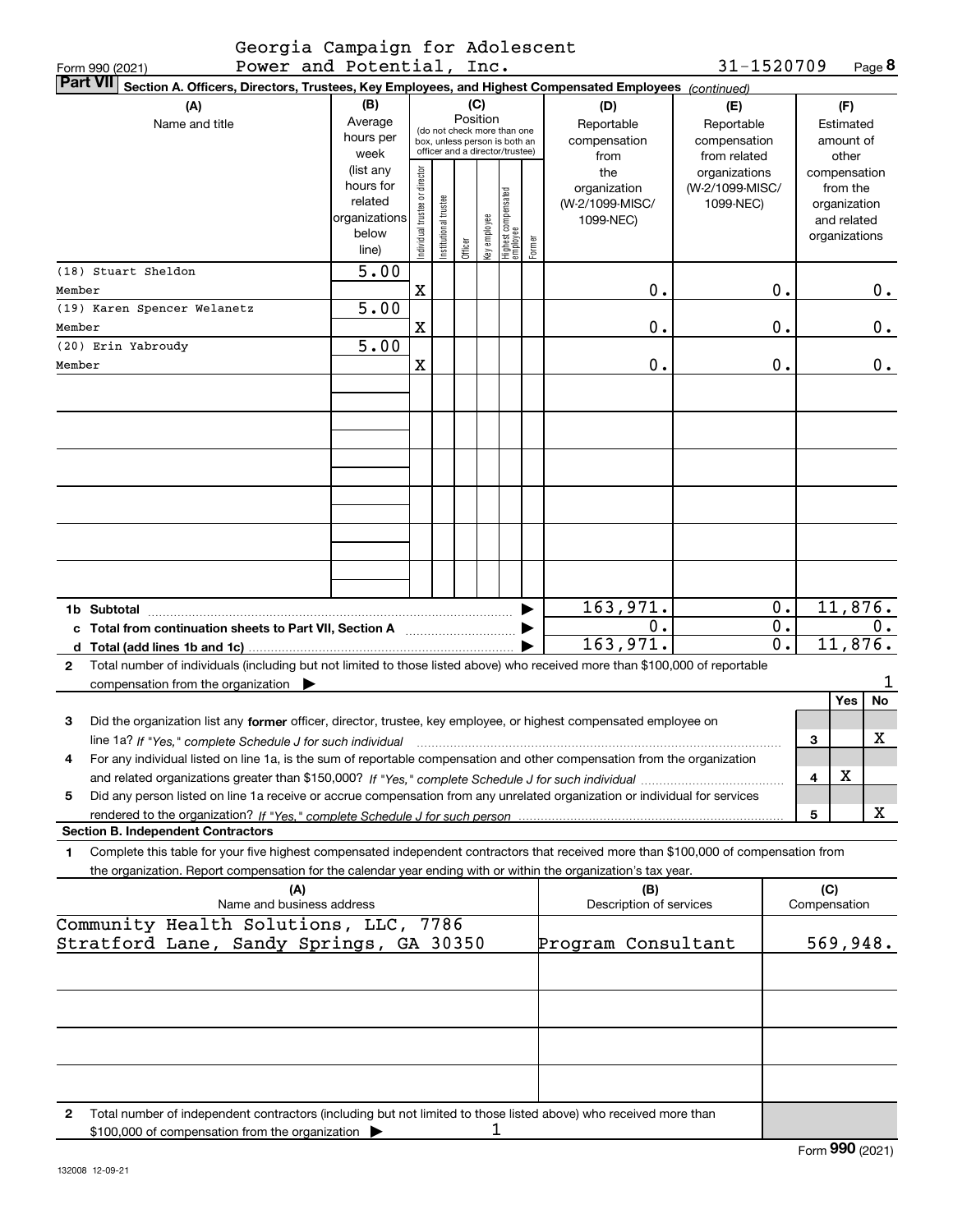|  | Form 990 (2021) |
|--|-----------------|

|                                                           | <b>Part VIII</b> |        | <b>Statement of Revenue</b>                                                     |                      |                      |                                              |                                                   |                                                                 |
|-----------------------------------------------------------|------------------|--------|---------------------------------------------------------------------------------|----------------------|----------------------|----------------------------------------------|---------------------------------------------------|-----------------------------------------------------------------|
|                                                           |                  |        | Check if Schedule O contains a response or note to any line in this Part VIII   |                      |                      |                                              |                                                   |                                                                 |
|                                                           |                  |        |                                                                                 |                      | (A)<br>Total revenue | (B)<br>Related or exempt<br>function revenue | $\overline{(C)}$<br>Unrelated<br>business revenue | (D)<br>Revenue excluded<br>from tax under<br>sections 512 - 514 |
|                                                           |                  |        | <b>1 a</b> Federated campaigns<br>1a<br>.                                       |                      |                      |                                              |                                                   |                                                                 |
| Contributions, Gifts, Grants<br>and Other Similar Amounts |                  |        | 1 <sub>b</sub><br><b>b</b> Membership dues                                      |                      |                      |                                              |                                                   |                                                                 |
|                                                           |                  |        | 1 <sub>c</sub><br>c Fundraising events                                          | 463,347.             |                      |                                              |                                                   |                                                                 |
|                                                           |                  |        | 1 <sub>d</sub><br>d Related organizations<br>.                                  |                      |                      |                                              |                                                   |                                                                 |
|                                                           |                  |        | 1e<br>e Government grants (contributions)                                       | 2, 319, 418.         |                      |                                              |                                                   |                                                                 |
|                                                           |                  |        | f All other contributions, gifts, grants, and                                   |                      |                      |                                              |                                                   |                                                                 |
|                                                           |                  |        | similar amounts not included above<br>1f                                        | 754,594.             |                      |                                              |                                                   |                                                                 |
|                                                           |                  |        | $1g$ \$<br>g Noncash contributions included in lines 1a-1f                      | 8,950.               |                      |                                              |                                                   |                                                                 |
|                                                           |                  |        |                                                                                 | ▶                    | 3,537,359.           |                                              |                                                   |                                                                 |
|                                                           |                  |        |                                                                                 | <b>Business Code</b> |                      |                                              |                                                   |                                                                 |
|                                                           | 2a               |        | Teacher Workshops                                                               | 900099               | 54,831.              | 54,831.                                      |                                                   |                                                                 |
| Program Service<br>Revenue                                |                  | b      |                                                                                 |                      |                      |                                              |                                                   |                                                                 |
|                                                           |                  |        |                                                                                 |                      |                      |                                              |                                                   |                                                                 |
|                                                           |                  | с<br>d | <u> 1989 - Johann Stein, marwolaethau (b. 1989)</u>                             |                      |                      |                                              |                                                   |                                                                 |
|                                                           |                  |        | the control of the control of the control of the control of the control of      |                      |                      |                                              |                                                   |                                                                 |
|                                                           |                  | е      | f All other program service revenue                                             |                      |                      |                                              |                                                   |                                                                 |
|                                                           |                  |        |                                                                                 | ▶                    | 54,831.              |                                              |                                                   |                                                                 |
|                                                           | 3                |        | Investment income (including dividends, interest, and                           |                      |                      |                                              |                                                   |                                                                 |
|                                                           |                  |        |                                                                                 | ▶                    | 1,132.               |                                              |                                                   | 1,132.                                                          |
|                                                           | 4                |        | Income from investment of tax-exempt bond proceeds                              |                      |                      |                                              |                                                   |                                                                 |
|                                                           | 5                |        |                                                                                 |                      |                      |                                              |                                                   |                                                                 |
|                                                           |                  |        | (i) Real                                                                        | (ii) Personal        |                      |                                              |                                                   |                                                                 |
|                                                           |                  |        | 19,268.<br>6 a Gross rents<br>6a                                                |                      |                      |                                              |                                                   |                                                                 |
|                                                           |                  |        | 19,268.<br>6b<br><b>b</b> Less: rental expenses                                 |                      |                      |                                              |                                                   |                                                                 |
|                                                           |                  |        | 0.<br>c Rental income or (loss)<br>6c                                           |                      |                      |                                              |                                                   |                                                                 |
|                                                           |                  |        | d Net rental income or (loss)                                                   |                      |                      |                                              |                                                   |                                                                 |
|                                                           |                  |        | (i) Securities<br>7 a Gross amount from sales of                                | (ii) Other           |                      |                                              |                                                   |                                                                 |
|                                                           |                  |        | assets other than inventory<br>7a                                               |                      |                      |                                              |                                                   |                                                                 |
|                                                           |                  |        | <b>b</b> Less: cost or other basis                                              |                      |                      |                                              |                                                   |                                                                 |
|                                                           |                  |        | and sales expenses<br>7b                                                        |                      |                      |                                              |                                                   |                                                                 |
| Revenue                                                   |                  |        | 7c <br>c Gain or (loss)                                                         |                      |                      |                                              |                                                   |                                                                 |
|                                                           |                  |        |                                                                                 | ▶                    |                      |                                              |                                                   |                                                                 |
|                                                           |                  |        | 8 a Gross income from fundraising events (not                                   |                      |                      |                                              |                                                   |                                                                 |
| <b>Other</b>                                              |                  |        | $463,347$ of<br>including $$$                                                   |                      |                      |                                              |                                                   |                                                                 |
|                                                           |                  |        | contributions reported on line 1c). See                                         |                      |                      |                                              |                                                   |                                                                 |
|                                                           |                  |        | 8a                                                                              | 71,450.              |                      |                                              |                                                   |                                                                 |
|                                                           |                  |        | 8b<br><b>b</b> Less: direct expenses                                            | 194,373.             |                      |                                              |                                                   |                                                                 |
|                                                           |                  |        | c Net income or (loss) from fundraising events                                  | ▶                    | $-122,923.$          |                                              |                                                   | $-122,923.$                                                     |
|                                                           |                  |        | 9 a Gross income from gaming activities. See                                    |                      |                      |                                              |                                                   |                                                                 |
|                                                           |                  |        | 9a                                                                              |                      |                      |                                              |                                                   |                                                                 |
|                                                           |                  |        | 9 <sub>b</sub><br><b>b</b> Less: direct expenses <b>manually</b>                |                      |                      |                                              |                                                   |                                                                 |
|                                                           |                  |        | c Net income or (loss) from gaming activities                                   | ь<br>.               |                      |                                              |                                                   |                                                                 |
|                                                           |                  |        | 10 a Gross sales of inventory, less returns                                     |                      |                      |                                              |                                                   |                                                                 |
|                                                           |                  |        | 10a                                                                             |                      |                      |                                              |                                                   |                                                                 |
|                                                           |                  |        | 10b<br><b>b</b> Less: cost of goods sold                                        |                      |                      |                                              |                                                   |                                                                 |
|                                                           |                  |        | c Net income or (loss) from sales of inventory                                  |                      |                      |                                              |                                                   |                                                                 |
|                                                           |                  |        |                                                                                 | <b>Business Code</b> |                      |                                              |                                                   |                                                                 |
|                                                           | 11 a             |        | the contract of the contract of the contract of the contract of the contract of |                      |                      |                                              |                                                   |                                                                 |
|                                                           |                  | b      |                                                                                 |                      |                      |                                              |                                                   |                                                                 |
|                                                           |                  | с      |                                                                                 |                      |                      |                                              |                                                   |                                                                 |
| Miscellaneous<br>Revenue                                  |                  |        |                                                                                 |                      |                      |                                              |                                                   |                                                                 |
|                                                           |                  |        |                                                                                 | ▶                    |                      |                                              |                                                   |                                                                 |
|                                                           | 12               |        |                                                                                 |                      | 3,470,399.           | 54,831.                                      | 0.                                                | $-121,791.$                                                     |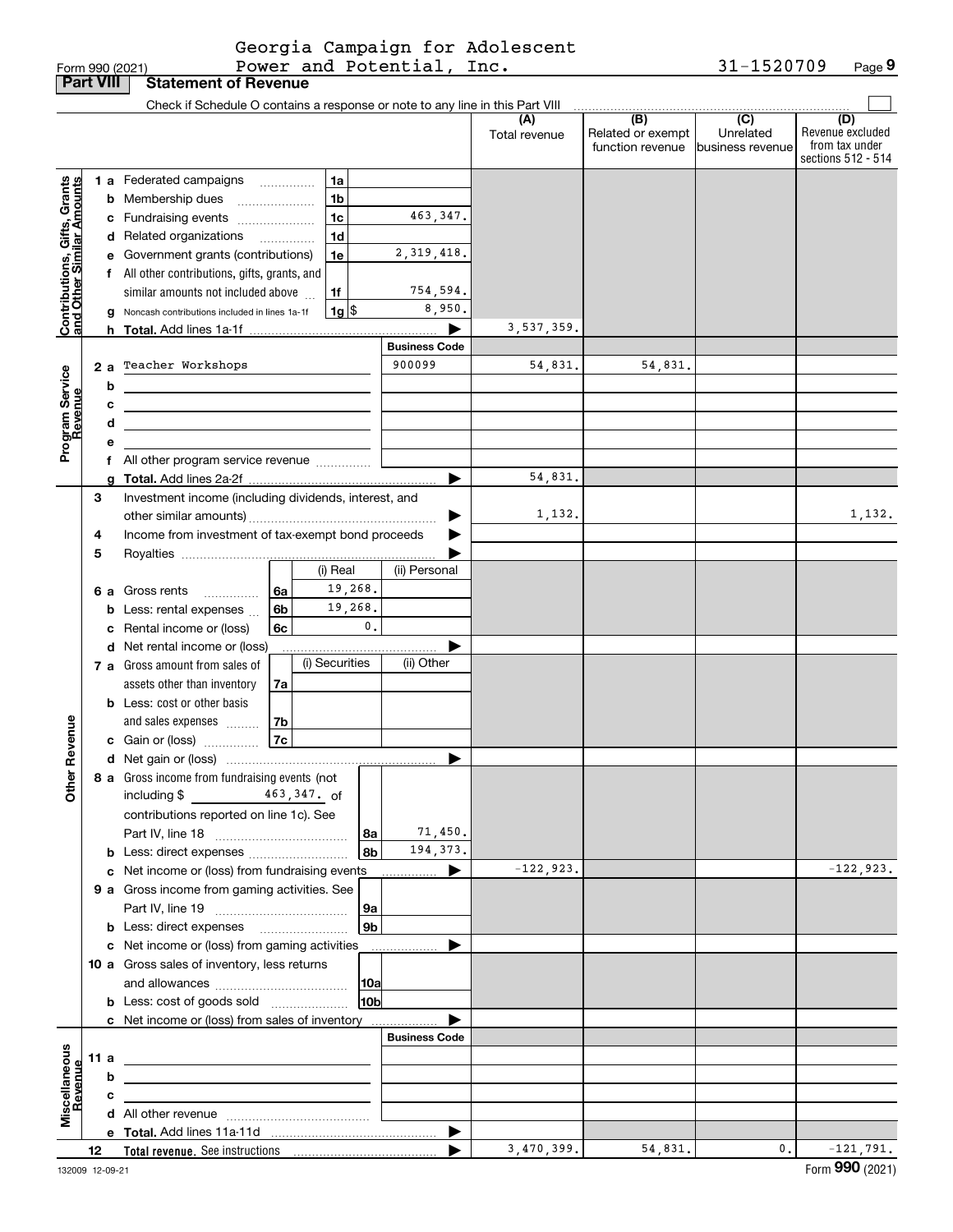#### Form 990 (2021) Page **Part IX Statement of Functional Expenses** Power and Potential, Inc. 31-1520709 Georgia Campaign for Adolescent

*Section 501(c)(3) and 501(c)(4) organizations must complete all columns. All other organizations must complete column (A).*

|              | Check if Schedule O contains a response or note to any line in this Part IX                           |                        |                                    |                                                      | $\overline{\mathbf{x}}$        |
|--------------|-------------------------------------------------------------------------------------------------------|------------------------|------------------------------------|------------------------------------------------------|--------------------------------|
|              | Do not include amounts reported on lines 6b,<br>7b, 8b, 9b, and 10b of Part VIII.                     | (A)<br>Total expenses  | (B)<br>Program service<br>expenses | $\overline{C}$<br>Management and<br>general expenses | (D)<br>Fundraising<br>expenses |
| 1.           | Grants and other assistance to domestic organizations                                                 |                        |                                    |                                                      |                                |
|              | and domestic governments. See Part IV, line 21                                                        | 89,500.                | 89,500.                            |                                                      |                                |
| $\mathbf{2}$ | Grants and other assistance to domestic                                                               |                        |                                    |                                                      |                                |
|              | individuals. See Part IV, line 22                                                                     |                        |                                    |                                                      |                                |
| 3            | Grants and other assistance to foreign                                                                |                        |                                    |                                                      |                                |
|              | organizations, foreign governments, and foreign                                                       |                        |                                    |                                                      |                                |
|              | individuals. See Part IV, lines 15 and 16                                                             |                        |                                    |                                                      |                                |
| 4            | Benefits paid to or for members                                                                       |                        |                                    |                                                      |                                |
| 5            | Compensation of current officers, directors,                                                          |                        |                                    |                                                      |                                |
|              | trustees, and key employees                                                                           | 175,847.               | 43,962.                            | 70,339.                                              | 61,546.                        |
| 6            | Compensation not included above to disqualified                                                       |                        |                                    |                                                      |                                |
|              | persons (as defined under section 4958(f)(1)) and                                                     |                        |                                    |                                                      |                                |
|              | persons described in section $4958(c)(3)(B)$<br>لتنتبث                                                |                        |                                    |                                                      |                                |
| 7            |                                                                                                       | 1,302,093.             | 922,599.                           | 228, 272.                                            | 151, 222.                      |
| 8            | Pension plan accruals and contributions (include                                                      |                        |                                    |                                                      |                                |
|              | section 401(k) and 403(b) employer contributions)                                                     | 41,954.                | 23,460.                            | 15,551.                                              | $\frac{2,943}{31,470}$         |
| 9            |                                                                                                       | 130, 242.              | 93,426.                            | 5,346.                                               |                                |
| 10           |                                                                                                       | $\overline{112,205}$ . | 63,216.                            | 39, 196.                                             | 9,793.                         |
| 11           | Fees for services (nonemployees):                                                                     |                        |                                    |                                                      |                                |
| a            |                                                                                                       |                        |                                    |                                                      |                                |
| b            |                                                                                                       |                        |                                    |                                                      |                                |
| c            |                                                                                                       | 32,400.                |                                    | 32,400.                                              |                                |
| d            |                                                                                                       |                        |                                    |                                                      |                                |
| e            | Professional fundraising services. See Part IV, line 17                                               | 109,500.               |                                    |                                                      | 109,500.                       |
| f            | Investment management fees                                                                            |                        |                                    |                                                      |                                |
| a            | Other. (If line 11g amount exceeds 10% of line 25,                                                    | 896,808.               | 846,858.                           | 46,876.                                              |                                |
|              | column (A), amount, list line 11g expenses on Sch O.)                                                 | $\overline{50, 734}$ . | 31,398.                            | 11,551.                                              | $\frac{3,074.785.}{7,785.}$    |
| 12           |                                                                                                       | 45,671.                | 27,006.                            | 15,591.                                              | 3,074.                         |
| 13           |                                                                                                       | 119,879.               | 78,002.                            | 16,508.                                              | 25, 369.                       |
| 14           |                                                                                                       |                        |                                    |                                                      |                                |
| 15<br>16     |                                                                                                       | 128,445.               | 91,971.                            | 20,425.                                              | 16,049.                        |
| 17           | Travel                                                                                                | 39,902.                | 17,567.                            | 16,856.                                              | 5,479.                         |
| 18           | Payments of travel or entertainment expenses                                                          |                        |                                    |                                                      |                                |
|              | for any federal, state, or local public officials                                                     |                        |                                    |                                                      |                                |
| 19           | Conferences, conventions, and meetings                                                                | 36,114.                | 7,953.                             | 19,050.                                              | 9,111.                         |
| 20           | Interest                                                                                              |                        |                                    |                                                      |                                |
| 21           |                                                                                                       |                        |                                    |                                                      |                                |
| 22           | Depreciation, depletion, and amortization                                                             | 14,689.                | 10,518.                            | 2,336.                                               | 1,835.                         |
| 23           | Insurance                                                                                             | 28,050.                | 17,385.                            | 7,631.                                               | 3,034.                         |
| 24           | Other expenses. Itemize expenses not covered                                                          |                        |                                    |                                                      |                                |
|              | above. (List miscellaneous expenses on line 24e. If                                                   |                        |                                    |                                                      |                                |
|              | line 24e amount exceeds 10% of line 25, column (A),<br>amount, list line 24e expenses on Schedule O.) |                        |                                    |                                                      |                                |
| a            | Participant Incentives                                                                                | 143,312.               | 143, 312.                          |                                                      |                                |
| $\mathbf b$  | Dues and Subscriptions                                                                                | 30,726.                | 27,453.                            | 3, 273.                                              |                                |
| C            | Staff Training & Develo                                                                               | 28, 115.               | 23,385.                            | 4,581.                                               | 149.                           |
| d            | Facilities/Equipment Re                                                                               | 16,288.                | 11,346.                            | 3,410.                                               | 1,532.                         |
| е            | All other expenses                                                                                    | 39,088.                | 17,346.                            | 18,520.                                              | 3,222.                         |
| 25           | Total functional expenses. Add lines 1 through 24e                                                    | 3,611,562.             | 2,587,663.                         | 577,712.                                             | 446, 187.                      |
| 26           | Joint costs. Complete this line only if the organization                                              |                        |                                    |                                                      |                                |
|              | reported in column (B) joint costs from a combined                                                    |                        |                                    |                                                      |                                |
|              | educational campaign and fundraising solicitation.                                                    |                        |                                    |                                                      |                                |
|              | Check here $\blacktriangleright$<br>if following SOP 98-2 (ASC 958-720)                               |                        |                                    |                                                      |                                |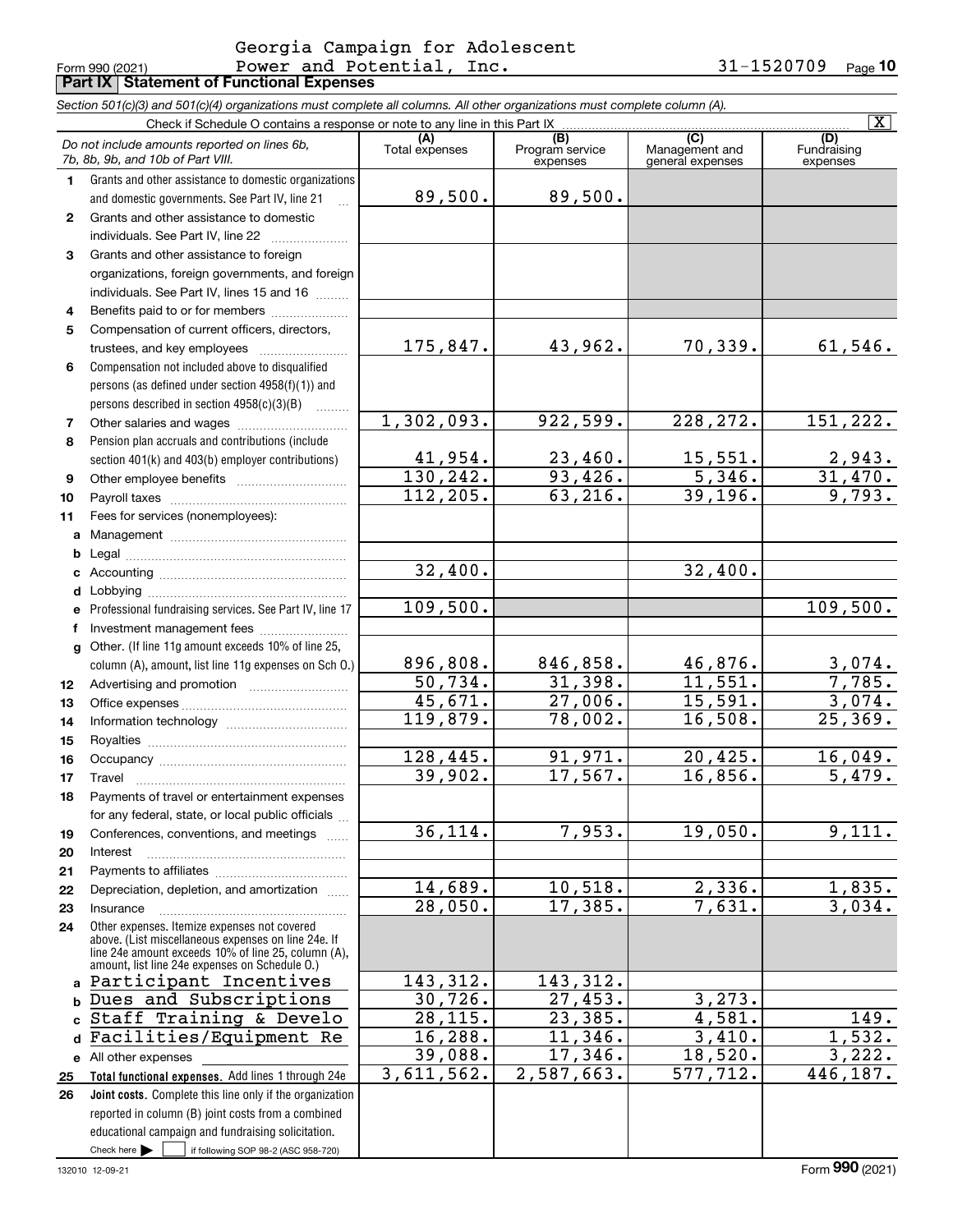|                 | Georgia Campaign for Adolescent |            |                |
|-----------------|---------------------------------|------------|----------------|
| Form 990 (2021) | Power and Potential, Inc.       | 31-1520709 | Page <b>11</b> |

|                             |          | Check if Schedule O contains a response or note to any line in this Part X                                                                                                                                                     |          |                        |                          |                      |                                        |
|-----------------------------|----------|--------------------------------------------------------------------------------------------------------------------------------------------------------------------------------------------------------------------------------|----------|------------------------|--------------------------|----------------------|----------------------------------------|
|                             |          |                                                                                                                                                                                                                                |          |                        | (A)<br>Beginning of year |                      | (B)<br>End of year                     |
|                             | 1        |                                                                                                                                                                                                                                |          |                        | 303,467.                 | 1.                   | 285,684.                               |
|                             | 2        |                                                                                                                                                                                                                                |          |                        | 830,575.                 | $\mathbf{2}$         | 614, 497.                              |
|                             | 3        |                                                                                                                                                                                                                                |          |                        | 646,867.                 | $\mathbf{3}$         | 569,994.                               |
|                             | 4        |                                                                                                                                                                                                                                |          |                        |                          | 4                    |                                        |
|                             | 5        | Loans and other receivables from any current or former officer, director,                                                                                                                                                      |          |                        |                          |                      |                                        |
|                             |          | trustee, key employee, creator or founder, substantial contributor, or 35%                                                                                                                                                     |          |                        |                          |                      |                                        |
|                             |          | controlled entity or family member of any of these persons                                                                                                                                                                     |          |                        |                          | 5                    |                                        |
|                             | 6        | Loans and other receivables from other disqualified persons (as defined                                                                                                                                                        |          |                        |                          |                      |                                        |
|                             |          | under section $4958(f)(1)$ , and persons described in section $4958(c)(3)(B)$                                                                                                                                                  |          | $\ldots$               |                          | 6                    |                                        |
|                             | 7        |                                                                                                                                                                                                                                |          |                        |                          | $\overline{7}$       |                                        |
| Assets                      | 8        |                                                                                                                                                                                                                                |          |                        |                          | 8                    | 2,475.                                 |
|                             | 9        |                                                                                                                                                                                                                                |          |                        | 21,467.                  | 9                    | 19,682.                                |
|                             |          | <b>10a</b> Land, buildings, and equipment: cost or other                                                                                                                                                                       |          |                        |                          |                      |                                        |
|                             |          | basis. Complete Part VI of Schedule D  10a                                                                                                                                                                                     |          | 265,683.               |                          |                      |                                        |
|                             |          |                                                                                                                                                                                                                                |          | 242,679.               | 29,445.                  | 10c                  | 23,004.                                |
|                             | 11       |                                                                                                                                                                                                                                |          |                        |                          | 11                   | 5,564.                                 |
|                             | 12       |                                                                                                                                                                                                                                |          |                        |                          | 12                   |                                        |
|                             | 13       |                                                                                                                                                                                                                                |          | 13                     |                          |                      |                                        |
|                             | 14       |                                                                                                                                                                                                                                |          | 14                     |                          |                      |                                        |
|                             | 15       |                                                                                                                                                                                                                                | 8,078.   | 15                     | 8,078.                   |                      |                                        |
|                             | 16       |                                                                                                                                                                                                                                |          |                        | 1,839,899.               | 16                   | 1,528,978.                             |
|                             | 17       |                                                                                                                                                                                                                                | 438,002. | 17                     | 276,904.                 |                      |                                        |
|                             | 18       |                                                                                                                                                                                                                                |          | 18                     |                          |                      |                                        |
|                             | 19       | Deferred revenue manual contracts and contracts are all the manual contracts and contracts are contracted and contracts are contracted and contract are contracted and contract are contracted and contract are contracted and |          | 19                     | 16,599.                  |                      |                                        |
|                             | 20       |                                                                                                                                                                                                                                |          |                        |                          | 20                   |                                        |
|                             | 21       | Escrow or custodial account liability. Complete Part IV of Schedule D                                                                                                                                                          |          |                        |                          | 21                   |                                        |
|                             | 22       | Loans and other payables to any current or former officer, director,                                                                                                                                                           |          |                        |                          |                      |                                        |
| Liabilities                 |          | trustee, key employee, creator or founder, substantial contributor, or 35%                                                                                                                                                     |          |                        |                          |                      |                                        |
|                             |          | controlled entity or family member of any of these persons                                                                                                                                                                     |          |                        |                          | 22                   |                                        |
|                             | 23       | Secured mortgages and notes payable to unrelated third parties                                                                                                                                                                 |          |                        |                          | 23                   |                                        |
|                             | 24       |                                                                                                                                                                                                                                |          |                        |                          | 24                   |                                        |
|                             | 25       | Other liabilities (including federal income tax, payables to related third                                                                                                                                                     |          |                        |                          |                      |                                        |
|                             |          | parties, and other liabilities not included on lines 17-24). Complete Part X                                                                                                                                                   |          |                        |                          |                      |                                        |
|                             |          |                                                                                                                                                                                                                                |          |                        | 29,076.                  | 25                   | <u>4,797.</u><br>$\frac{1}{298,300}$ . |
|                             | 26       | Total liabilities. Add lines 17 through 25                                                                                                                                                                                     |          |                        | 467,078.                 | 26                   |                                        |
|                             |          | Organizations that follow FASB ASC 958, check here $\blacktriangleright \lfloor X \rfloor$                                                                                                                                     |          |                        |                          |                      |                                        |
|                             |          | and complete lines 27, 28, 32, and 33.                                                                                                                                                                                         |          |                        |                          |                      |                                        |
|                             | 27       |                                                                                                                                                                                                                                |          | 1,088,140.<br>284,681. | 27                       | 929,893.<br>300,785. |                                        |
|                             | 28       |                                                                                                                                                                                                                                |          | 28                     |                          |                      |                                        |
|                             |          | Organizations that do not follow FASB ASC 958, check here $\blacktriangleright$                                                                                                                                                |          |                        |                          |                      |                                        |
|                             |          | and complete lines 29 through 33.                                                                                                                                                                                              |          |                        |                          |                      |                                        |
|                             | 29       |                                                                                                                                                                                                                                |          |                        |                          | 29                   |                                        |
|                             | 30       | Paid-in or capital surplus, or land, building, or equipment fund                                                                                                                                                               |          |                        |                          | 30                   |                                        |
| Net Assets or Fund Balances | 31       | Retained earnings, endowment, accumulated income, or other funds                                                                                                                                                               |          |                        | 1,372,821.               | 31<br>32             | 1,230,678.                             |
|                             | 32<br>33 |                                                                                                                                                                                                                                |          |                        | 1,839,899.               | 33                   | 1,528,978.                             |
|                             |          |                                                                                                                                                                                                                                |          |                        |                          |                      | Form 990 (2021)                        |

**Part X Balance Sheet**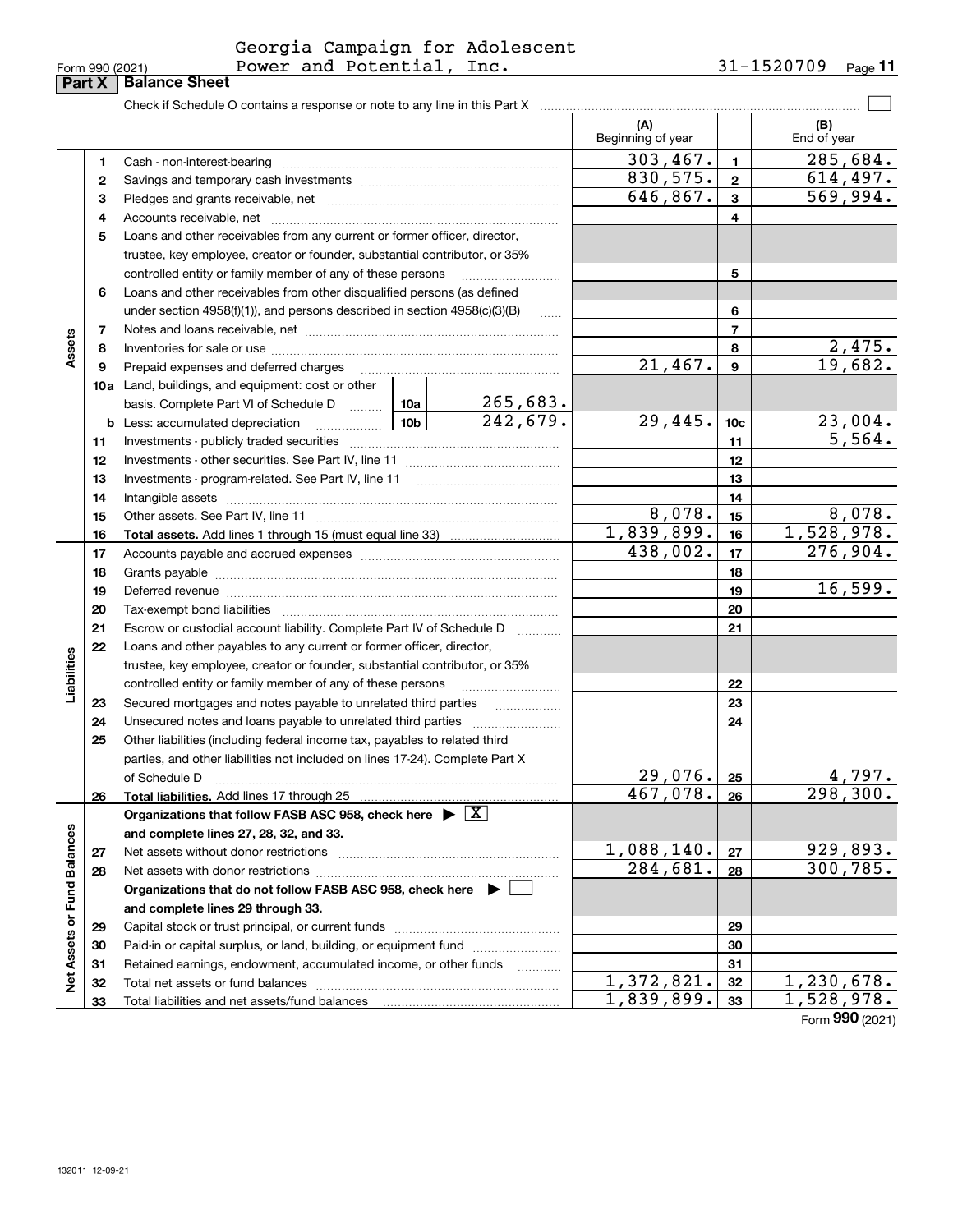|                | Georgia Campaign for Adolescent                                                                                                                                                                                                |                         |                            |            |                         |  |  |  |
|----------------|--------------------------------------------------------------------------------------------------------------------------------------------------------------------------------------------------------------------------------|-------------------------|----------------------------|------------|-------------------------|--|--|--|
|                | Power and Potential, Inc.<br>Form 990 (2021)                                                                                                                                                                                   |                         | 31-1520709                 |            | Page 12                 |  |  |  |
| <b>Part XI</b> | <b>Reconciliation of Net Assets</b>                                                                                                                                                                                            |                         |                            |            |                         |  |  |  |
|                |                                                                                                                                                                                                                                |                         |                            |            |                         |  |  |  |
|                |                                                                                                                                                                                                                                |                         |                            |            |                         |  |  |  |
| 1              |                                                                                                                                                                                                                                | 1.                      | 3,470,399.                 |            |                         |  |  |  |
| 2              |                                                                                                                                                                                                                                | $\overline{2}$          | 3,611,562.<br>$-141, 163.$ |            |                         |  |  |  |
| з              | 3<br>Revenue less expenses. Subtract line 2 from line 1                                                                                                                                                                        |                         |                            |            |                         |  |  |  |
| 4              |                                                                                                                                                                                                                                | $\overline{\mathbf{4}}$ | 1,372,821.                 |            |                         |  |  |  |
| 5              |                                                                                                                                                                                                                                | 5                       |                            |            | $-980.$                 |  |  |  |
| 6              | Donated services and use of facilities [111] Donated and the service of facilities [11] Donated services and use of facilities [11] Donated and the service of the service of the service of the service of the service of the | 6                       |                            |            |                         |  |  |  |
| 7              | Investment expenses www.communication.com/www.communication.com/www.communication.com/www.com                                                                                                                                  | $\overline{7}$          |                            |            |                         |  |  |  |
| 8              | Prior period adjustments                                                                                                                                                                                                       | 8                       |                            |            |                         |  |  |  |
| 9              | Other changes in net assets or fund balances (explain on Schedule O)                                                                                                                                                           | 9                       |                            |            | 0.                      |  |  |  |
| 10             | Net assets or fund balances at end of year. Combine lines 3 through 9 (must equal Part X, line 32,                                                                                                                             |                         |                            |            |                         |  |  |  |
|                |                                                                                                                                                                                                                                | 10                      | 1,230,678.                 |            |                         |  |  |  |
|                | <b>Part XII</b> Financial Statements and Reporting                                                                                                                                                                             |                         |                            |            |                         |  |  |  |
|                |                                                                                                                                                                                                                                |                         |                            |            | $\overline{\mathbf{X}}$ |  |  |  |
|                |                                                                                                                                                                                                                                |                         |                            | <b>Yes</b> | <b>No</b>               |  |  |  |
| 1              | $\boxed{\mathbf{X}}$ Accrual<br>Accounting method used to prepare the Form 990: <u>I</u> Cash<br>Other                                                                                                                         |                         |                            |            |                         |  |  |  |
|                | If the organization changed its method of accounting from a prior year or checked "Other," explain on Schedule O.                                                                                                              |                         |                            |            |                         |  |  |  |
|                | 2a Were the organization's financial statements compiled or reviewed by an independent accountant?<br>and a state of the contract of the state of the state of the state of the state of the state of the                      |                         | 2a                         |            | Х                       |  |  |  |
|                | If "Yes," check a box below to indicate whether the financial statements for the year were compiled or reviewed on a                                                                                                           |                         |                            |            |                         |  |  |  |
|                | separate basis, consolidated basis, or both:                                                                                                                                                                                   |                         |                            |            |                         |  |  |  |
|                | Separate basis<br>Consolidated basis<br>Both consolidated and separate basis                                                                                                                                                   |                         |                            |            |                         |  |  |  |
|                | <b>b</b> Were the organization's financial statements audited by an independent accountant?                                                                                                                                    |                         | 2 <sub>b</sub>             | х          |                         |  |  |  |
|                | If "Yes," check a box below to indicate whether the financial statements for the year were audited on a separate basis,                                                                                                        |                         |                            |            |                         |  |  |  |
|                | consolidated basis, or both:                                                                                                                                                                                                   |                         |                            |            |                         |  |  |  |
|                | $X$ Separate basis<br>Consolidated basis<br>Both consolidated and separate basis                                                                                                                                               |                         |                            |            |                         |  |  |  |
|                | c If "Yes" to line 2a or 2b, does the organization have a committee that assumes responsibility for oversight of the audit,                                                                                                    |                         |                            |            |                         |  |  |  |
|                |                                                                                                                                                                                                                                |                         | 2c                         | X          |                         |  |  |  |
|                | If the organization changed either its oversight process or selection process during the tax year, explain on Schedule O.                                                                                                      |                         |                            |            |                         |  |  |  |
|                | 3a As a result of a federal award, was the organization required to undergo an audit or audits as set forth in the Single Audit                                                                                                |                         |                            |            |                         |  |  |  |
|                |                                                                                                                                                                                                                                |                         | За                         | Х          |                         |  |  |  |
|                | b If "Yes," did the organization undergo the required audit or audits? If the organization did not undergo the required audit                                                                                                  |                         |                            |            |                         |  |  |  |
|                |                                                                                                                                                                                                                                |                         | 3b                         | X          |                         |  |  |  |

Form (2021) **990**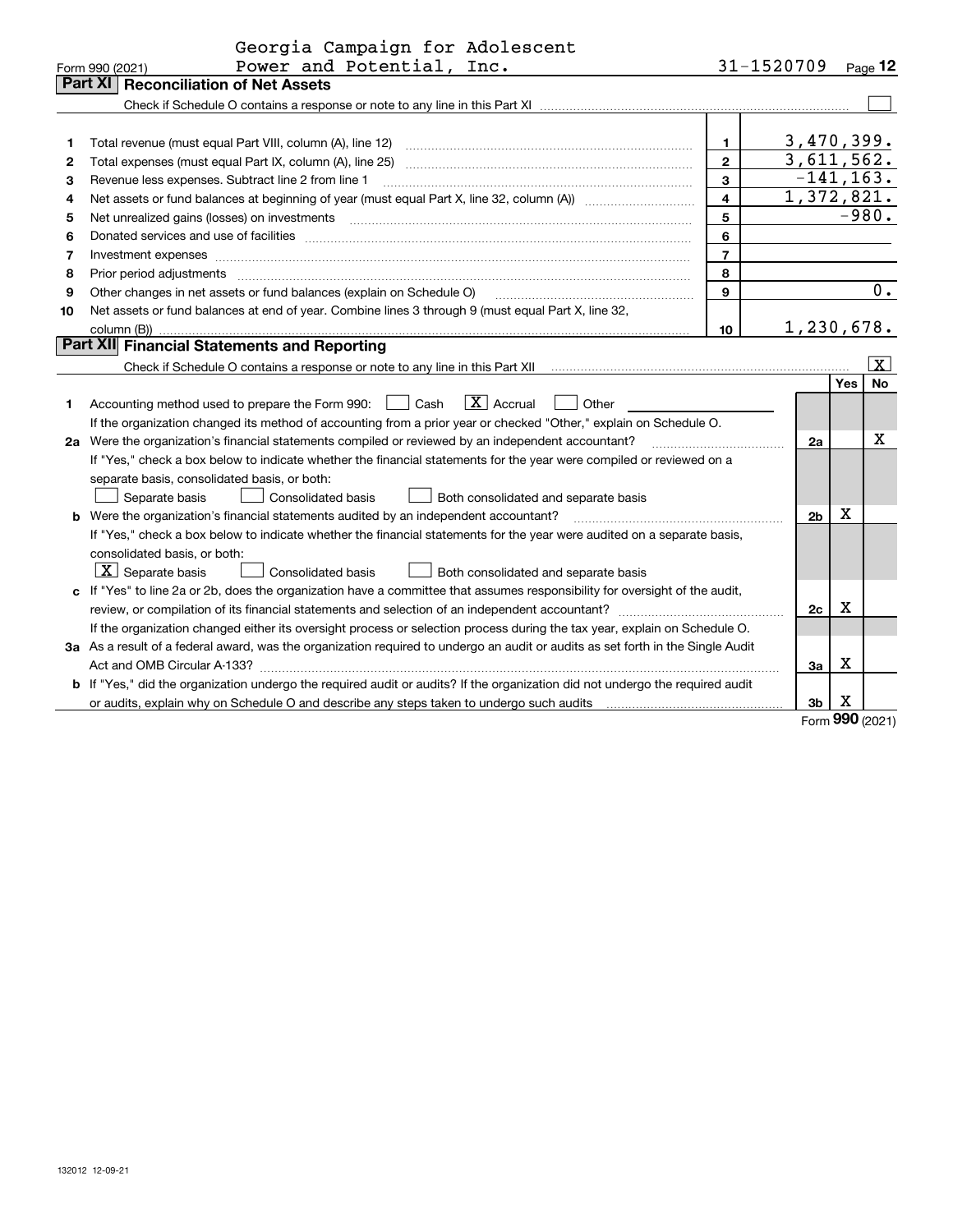| (Form 990)               | <b>SCHEDULE A</b><br>Department of the Treasury<br>Internal Revenue Service                                               |  | <b>Public Charity Status and Public Support</b><br>Complete if the organization is a section 501(c)(3) organization or a section<br>4947(a)(1) nonexempt charitable trust.<br>Attach to Form 990 or Form 990-EZ.<br>Go to www.irs.gov/Form990 for instructions and the latest information. |                                                        |  |                             |                                 |                                                      |  |                                                                                                                                              |  |  |
|--------------------------|---------------------------------------------------------------------------------------------------------------------------|--|--------------------------------------------------------------------------------------------------------------------------------------------------------------------------------------------------------------------------------------------------------------------------------------------|--------------------------------------------------------|--|-----------------------------|---------------------------------|------------------------------------------------------|--|----------------------------------------------------------------------------------------------------------------------------------------------|--|--|
|                          | Name of the organization                                                                                                  |  | Georgia Campaign for Adolescent                                                                                                                                                                                                                                                            |                                                        |  |                             |                                 |                                                      |  | <b>Employer identification number</b>                                                                                                        |  |  |
|                          |                                                                                                                           |  | Power and Potential, Inc.                                                                                                                                                                                                                                                                  |                                                        |  |                             |                                 |                                                      |  | 31-1520709                                                                                                                                   |  |  |
| Part I                   |                                                                                                                           |  | Reason for Public Charity Status. (All organizations must complete this part.) See instructions.                                                                                                                                                                                           |                                                        |  |                             |                                 |                                                      |  |                                                                                                                                              |  |  |
|                          |                                                                                                                           |  | The organization is not a private foundation because it is: (For lines 1 through 12, check only one box.)                                                                                                                                                                                  |                                                        |  |                             |                                 |                                                      |  |                                                                                                                                              |  |  |
| 1                        |                                                                                                                           |  | A church, convention of churches, or association of churches described in section 170(b)(1)(A)(i).                                                                                                                                                                                         |                                                        |  |                             |                                 |                                                      |  |                                                                                                                                              |  |  |
| 2                        |                                                                                                                           |  | A school described in section 170(b)(1)(A)(ii). (Attach Schedule E (Form 990).)                                                                                                                                                                                                            |                                                        |  |                             |                                 |                                                      |  |                                                                                                                                              |  |  |
| 3                        |                                                                                                                           |  | A hospital or a cooperative hospital service organization described in section 170(b)(1)(A)(iii).                                                                                                                                                                                          |                                                        |  |                             |                                 |                                                      |  |                                                                                                                                              |  |  |
| 4                        |                                                                                                                           |  |                                                                                                                                                                                                                                                                                            |                                                        |  |                             |                                 |                                                      |  | A medical research organization operated in conjunction with a hospital described in section 170(b)(1)(A)(iii). Enter the hospital's name,   |  |  |
|                          | city, and state:                                                                                                          |  |                                                                                                                                                                                                                                                                                            |                                                        |  |                             |                                 |                                                      |  |                                                                                                                                              |  |  |
| 5                        | An organization operated for the benefit of a college or university owned or operated by a governmental unit described in |  |                                                                                                                                                                                                                                                                                            |                                                        |  |                             |                                 |                                                      |  |                                                                                                                                              |  |  |
|                          |                                                                                                                           |  | section 170(b)(1)(A)(iv). (Complete Part II.)                                                                                                                                                                                                                                              |                                                        |  |                             |                                 |                                                      |  |                                                                                                                                              |  |  |
| 6                        |                                                                                                                           |  | A federal, state, or local government or governmental unit described in section 170(b)(1)(A)(v).                                                                                                                                                                                           |                                                        |  |                             |                                 |                                                      |  |                                                                                                                                              |  |  |
| $\lfloor x \rfloor$<br>7 |                                                                                                                           |  | An organization that normally receives a substantial part of its support from a governmental unit or from the general public described in                                                                                                                                                  |                                                        |  |                             |                                 |                                                      |  |                                                                                                                                              |  |  |
|                          |                                                                                                                           |  | section 170(b)(1)(A)(vi). (Complete Part II.)                                                                                                                                                                                                                                              |                                                        |  |                             |                                 |                                                      |  |                                                                                                                                              |  |  |
| 8                        |                                                                                                                           |  | A community trust described in section 170(b)(1)(A)(vi). (Complete Part II.)                                                                                                                                                                                                               |                                                        |  |                             |                                 |                                                      |  |                                                                                                                                              |  |  |
| 9                        |                                                                                                                           |  | An agricultural research organization described in section 170(b)(1)(A)(ix) operated in conjunction with a land-grant college                                                                                                                                                              |                                                        |  |                             |                                 |                                                      |  |                                                                                                                                              |  |  |
|                          |                                                                                                                           |  | or university or a non-land-grant college of agriculture (see instructions). Enter the name, city, and state of the college or                                                                                                                                                             |                                                        |  |                             |                                 |                                                      |  |                                                                                                                                              |  |  |
|                          | university:                                                                                                               |  |                                                                                                                                                                                                                                                                                            |                                                        |  |                             |                                 |                                                      |  |                                                                                                                                              |  |  |
| 10                       |                                                                                                                           |  |                                                                                                                                                                                                                                                                                            |                                                        |  |                             |                                 |                                                      |  | An organization that normally receives (1) more than 33 1/3% of its support from contributions, membership fees, and gross receipts from     |  |  |
|                          |                                                                                                                           |  |                                                                                                                                                                                                                                                                                            |                                                        |  |                             |                                 |                                                      |  | activities related to its exempt functions, subject to certain exceptions; and (2) no more than 33 1/3% of its support from gross investment |  |  |
|                          |                                                                                                                           |  | income and unrelated business taxable income (less section 511 tax) from businesses acquired by the organization after June 30, 1975.                                                                                                                                                      |                                                        |  |                             |                                 |                                                      |  |                                                                                                                                              |  |  |
|                          |                                                                                                                           |  | See section 509(a)(2). (Complete Part III.)                                                                                                                                                                                                                                                |                                                        |  |                             |                                 |                                                      |  |                                                                                                                                              |  |  |
| 11                       |                                                                                                                           |  | An organization organized and operated exclusively to test for public safety. See section 509(a)(4).                                                                                                                                                                                       |                                                        |  |                             |                                 |                                                      |  |                                                                                                                                              |  |  |
| 12                       |                                                                                                                           |  | An organization organized and operated exclusively for the benefit of, to perform the functions of, or to carry out the purposes of one or                                                                                                                                                 |                                                        |  |                             |                                 |                                                      |  |                                                                                                                                              |  |  |
|                          |                                                                                                                           |  | more publicly supported organizations described in section 509(a)(1) or section 509(a)(2). See section 509(a)(3). Check the box on                                                                                                                                                         |                                                        |  |                             |                                 |                                                      |  |                                                                                                                                              |  |  |
|                          |                                                                                                                           |  | lines 12a through 12d that describes the type of supporting organization and complete lines 12e, 12f, and 12g.<br>Type I. A supporting organization operated, supervised, or controlled by its supported organization(s), typically by giving                                              |                                                        |  |                             |                                 |                                                      |  |                                                                                                                                              |  |  |
| a                        |                                                                                                                           |  | the supported organization(s) the power to regularly appoint or elect a majority of the directors or trustees of the supporting                                                                                                                                                            |                                                        |  |                             |                                 |                                                      |  |                                                                                                                                              |  |  |
|                          |                                                                                                                           |  | organization. You must complete Part IV, Sections A and B.                                                                                                                                                                                                                                 |                                                        |  |                             |                                 |                                                      |  |                                                                                                                                              |  |  |
| b                        |                                                                                                                           |  | Type II. A supporting organization supervised or controlled in connection with its supported organization(s), by having                                                                                                                                                                    |                                                        |  |                             |                                 |                                                      |  |                                                                                                                                              |  |  |
|                          |                                                                                                                           |  | control or management of the supporting organization vested in the same persons that control or manage the supported                                                                                                                                                                       |                                                        |  |                             |                                 |                                                      |  |                                                                                                                                              |  |  |
|                          |                                                                                                                           |  | organization(s). You must complete Part IV, Sections A and C.                                                                                                                                                                                                                              |                                                        |  |                             |                                 |                                                      |  |                                                                                                                                              |  |  |
| c                        |                                                                                                                           |  | Type III functionally integrated. A supporting organization operated in connection with, and functionally integrated with,                                                                                                                                                                 |                                                        |  |                             |                                 |                                                      |  |                                                                                                                                              |  |  |
|                          |                                                                                                                           |  | its supported organization(s) (see instructions). You must complete Part IV, Sections A, D, and E.                                                                                                                                                                                         |                                                        |  |                             |                                 |                                                      |  |                                                                                                                                              |  |  |
| d                        |                                                                                                                           |  | Type III non-functionally integrated. A supporting organization operated in connection with its supported organization(s)                                                                                                                                                                  |                                                        |  |                             |                                 |                                                      |  |                                                                                                                                              |  |  |
|                          |                                                                                                                           |  | that is not functionally integrated. The organization generally must satisfy a distribution requirement and an attentiveness                                                                                                                                                               |                                                        |  |                             |                                 |                                                      |  |                                                                                                                                              |  |  |
|                          |                                                                                                                           |  | requirement (see instructions). You must complete Part IV, Sections A and D, and Part V.                                                                                                                                                                                                   |                                                        |  |                             |                                 |                                                      |  |                                                                                                                                              |  |  |
| е                        |                                                                                                                           |  | Check this box if the organization received a written determination from the IRS that it is a Type I, Type II, Type III                                                                                                                                                                    |                                                        |  |                             |                                 |                                                      |  |                                                                                                                                              |  |  |
|                          |                                                                                                                           |  | functionally integrated, or Type III non-functionally integrated supporting organization.                                                                                                                                                                                                  |                                                        |  |                             |                                 |                                                      |  |                                                                                                                                              |  |  |
|                          | Enter the number of supported organizations                                                                               |  |                                                                                                                                                                                                                                                                                            |                                                        |  |                             |                                 |                                                      |  |                                                                                                                                              |  |  |
|                          |                                                                                                                           |  | g Provide the following information about the supported organization(s).                                                                                                                                                                                                                   |                                                        |  |                             | (iv) Is the organization listed |                                                      |  |                                                                                                                                              |  |  |
|                          | (i) Name of supported<br>organization                                                                                     |  | (ii) EIN                                                                                                                                                                                                                                                                                   | (iii) Type of organization<br>(described on lines 1-10 |  | in your governing document? |                                 | (v) Amount of monetary<br>support (see instructions) |  | (vi) Amount of other<br>support (see instructions)                                                                                           |  |  |
|                          |                                                                                                                           |  |                                                                                                                                                                                                                                                                                            | above (see instructions))                              |  | Yes                         | No                              |                                                      |  |                                                                                                                                              |  |  |
|                          |                                                                                                                           |  |                                                                                                                                                                                                                                                                                            |                                                        |  |                             |                                 |                                                      |  |                                                                                                                                              |  |  |
|                          |                                                                                                                           |  |                                                                                                                                                                                                                                                                                            |                                                        |  |                             |                                 |                                                      |  |                                                                                                                                              |  |  |
|                          |                                                                                                                           |  |                                                                                                                                                                                                                                                                                            |                                                        |  |                             |                                 |                                                      |  |                                                                                                                                              |  |  |
|                          |                                                                                                                           |  |                                                                                                                                                                                                                                                                                            |                                                        |  |                             |                                 |                                                      |  |                                                                                                                                              |  |  |
|                          |                                                                                                                           |  |                                                                                                                                                                                                                                                                                            |                                                        |  |                             |                                 |                                                      |  |                                                                                                                                              |  |  |
|                          |                                                                                                                           |  |                                                                                                                                                                                                                                                                                            |                                                        |  |                             |                                 |                                                      |  |                                                                                                                                              |  |  |
|                          |                                                                                                                           |  |                                                                                                                                                                                                                                                                                            |                                                        |  |                             |                                 |                                                      |  |                                                                                                                                              |  |  |
|                          |                                                                                                                           |  |                                                                                                                                                                                                                                                                                            |                                                        |  |                             |                                 |                                                      |  |                                                                                                                                              |  |  |
|                          |                                                                                                                           |  |                                                                                                                                                                                                                                                                                            |                                                        |  |                             |                                 |                                                      |  |                                                                                                                                              |  |  |
| Total                    |                                                                                                                           |  |                                                                                                                                                                                                                                                                                            |                                                        |  |                             |                                 |                                                      |  |                                                                                                                                              |  |  |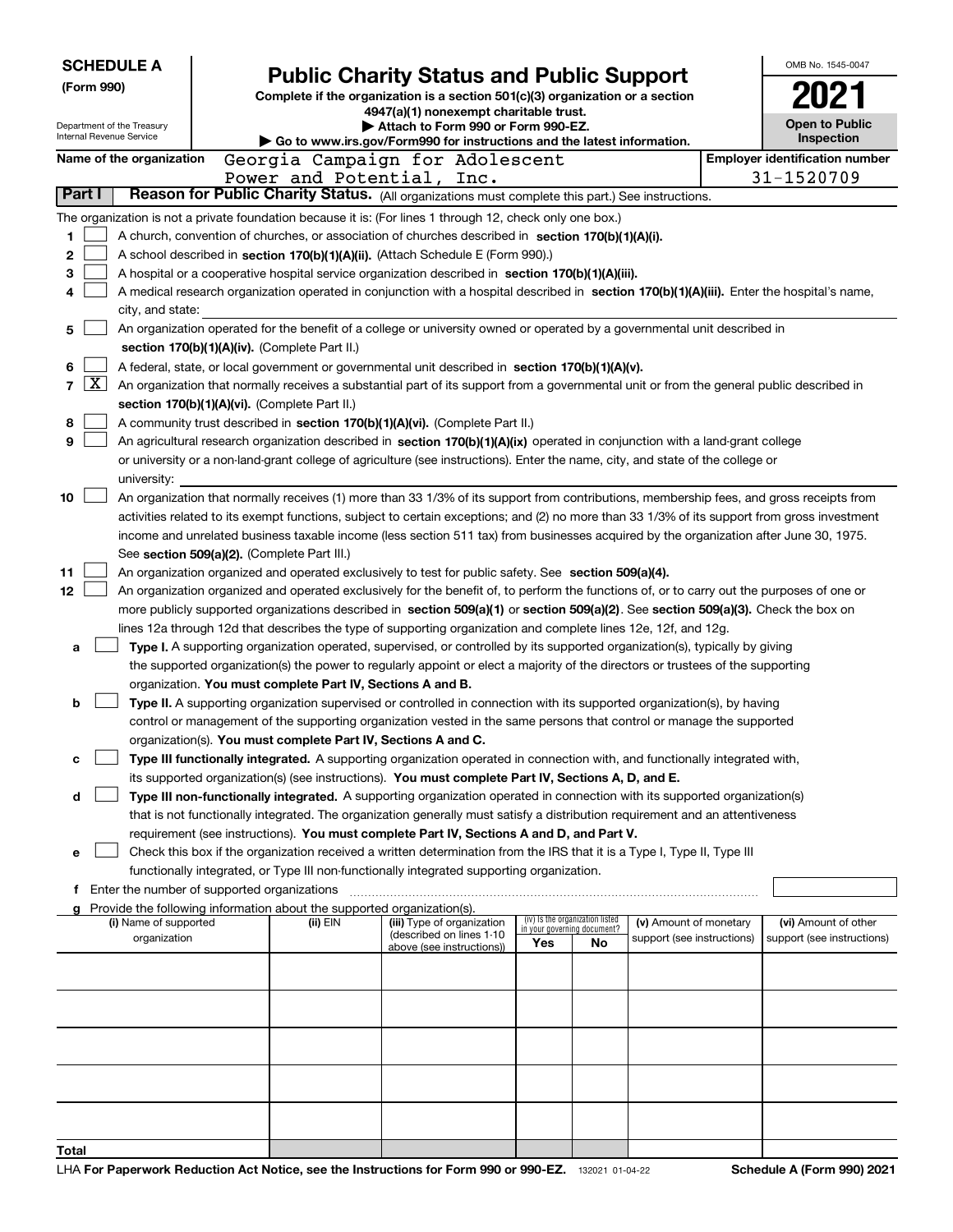| Schedule A (Form 990) 202 |  |  |
|---------------------------|--|--|

### Schedule A (Form 990) 2021 Page Power and Potential, Inc. 31-1520709 Georgia Campaign for Adolescent

**2**

(Complete only if you checked the box on line 5, 7, or 8 of Part I or if the organization failed to qualify under Part III. If the organization **Part II Support Schedule for Organizations Described in Sections 170(b)(1)(A)(iv) and 170(b)(1)(A)(vi)**

fails to qualify under the tests listed below, please complete Part III.)

|   | <b>Section A. Public Support</b>                                                                                                                                                                                               |          |            |            |            |          |                                          |  |  |  |  |
|---|--------------------------------------------------------------------------------------------------------------------------------------------------------------------------------------------------------------------------------|----------|------------|------------|------------|----------|------------------------------------------|--|--|--|--|
|   | Calendar year (or fiscal year beginning in) $\blacktriangleright$                                                                                                                                                              | (a) 2017 | (b) 2018   | $(c)$ 2019 | $(d)$ 2020 | (e) 2021 | (f) Total                                |  |  |  |  |
|   | 1 Gifts, grants, contributions, and                                                                                                                                                                                            |          |            |            |            |          |                                          |  |  |  |  |
|   | membership fees received. (Do not                                                                                                                                                                                              |          |            |            |            |          |                                          |  |  |  |  |
|   | include any "unusual grants.")                                                                                                                                                                                                 | 3369843. | 2722014.   | 2972107.   | 3669920.   |          | 3537359.16271243.                        |  |  |  |  |
|   | 2 Tax revenues levied for the organ-                                                                                                                                                                                           |          |            |            |            |          |                                          |  |  |  |  |
|   | ization's benefit and either paid to                                                                                                                                                                                           |          |            |            |            |          |                                          |  |  |  |  |
|   | or expended on its behalf                                                                                                                                                                                                      |          |            |            |            |          |                                          |  |  |  |  |
|   | 3 The value of services or facilities                                                                                                                                                                                          |          |            |            |            |          |                                          |  |  |  |  |
|   | furnished by a governmental unit to                                                                                                                                                                                            |          |            |            |            |          |                                          |  |  |  |  |
|   | the organization without charge                                                                                                                                                                                                |          |            |            |            |          |                                          |  |  |  |  |
|   | 4 Total. Add lines 1 through 3                                                                                                                                                                                                 | 3369843. | 2722014.   | 2972107.   | 3669920.   |          | 3537359.16271243.                        |  |  |  |  |
|   | 5 The portion of total contributions                                                                                                                                                                                           |          |            |            |            |          |                                          |  |  |  |  |
|   | by each person (other than a                                                                                                                                                                                                   |          |            |            |            |          |                                          |  |  |  |  |
|   | governmental unit or publicly                                                                                                                                                                                                  |          |            |            |            |          |                                          |  |  |  |  |
|   | supported organization) included                                                                                                                                                                                               |          |            |            |            |          |                                          |  |  |  |  |
|   | on line 1 that exceeds 2% of the                                                                                                                                                                                               |          |            |            |            |          |                                          |  |  |  |  |
|   | amount shown on line 11,                                                                                                                                                                                                       |          |            |            |            |          |                                          |  |  |  |  |
|   | column (f)                                                                                                                                                                                                                     |          |            |            |            |          |                                          |  |  |  |  |
|   |                                                                                                                                                                                                                                |          |            |            |            |          | 577,952.<br>15693291.                    |  |  |  |  |
|   | 6 Public support. Subtract line 5 from line 4.<br><b>Section B. Total Support</b>                                                                                                                                              |          |            |            |            |          |                                          |  |  |  |  |
|   |                                                                                                                                                                                                                                |          |            |            |            |          |                                          |  |  |  |  |
|   | Calendar year (or fiscal year beginning in)                                                                                                                                                                                    | (a) 2017 | $(b)$ 2018 | $(c)$ 2019 | $(d)$ 2020 | (e) 2021 | (f) Total                                |  |  |  |  |
|   | <b>7</b> Amounts from line 4                                                                                                                                                                                                   | 3369843. | 2722014.   | 2972107.   | 3669920.   |          | 3537359.16271243.                        |  |  |  |  |
| 8 | Gross income from interest,                                                                                                                                                                                                    |          |            |            |            |          |                                          |  |  |  |  |
|   | dividends, payments received on                                                                                                                                                                                                |          |            |            |            |          |                                          |  |  |  |  |
|   | securities loans, rents, royalties,                                                                                                                                                                                            |          |            |            |            |          |                                          |  |  |  |  |
|   | and income from similar sources                                                                                                                                                                                                | 27,665.  | 47,456.    | 31,614.    | 27,730.    | 20,400.  | 154,865.                                 |  |  |  |  |
|   | <b>9</b> Net income from unrelated business                                                                                                                                                                                    |          |            |            |            |          |                                          |  |  |  |  |
|   | activities, whether or not the                                                                                                                                                                                                 |          |            |            |            |          |                                          |  |  |  |  |
|   | business is regularly carried on                                                                                                                                                                                               |          |            |            |            |          |                                          |  |  |  |  |
|   | 10 Other income. Do not include gain                                                                                                                                                                                           |          |            |            |            |          |                                          |  |  |  |  |
|   | or loss from the sale of capital                                                                                                                                                                                               |          |            |            |            |          |                                          |  |  |  |  |
|   | assets (Explain in Part VI.)                                                                                                                                                                                                   | 65.      |            |            | 4.         |          | 69.                                      |  |  |  |  |
|   | 11 Total support. Add lines 7 through 10                                                                                                                                                                                       |          |            |            |            |          | 16426177.                                |  |  |  |  |
|   | 12 Gross receipts from related activities, etc. (see instructions)                                                                                                                                                             |          |            |            |            | 12       | 182,091.                                 |  |  |  |  |
|   | 13 First 5 years. If the Form 990 is for the organization's first, second, third, fourth, or fifth tax year as a section 501(c)(3)                                                                                             |          |            |            |            |          |                                          |  |  |  |  |
|   | organization, check this box and stop here manufactured and stop here are all the contractions of the state of the state of the contraction of the contract of the contract of the contract of the contract of the contract of |          |            |            |            |          |                                          |  |  |  |  |
|   | <b>Section C. Computation of Public Support Percentage</b>                                                                                                                                                                     |          |            |            |            |          |                                          |  |  |  |  |
|   |                                                                                                                                                                                                                                |          |            |            |            | 14       | 95.54<br>%                               |  |  |  |  |
|   |                                                                                                                                                                                                                                |          |            |            |            | 15       | 97.81<br>$\%$                            |  |  |  |  |
|   | 16a 33 1/3% support test - 2021. If the organization did not check the box on line 13, and line 14 is 33 1/3% or more, check this box and                                                                                      |          |            |            |            |          |                                          |  |  |  |  |
|   | stop here. The organization qualifies as a publicly supported organization                                                                                                                                                     |          |            |            |            |          | $\blacktriangleright$ $\boxed{\text{X}}$ |  |  |  |  |
|   | b 33 1/3% support test - 2020. If the organization did not check a box on line 13 or 16a, and line 15 is 33 1/3% or more, check this box                                                                                       |          |            |            |            |          |                                          |  |  |  |  |
|   | and stop here. The organization qualifies as a publicly supported organization                                                                                                                                                 |          |            |            |            |          |                                          |  |  |  |  |
|   | 17a 10% -facts-and-circumstances test - 2021. If the organization did not check a box on line 13, 16a, or 16b, and line 14 is 10% or more,                                                                                     |          |            |            |            |          |                                          |  |  |  |  |
|   | and if the organization meets the facts-and-circumstances test, check this box and stop here. Explain in Part VI how the organization                                                                                          |          |            |            |            |          |                                          |  |  |  |  |
|   |                                                                                                                                                                                                                                |          |            |            |            |          |                                          |  |  |  |  |
|   | meets the facts-and-circumstances test. The organization qualifies as a publicly supported organization                                                                                                                        |          |            |            |            |          |                                          |  |  |  |  |
|   | <b>b 10% -facts-and-circumstances test - 2020.</b> If the organization did not check a box on line 13, 16a, 16b, or 17a, and line 15 is 10% or                                                                                 |          |            |            |            |          |                                          |  |  |  |  |
|   | more, and if the organization meets the facts-and-circumstances test, check this box and stop here. Explain in Part VI how the                                                                                                 |          |            |            |            |          |                                          |  |  |  |  |
|   | organization meets the facts-and-circumstances test. The organization qualifies as a publicly supported organization                                                                                                           |          |            |            |            |          |                                          |  |  |  |  |
|   | 18 Private foundation. If the organization did not check a box on line 13, 16a, 16b, 17a, or 17b, check this box and see instructions                                                                                          |          |            |            |            |          |                                          |  |  |  |  |

**Schedule A (Form 990) 2021**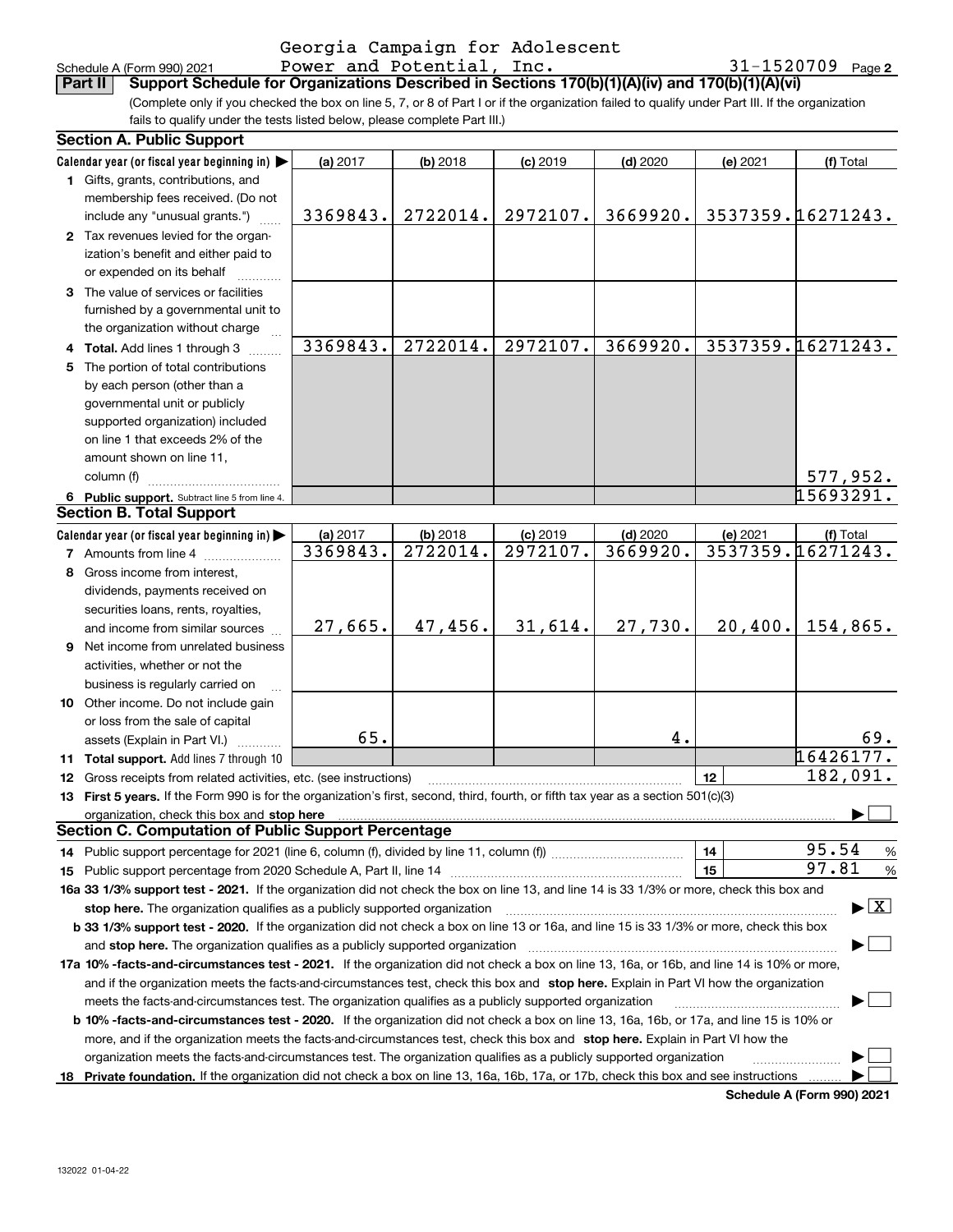| Schedule A (Form 990) 202 <sup>-</sup> |  |  |
|----------------------------------------|--|--|

#### **Part III Support Schedule for Organizations Described in Section 509(a)(2)**

(Complete only if you checked the box on line 10 of Part I or if the organization failed to qualify under Part II. If the organization fails to qualify under the tests listed below, please complete Part II.)

|    | <b>Section A. Public Support</b>                                                                                                                                                                                               |          |          |                 |            |          |             |
|----|--------------------------------------------------------------------------------------------------------------------------------------------------------------------------------------------------------------------------------|----------|----------|-----------------|------------|----------|-------------|
|    | Calendar year (or fiscal year beginning in) $\blacktriangleright$                                                                                                                                                              | (a) 2017 | (b) 2018 | <b>(c)</b> 2019 | $(d)$ 2020 | (e) 2021 | (f) Total   |
|    | 1 Gifts, grants, contributions, and                                                                                                                                                                                            |          |          |                 |            |          |             |
|    | membership fees received. (Do not                                                                                                                                                                                              |          |          |                 |            |          |             |
|    | include any "unusual grants.")                                                                                                                                                                                                 |          |          |                 |            |          |             |
|    | 2 Gross receipts from admissions,                                                                                                                                                                                              |          |          |                 |            |          |             |
|    | merchandise sold or services per-                                                                                                                                                                                              |          |          |                 |            |          |             |
|    | formed, or facilities furnished in                                                                                                                                                                                             |          |          |                 |            |          |             |
|    | any activity that is related to the<br>organization's tax-exempt purpose                                                                                                                                                       |          |          |                 |            |          |             |
|    | 3 Gross receipts from activities that                                                                                                                                                                                          |          |          |                 |            |          |             |
|    | are not an unrelated trade or bus-                                                                                                                                                                                             |          |          |                 |            |          |             |
|    | iness under section 513                                                                                                                                                                                                        |          |          |                 |            |          |             |
|    | 4 Tax revenues levied for the organ-                                                                                                                                                                                           |          |          |                 |            |          |             |
|    | ization's benefit and either paid to                                                                                                                                                                                           |          |          |                 |            |          |             |
|    | or expended on its behalf                                                                                                                                                                                                      |          |          |                 |            |          |             |
|    | 5 The value of services or facilities                                                                                                                                                                                          |          |          |                 |            |          |             |
|    | furnished by a governmental unit to                                                                                                                                                                                            |          |          |                 |            |          |             |
|    | the organization without charge                                                                                                                                                                                                |          |          |                 |            |          |             |
|    |                                                                                                                                                                                                                                |          |          |                 |            |          |             |
|    | <b>6 Total.</b> Add lines 1 through 5                                                                                                                                                                                          |          |          |                 |            |          |             |
|    | 7a Amounts included on lines 1, 2, and                                                                                                                                                                                         |          |          |                 |            |          |             |
|    | 3 received from disqualified persons<br><b>b</b> Amounts included on lines 2 and 3 received                                                                                                                                    |          |          |                 |            |          |             |
|    | from other than disqualified persons that                                                                                                                                                                                      |          |          |                 |            |          |             |
|    | exceed the greater of \$5,000 or 1% of the                                                                                                                                                                                     |          |          |                 |            |          |             |
|    | amount on line 13 for the year                                                                                                                                                                                                 |          |          |                 |            |          |             |
|    | c Add lines 7a and 7b                                                                                                                                                                                                          |          |          |                 |            |          |             |
|    | 8 Public support. (Subtract line 7c from line 6.)<br><b>Section B. Total Support</b>                                                                                                                                           |          |          |                 |            |          |             |
|    |                                                                                                                                                                                                                                |          |          |                 |            |          |             |
|    | Calendar year (or fiscal year beginning in) $\blacktriangleright$                                                                                                                                                              | (a) 2017 | (b) 2018 | $(c)$ 2019      | $(d)$ 2020 | (e) 2021 | (f) Total   |
|    | 9 Amounts from line 6                                                                                                                                                                                                          |          |          |                 |            |          |             |
|    | <b>10a</b> Gross income from interest,<br>dividends, payments received on                                                                                                                                                      |          |          |                 |            |          |             |
|    | securities loans, rents, royalties,                                                                                                                                                                                            |          |          |                 |            |          |             |
|    | and income from similar sources                                                                                                                                                                                                |          |          |                 |            |          |             |
|    | <b>b</b> Unrelated business taxable income                                                                                                                                                                                     |          |          |                 |            |          |             |
|    | (less section 511 taxes) from businesses                                                                                                                                                                                       |          |          |                 |            |          |             |
|    | acquired after June 30, 1975 [10001]                                                                                                                                                                                           |          |          |                 |            |          |             |
|    | c Add lines 10a and 10b                                                                                                                                                                                                        |          |          |                 |            |          |             |
|    | 11 Net income from unrelated business                                                                                                                                                                                          |          |          |                 |            |          |             |
|    | activities not included on line 10b.<br>whether or not the business is                                                                                                                                                         |          |          |                 |            |          |             |
|    | regularly carried on                                                                                                                                                                                                           |          |          |                 |            |          |             |
|    | <b>12</b> Other income. Do not include gain                                                                                                                                                                                    |          |          |                 |            |          |             |
|    | or loss from the sale of capital<br>assets (Explain in Part VI.)                                                                                                                                                               |          |          |                 |            |          |             |
|    | <b>13</b> Total support. (Add lines 9, 10c, 11, and 12.)                                                                                                                                                                       |          |          |                 |            |          |             |
|    | 14 First 5 years. If the Form 990 is for the organization's first, second, third, fourth, or fifth tax year as a section 501(c)(3) organization,                                                                               |          |          |                 |            |          |             |
|    | check this box and stop here measurement content to the state of the state of the state of the state of the state of the state of the state of the state of the state of the state of the state of the state of the state of t |          |          |                 |            |          |             |
|    | <b>Section C. Computation of Public Support Percentage</b>                                                                                                                                                                     |          |          |                 |            |          |             |
|    |                                                                                                                                                                                                                                |          |          |                 |            | 15       | %           |
|    | 16 Public support percentage from 2020 Schedule A, Part III, line 15                                                                                                                                                           |          |          |                 |            | 16       | %           |
|    | <b>Section D. Computation of Investment Income Percentage</b>                                                                                                                                                                  |          |          |                 |            |          |             |
|    |                                                                                                                                                                                                                                |          |          |                 |            | 17       | %           |
|    | 18 Investment income percentage from 2020 Schedule A, Part III, line 17                                                                                                                                                        |          |          |                 |            | 18       | %           |
|    | 19a 33 1/3% support tests - 2021. If the organization did not check the box on line 14, and line 15 is more than 33 1/3%, and line 17 is not                                                                                   |          |          |                 |            |          |             |
|    | more than 33 1/3%, check this box and stop here. The organization qualifies as a publicly supported organization                                                                                                               |          |          |                 |            |          | $\sim$<br>▶ |
|    | b 33 1/3% support tests - 2020. If the organization did not check a box on line 14 or line 19a, and line 16 is more than 33 1/3%, and                                                                                          |          |          |                 |            |          |             |
|    | line 18 is not more than 33 1/3%, check this box and stop here. The organization qualifies as a publicly supported organization                                                                                                |          |          |                 |            |          |             |
| 20 |                                                                                                                                                                                                                                |          |          |                 |            |          |             |
|    |                                                                                                                                                                                                                                |          |          |                 |            |          |             |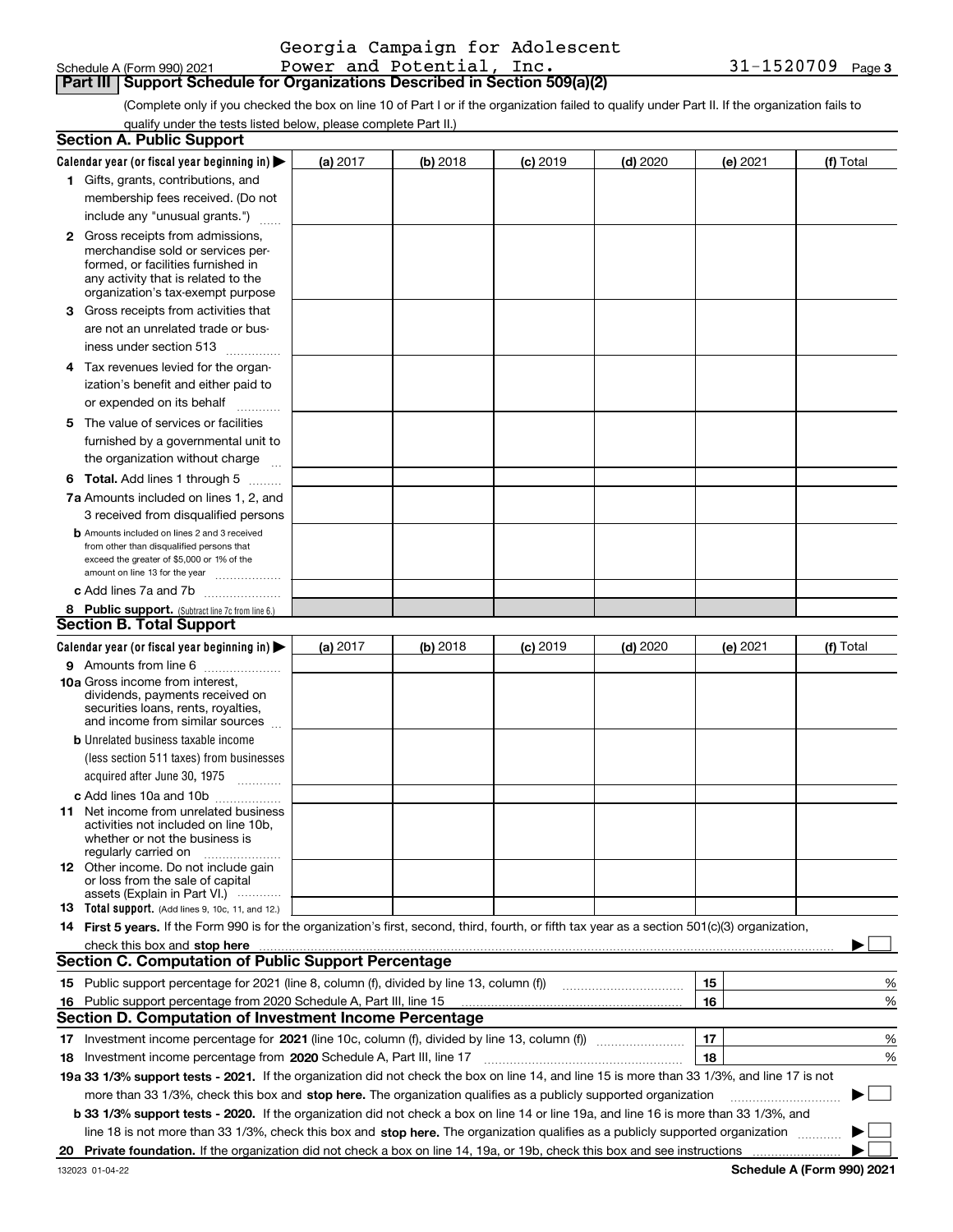**YesNo**

# **Part IV Supporting Organizations**

(Complete only if you checked a box in line 12 on Part I. If you checked box 12a, Part I, complete Sections A and B. If you checked box 12b, Part I, complete Sections A and C. If you checked box 12c, Part I, complete Sections A, D, and E. If you checked box 12d, Part I, complete Sections A and D, and complete Part V.)

#### **Section A. All Supporting Organizations**

- **1** Are all of the organization's supported organizations listed by name in the organization's governing documents? If "No," describe in **Part VI** how the supported organizations are designated. If designated by *class or purpose, describe the designation. If historic and continuing relationship, explain.*
- **2** Did the organization have any supported organization that does not have an IRS determination of status under section 509(a)(1) or (2)? If "Yes," explain in Part VI how the organization determined that the supported *organization was described in section 509(a)(1) or (2).*
- **3a** Did the organization have a supported organization described in section 501(c)(4), (5), or (6)? If "Yes," answer *lines 3b and 3c below.*
- **b** Did the organization confirm that each supported organization qualified under section 501(c)(4), (5), or (6) and satisfied the public support tests under section 509(a)(2)? If "Yes," describe in **Part VI** when and how the *organization made the determination.*
- **c**Did the organization ensure that all support to such organizations was used exclusively for section 170(c)(2)(B) purposes? If "Yes," explain in **Part VI** what controls the organization put in place to ensure such use.
- **4a***If* Was any supported organization not organized in the United States ("foreign supported organization")? *"Yes," and if you checked box 12a or 12b in Part I, answer lines 4b and 4c below.*
- **b** Did the organization have ultimate control and discretion in deciding whether to make grants to the foreign supported organization? If "Yes," describe in **Part VI** how the organization had such control and discretion *despite being controlled or supervised by or in connection with its supported organizations.*
- **c** Did the organization support any foreign supported organization that does not have an IRS determination under sections 501(c)(3) and 509(a)(1) or (2)? If "Yes," explain in **Part VI** what controls the organization used *to ensure that all support to the foreign supported organization was used exclusively for section 170(c)(2)(B) purposes.*
- **5a** Did the organization add, substitute, or remove any supported organizations during the tax year? If "Yes," answer lines 5b and 5c below (if applicable). Also, provide detail in **Part VI,** including (i) the names and EIN *numbers of the supported organizations added, substituted, or removed; (ii) the reasons for each such action; (iii) the authority under the organization's organizing document authorizing such action; and (iv) how the action was accomplished (such as by amendment to the organizing document).*
- **b** Type I or Type II only. Was any added or substituted supported organization part of a class already designated in the organization's organizing document?
- **cSubstitutions only.**  Was the substitution the result of an event beyond the organization's control?
- **6** Did the organization provide support (whether in the form of grants or the provision of services or facilities) to **Part VI.** *If "Yes," provide detail in* support or benefit one or more of the filing organization's supported organizations? anyone other than (i) its supported organizations, (ii) individuals that are part of the charitable class benefited by one or more of its supported organizations, or (iii) other supporting organizations that also
- **7**Did the organization provide a grant, loan, compensation, or other similar payment to a substantial contributor *If "Yes," complete Part I of Schedule L (Form 990).* regard to a substantial contributor? (as defined in section 4958(c)(3)(C)), a family member of a substantial contributor, or a 35% controlled entity with
- **8** Did the organization make a loan to a disqualified person (as defined in section 4958) not described on line 7? *If "Yes," complete Part I of Schedule L (Form 990).*
- **9a** Was the organization controlled directly or indirectly at any time during the tax year by one or more in section 509(a)(1) or (2))? If "Yes," *provide detail in* <code>Part VI.</code> disqualified persons, as defined in section 4946 (other than foundation managers and organizations described
- **b** Did one or more disqualified persons (as defined on line 9a) hold a controlling interest in any entity in which the supporting organization had an interest? If "Yes," provide detail in P**art VI**.
- **c**Did a disqualified person (as defined on line 9a) have an ownership interest in, or derive any personal benefit from, assets in which the supporting organization also had an interest? If "Yes," provide detail in P**art VI.**
- **10a** Was the organization subject to the excess business holdings rules of section 4943 because of section supporting organizations)? If "Yes," answer line 10b below. 4943(f) (regarding certain Type II supporting organizations, and all Type III non-functionally integrated
- **b** Did the organization have any excess business holdings in the tax year? (Use Schedule C, Form 4720, to *determine whether the organization had excess business holdings.)*

**123a3b3c4a4b4c5a 5b5c6789a 9b9c10a**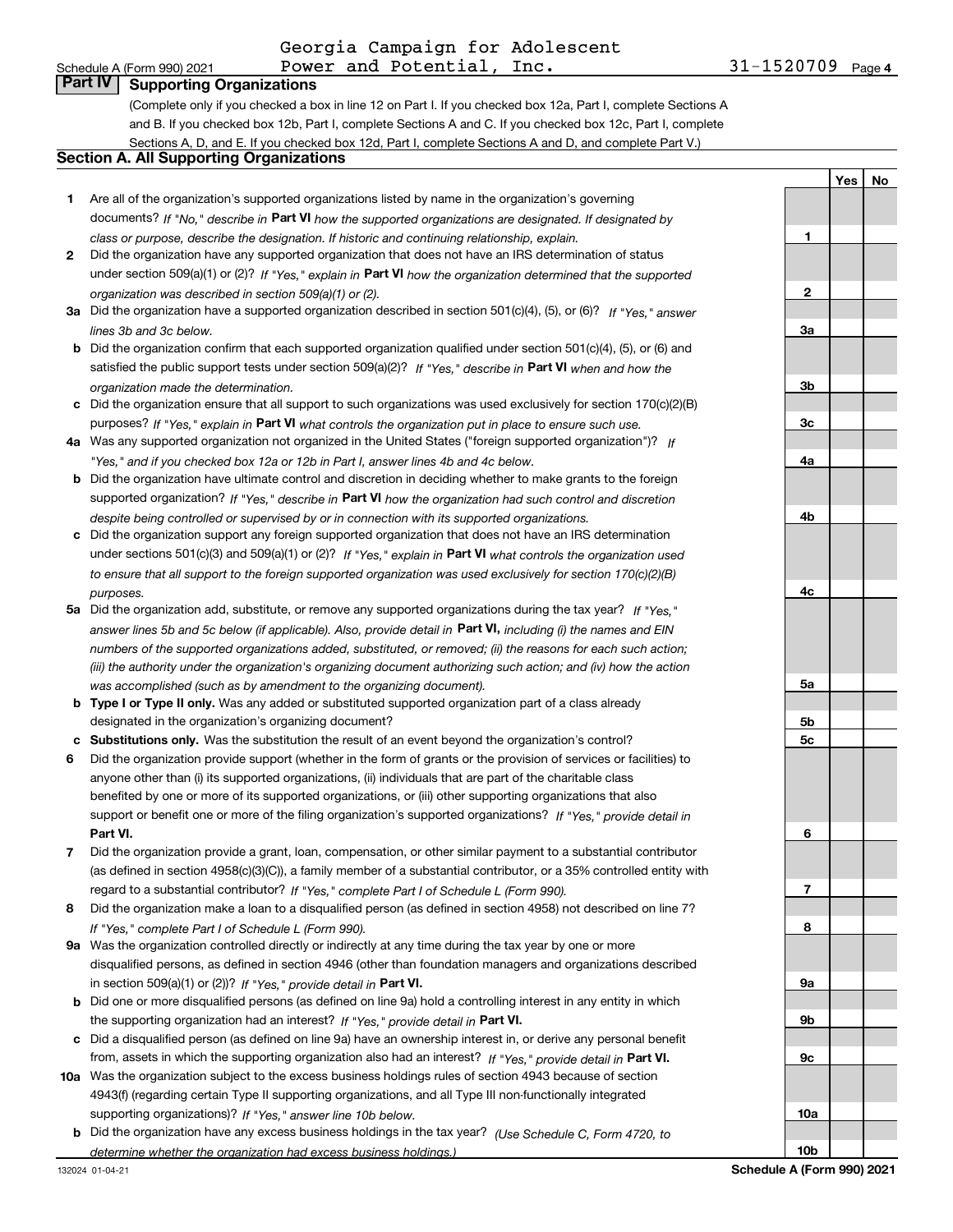|    | Power and Potential, Inc.<br>Schedule A (Form 990) 2021                                                                                                                                                                                                  | 31-1520709 Page 5 |     |     |
|----|----------------------------------------------------------------------------------------------------------------------------------------------------------------------------------------------------------------------------------------------------------|-------------------|-----|-----|
|    | <b>Supporting Organizations</b> (continued)<br><b>Part IV</b>                                                                                                                                                                                            |                   |     |     |
|    |                                                                                                                                                                                                                                                          |                   | Yes | No  |
| 11 | Has the organization accepted a gift or contribution from any of the following persons?                                                                                                                                                                  |                   |     |     |
|    | a A person who directly or indirectly controls, either alone or together with persons described on lines 11b and                                                                                                                                         |                   |     |     |
|    | 11c below, the governing body of a supported organization?                                                                                                                                                                                               | 11a               |     |     |
|    | <b>b</b> A family member of a person described on line 11a above?                                                                                                                                                                                        | 11 <sub>b</sub>   |     |     |
|    | c A 35% controlled entity of a person described on line 11a or 11b above? If "Yes" to line 11a, 11b, or 11c, provide                                                                                                                                     |                   |     |     |
|    | detail in Part VI.                                                                                                                                                                                                                                       | 11c               |     |     |
|    | <b>Section B. Type I Supporting Organizations</b>                                                                                                                                                                                                        |                   |     |     |
|    |                                                                                                                                                                                                                                                          |                   | Yes | No  |
| 1  | Did the governing body, members of the governing body, officers acting in their official capacity, or membership of one or                                                                                                                               |                   |     |     |
|    | more supported organizations have the power to regularly appoint or elect at least a majority of the organization's officers,<br>directors, or trustees at all times during the tax year? If "No," describe in Part VI how the supported organization(s) |                   |     |     |
|    | effectively operated, supervised, or controlled the organization's activities. If the organization had more than one supported                                                                                                                           |                   |     |     |
|    | organization, describe how the powers to appoint and/or remove officers, directors, or trustees were allocated among the                                                                                                                                 |                   |     |     |
|    | supported organizations and what conditions or restrictions, if any, applied to such powers during the tax year.                                                                                                                                         | 1                 |     |     |
|    | 2 Did the organization operate for the benefit of any supported organization other than the supported                                                                                                                                                    |                   |     |     |
|    | organization(s) that operated, supervised, or controlled the supporting organization? If "Yes," explain in                                                                                                                                               |                   |     |     |
|    | Part VI how providing such benefit carried out the purposes of the supported organization(s) that operated,                                                                                                                                              |                   |     |     |
|    | supervised, or controlled the supporting organization.<br><b>Section C. Type II Supporting Organizations</b>                                                                                                                                             | 2                 |     |     |
|    |                                                                                                                                                                                                                                                          |                   |     | No  |
| 1. | Were a majority of the organization's directors or trustees during the tax year also a majority of the directors                                                                                                                                         |                   | Yes |     |
|    | or trustees of each of the organization's supported organization(s)? If "No," describe in Part VI how control                                                                                                                                            |                   |     |     |
|    |                                                                                                                                                                                                                                                          |                   |     |     |
|    | or management of the supporting organization was vested in the same persons that controlled or managed<br>the supported organization(s).                                                                                                                 | 1                 |     |     |
|    | Section D. All Type III Supporting Organizations                                                                                                                                                                                                         |                   |     |     |
|    |                                                                                                                                                                                                                                                          |                   | Yes | No. |
| 1  | Did the organization provide to each of its supported organizations, by the last day of the fifth month of the                                                                                                                                           |                   |     |     |
|    | organization's tax year, (i) a written notice describing the type and amount of support provided during the prior tax                                                                                                                                    |                   |     |     |
|    | year, (ii) a copy of the Form 990 that was most recently filed as of the date of notification, and (iii) copies of the                                                                                                                                   |                   |     |     |
|    | organization's governing documents in effect on the date of notification, to the extent not previously provided?                                                                                                                                         | 1                 |     |     |
| 2  | Were any of the organization's officers, directors, or trustees either (i) appointed or elected by the supported                                                                                                                                         |                   |     |     |
|    | organization(s) or (ii) serving on the governing body of a supported organization? If "No," explain in Part VI how                                                                                                                                       |                   |     |     |
|    | the organization maintained a close and continuous working relationship with the supported organization(s).                                                                                                                                              | $\mathbf{2}$      |     |     |
| 3  | By reason of the relationship described on line 2, above, did the organization's supported organizations have a                                                                                                                                          |                   |     |     |
|    | significant voice in the organization's investment policies and in directing the use of the organization's                                                                                                                                               |                   |     |     |
|    | income or assets at all times during the tax year? If "Yes," describe in Part VI the role the organization's                                                                                                                                             |                   |     |     |
|    | supported organizations played in this regard.                                                                                                                                                                                                           | З                 |     |     |
|    | Section E. Type III Functionally Integrated Supporting Organizations                                                                                                                                                                                     |                   |     |     |
| 1  | Check the box next to the method that the organization used to satisfy the Integral Part Test during the year (see instructions).                                                                                                                        |                   |     |     |
| a  | The organization satisfied the Activities Test. Complete line 2 below.                                                                                                                                                                                   |                   |     |     |
| b  | The organization is the parent of each of its supported organizations. Complete line 3 below.                                                                                                                                                            |                   |     |     |

- **c**  $\Box$  The organization supported a governmental entity. Describe in Part VI how you supported a governmental entity (see instructions).
- **2Answer lines 2a and 2b below. Yes No** Activities Test.
- **a** Did substantially all of the organization's activities during the tax year directly further the exempt purposes of the supported organization(s) to which the organization was responsive? If "Yes," then in **Part VI identify those supported organizations and explain**  *how these activities directly furthered their exempt purposes, how the organization was responsive to those supported organizations, and how the organization determined that these activities constituted substantially all of its activities.*
- **b** Did the activities described on line 2a, above, constitute activities that, but for the organization's involvement, **Part VI**  *the reasons for the organization's position that its supported organization(s) would have engaged in* one or more of the organization's supported organization(s) would have been engaged in? If "Yes," e*xplain in these activities but for the organization's involvement.*
- **3** Parent of Supported Organizations. Answer lines 3a and 3b below.
- **a** Did the organization have the power to regularly appoint or elect a majority of the officers, directors, or trustees of each of the supported organizations? If "Yes" or "No" provide details in P**art VI.**
- **b** Did the organization exercise a substantial degree of direction over the policies, programs, and activities of each of its supported organizations? If "Yes," describe in Part VI the role played by the organization in this regard.

**2a**

**2b**

**3a**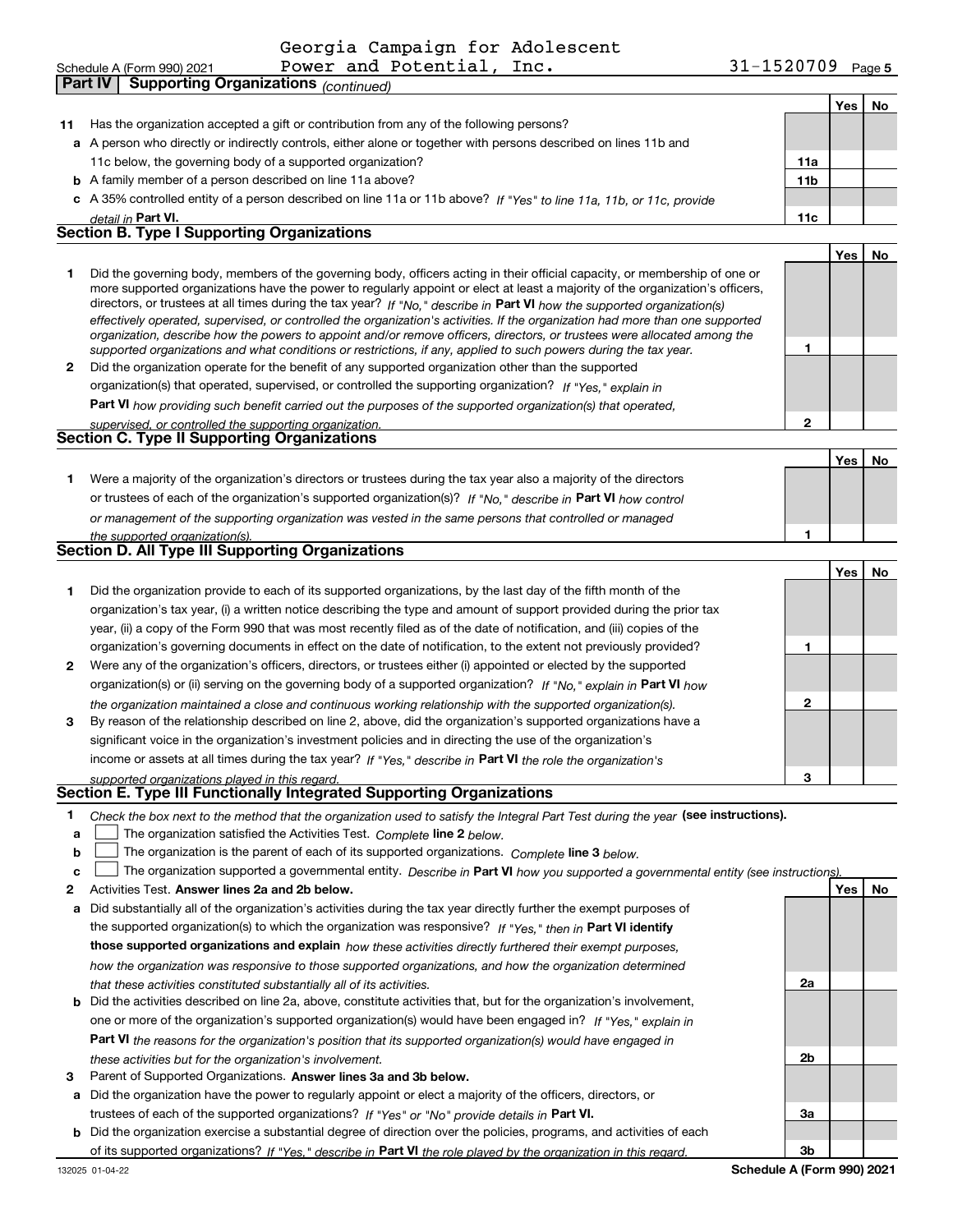|                | Part V<br>Type III Non-Functionally Integrated 509(a)(3) Supporting Organizations                                                              |                          |                |                                |
|----------------|------------------------------------------------------------------------------------------------------------------------------------------------|--------------------------|----------------|--------------------------------|
| 1              | Check here if the organization satisfied the Integral Part Test as a qualifying trust on Nov. 20, 1970 (explain in Part VI). See instructions. |                          |                |                                |
|                | All other Type III non-functionally integrated supporting organizations must complete Sections A through E.                                    |                          |                |                                |
|                | Section A - Adjusted Net Income                                                                                                                |                          | (A) Prior Year | (B) Current Year<br>(optional) |
| 1              | Net short-term capital gain                                                                                                                    | 1                        |                |                                |
| 2              | Recoveries of prior-year distributions                                                                                                         | $\mathbf{2}$             |                |                                |
| 3              | Other gross income (see instructions)                                                                                                          | 3                        |                |                                |
| 4              | Add lines 1 through 3.                                                                                                                         | 4                        |                |                                |
| 5              | Depreciation and depletion                                                                                                                     | 5                        |                |                                |
| 6              | Portion of operating expenses paid or incurred for production or                                                                               |                          |                |                                |
|                | collection of gross income or for management, conservation, or                                                                                 |                          |                |                                |
|                | maintenance of property held for production of income (see instructions)                                                                       | 6                        |                |                                |
| 7              | Other expenses (see instructions)                                                                                                              | 7                        |                |                                |
| 8              | <b>Adjusted Net Income</b> (subtract lines 5, 6, and 7 from line 4)                                                                            | 8                        |                |                                |
|                | <b>Section B - Minimum Asset Amount</b>                                                                                                        |                          | (A) Prior Year | (B) Current Year<br>(optional) |
| 1              | Aggregate fair market value of all non-exempt-use assets (see                                                                                  |                          |                |                                |
|                | instructions for short tax year or assets held for part of year):                                                                              |                          |                |                                |
|                | <b>a</b> Average monthly value of securities                                                                                                   | 1a                       |                |                                |
|                | <b>b</b> Average monthly cash balances                                                                                                         | 1b                       |                |                                |
|                | c Fair market value of other non-exempt-use assets                                                                                             | 1c                       |                |                                |
|                | d Total (add lines 1a, 1b, and 1c)                                                                                                             | 1d                       |                |                                |
|                | e Discount claimed for blockage or other factors                                                                                               |                          |                |                                |
|                | (explain in detail in Part VI):                                                                                                                |                          |                |                                |
| 2              | Acquisition indebtedness applicable to non-exempt-use assets                                                                                   | 2                        |                |                                |
| 3              | Subtract line 2 from line 1d.                                                                                                                  | 3                        |                |                                |
| 4              | Cash deemed held for exempt use. Enter 0.015 of line 3 (for greater amount,                                                                    |                          |                |                                |
|                | see instructions).                                                                                                                             | 4                        |                |                                |
| 5              | Net value of non-exempt-use assets (subtract line 4 from line 3)                                                                               | 5                        |                |                                |
| 6              | Multiply line 5 by 0.035.                                                                                                                      | 6                        |                |                                |
| $\overline{7}$ | Recoveries of prior-year distributions                                                                                                         | $\overline{\phantom{a}}$ |                |                                |
| 8              | <b>Minimum Asset Amount</b> (add line 7 to line 6)                                                                                             | 8                        |                |                                |
|                | <b>Section C - Distributable Amount</b>                                                                                                        |                          |                | <b>Current Year</b>            |
| $\mathbf{1}$   | Adjusted net income for prior year (from Section A, line 8, column A)                                                                          | 1                        |                |                                |
| $\mathbf{2}$   | Enter 0.85 of line 1.                                                                                                                          | 2                        |                |                                |
| 3              | Minimum asset amount for prior year (from Section B, line 8, column A)                                                                         | 3                        |                |                                |
| 4              | Enter greater of line 2 or line 3.                                                                                                             | 4                        |                |                                |
| 5              | Income tax imposed in prior year                                                                                                               | 5                        |                |                                |
| 6              | Distributable Amount. Subtract line 5 from line 4, unless subject to                                                                           |                          |                |                                |
|                | emergency temporary reduction (see instructions).                                                                                              | 6                        |                |                                |

**7**Check here if the current year is the organization's first as a non-functionally integrated Type III supporting organization (see instructions).

**Schedule A (Form 990) 2021**

# Georgia Campaign for Adolescent

**6**

|  | Schedule A (Form 990) 2021 |  |  | Power and Potential, Inc. |  | $31 - 1520709$ Page |  |
|--|----------------------------|--|--|---------------------------|--|---------------------|--|
|--|----------------------------|--|--|---------------------------|--|---------------------|--|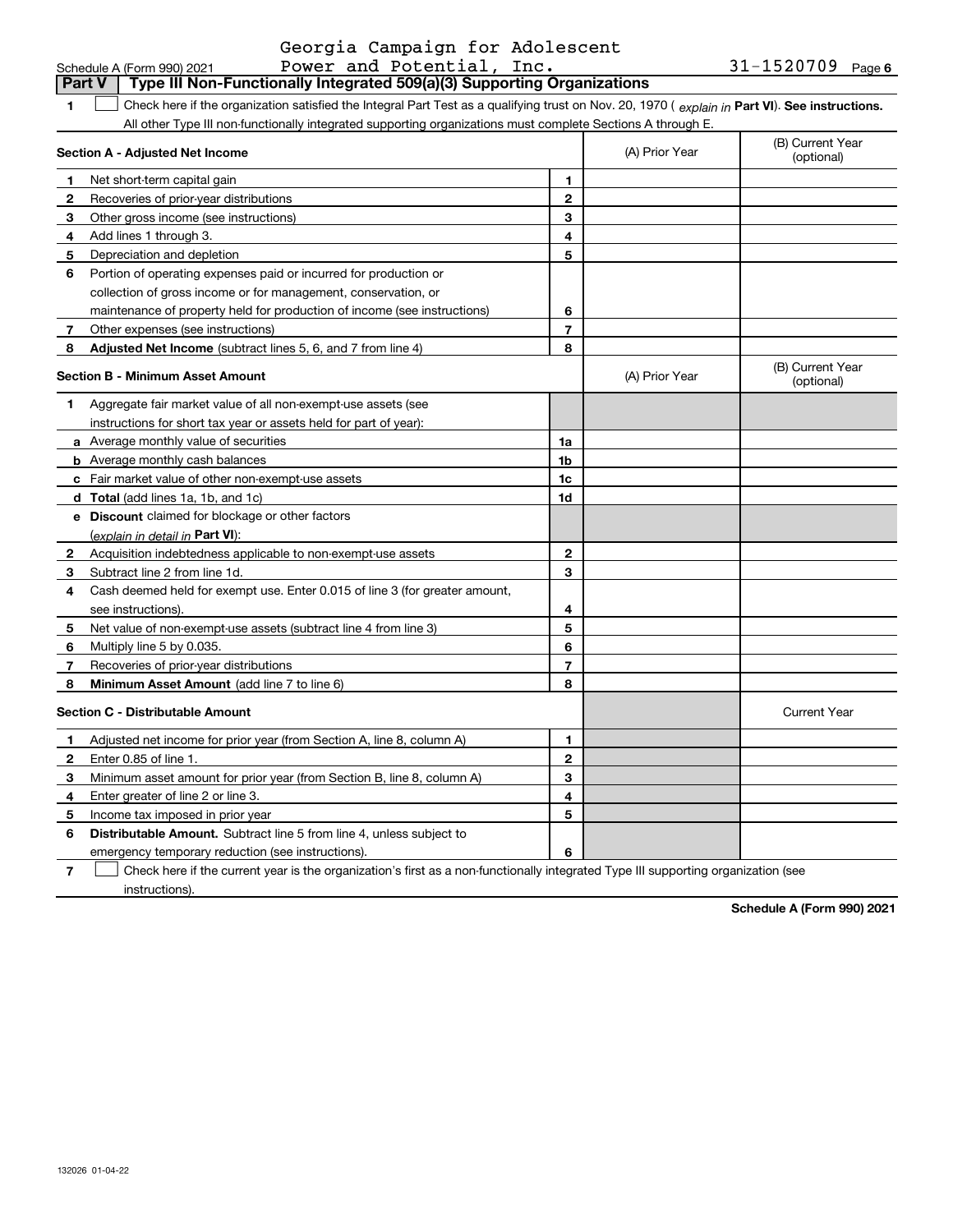|    | Power and Potential, Inc.<br>Schedule A (Form 990) 2021                                                 |                                    |                                               |                | $31 - 1520709$ Page 7                            |  |  |
|----|---------------------------------------------------------------------------------------------------------|------------------------------------|-----------------------------------------------|----------------|--------------------------------------------------|--|--|
|    | Type III Non-Functionally Integrated 509(a)(3) Supporting Organizations<br><b>Part V</b><br>(continued) |                                    |                                               |                |                                                  |  |  |
|    | <b>Section D - Distributions</b>                                                                        |                                    |                                               |                | <b>Current Year</b>                              |  |  |
| 1  | Amounts paid to supported organizations to accomplish exempt purposes                                   |                                    |                                               | 1              |                                                  |  |  |
| 2  | Amounts paid to perform activity that directly furthers exempt purposes of supported                    |                                    |                                               |                |                                                  |  |  |
|    | organizations, in excess of income from activity                                                        |                                    |                                               | 2              |                                                  |  |  |
| 3  | Administrative expenses paid to accomplish exempt purposes of supported organizations                   |                                    |                                               | 3              |                                                  |  |  |
| 4  | Amounts paid to acquire exempt-use assets                                                               |                                    |                                               | 4              |                                                  |  |  |
| 5  | Qualified set-aside amounts (prior IRS approval required - provide details in Part VI)                  |                                    |                                               | 5              |                                                  |  |  |
| 6  | Other distributions (describe in Part VI). See instructions.                                            |                                    |                                               | 6              |                                                  |  |  |
| 7  | Total annual distributions. Add lines 1 through 6.                                                      |                                    |                                               | $\overline{7}$ |                                                  |  |  |
| 8  | Distributions to attentive supported organizations to which the organization is responsive              |                                    |                                               |                |                                                  |  |  |
|    | (provide details in Part VI). See instructions.                                                         |                                    |                                               | 8              |                                                  |  |  |
| 9  | Distributable amount for 2021 from Section C, line 6                                                    |                                    |                                               | 9              |                                                  |  |  |
| 10 | Line 8 amount divided by line 9 amount                                                                  |                                    |                                               | 10             |                                                  |  |  |
|    | <b>Section E - Distribution Allocations</b> (see instructions)                                          | (i)<br><b>Excess Distributions</b> | (ii)<br><b>Underdistributions</b><br>Pre-2021 |                | (iii)<br><b>Distributable</b><br>Amount for 2021 |  |  |
| 1  | Distributable amount for 2021 from Section C, line 6                                                    |                                    |                                               |                |                                                  |  |  |
| 2  | Underdistributions, if any, for years prior to 2021 (reason-                                            |                                    |                                               |                |                                                  |  |  |
|    | able cause required - explain in Part VI). See instructions.                                            |                                    |                                               |                |                                                  |  |  |
| 3  | Excess distributions carryover, if any, to 2021                                                         |                                    |                                               |                |                                                  |  |  |
|    | a From 2016                                                                                             |                                    |                                               |                |                                                  |  |  |
|    | <b>b</b> From 2017                                                                                      |                                    |                                               |                |                                                  |  |  |
|    | $c$ From 2018                                                                                           |                                    |                                               |                |                                                  |  |  |
|    | <b>d</b> From 2019                                                                                      |                                    |                                               |                |                                                  |  |  |
|    | e From 2020                                                                                             |                                    |                                               |                |                                                  |  |  |
|    | f Total of lines 3a through 3e                                                                          |                                    |                                               |                |                                                  |  |  |
|    | g Applied to underdistributions of prior years                                                          |                                    |                                               |                |                                                  |  |  |
|    | <b>h</b> Applied to 2021 distributable amount                                                           |                                    |                                               |                |                                                  |  |  |
|    | Carryover from 2016 not applied (see instructions)                                                      |                                    |                                               |                |                                                  |  |  |
|    | Remainder. Subtract lines 3g, 3h, and 3i from line 3f.                                                  |                                    |                                               |                |                                                  |  |  |
| 4  | Distributions for 2021 from Section D,                                                                  |                                    |                                               |                |                                                  |  |  |
|    | line $7:$                                                                                               |                                    |                                               |                |                                                  |  |  |
|    | a Applied to underdistributions of prior years                                                          |                                    |                                               |                |                                                  |  |  |
|    | <b>b</b> Applied to 2021 distributable amount                                                           |                                    |                                               |                |                                                  |  |  |
|    | c Remainder. Subtract lines 4a and 4b from line 4.                                                      |                                    |                                               |                |                                                  |  |  |
|    | 5 Remaining underdistributions for years prior to 2021, if                                              |                                    |                                               |                |                                                  |  |  |
|    | any. Subtract lines 3g and 4a from line 2. For result greater                                           |                                    |                                               |                |                                                  |  |  |
|    | than zero, explain in Part VI. See instructions.                                                        |                                    |                                               |                |                                                  |  |  |
| 6  | Remaining underdistributions for 2021. Subtract lines 3h                                                |                                    |                                               |                |                                                  |  |  |
|    | and 4b from line 1. For result greater than zero, explain in                                            |                                    |                                               |                |                                                  |  |  |
|    | Part VI. See instructions.                                                                              |                                    |                                               |                |                                                  |  |  |
| 7  | Excess distributions carryover to 2022. Add lines 3j                                                    |                                    |                                               |                |                                                  |  |  |
|    | and 4c.                                                                                                 |                                    |                                               |                |                                                  |  |  |
| 8  | Breakdown of line 7:                                                                                    |                                    |                                               |                |                                                  |  |  |
|    | a Excess from 2017                                                                                      |                                    |                                               |                |                                                  |  |  |
|    | <b>b</b> Excess from 2018                                                                               |                                    |                                               |                |                                                  |  |  |
|    | c Excess from 2019                                                                                      |                                    |                                               |                |                                                  |  |  |
|    | d Excess from 2020                                                                                      |                                    |                                               |                |                                                  |  |  |
|    | e Excess from 2021                                                                                      |                                    |                                               |                |                                                  |  |  |

**Schedule A (Form 990) 2021**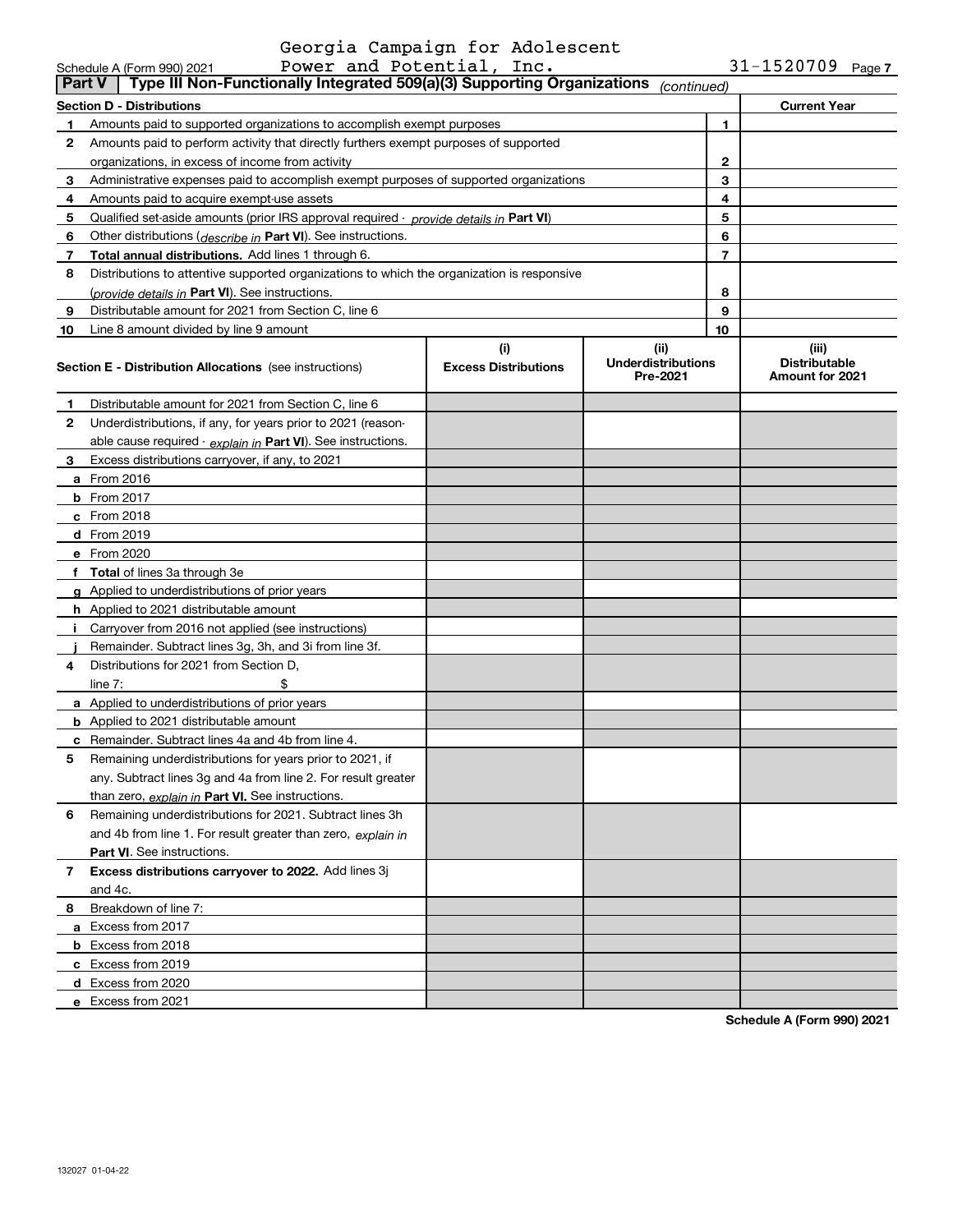|                |                            |                           |  | Georgia Campaign for Adolescent                                                                                                 |                                                                                                                                                                                                                                                                                                  |
|----------------|----------------------------|---------------------------|--|---------------------------------------------------------------------------------------------------------------------------------|--------------------------------------------------------------------------------------------------------------------------------------------------------------------------------------------------------------------------------------------------------------------------------------------------|
| <b>Part VI</b> | Schedule A (Form 990) 2021 | Power and Potential, Inc. |  | Supplemental Information. Provide the explanations required by Part II, line 10; Part II, line 17a or 17b; Part III, line 12;   | 31-1520709 Page 8                                                                                                                                                                                                                                                                                |
|                |                            |                           |  | Section D, lines 5, 6, and 8; and Part V, Section E, lines 2, 5, and 6. Also complete this part for any additional information. | Part IV, Section A, lines 1, 2, 3b, 3c, 4b, 4c, 5a, 6, 9a, 9b, 9c, 11a, 11b, and 11c; Part IV, Section B, lines 1 and 2; Part IV, Section C,<br>line 1; Part IV, Section D, lines 2 and 3; Part IV, Section E, lines 1c, 2a, 2b, 3a, and 3b; Part V, line 1; Part V, Section B, line 1e; Part V, |
|                | (See instructions.)        |                           |  |                                                                                                                                 |                                                                                                                                                                                                                                                                                                  |
|                |                            |                           |  |                                                                                                                                 |                                                                                                                                                                                                                                                                                                  |
|                |                            |                           |  |                                                                                                                                 |                                                                                                                                                                                                                                                                                                  |
|                |                            |                           |  |                                                                                                                                 |                                                                                                                                                                                                                                                                                                  |
|                |                            |                           |  |                                                                                                                                 |                                                                                                                                                                                                                                                                                                  |
|                |                            |                           |  |                                                                                                                                 |                                                                                                                                                                                                                                                                                                  |
|                |                            |                           |  |                                                                                                                                 |                                                                                                                                                                                                                                                                                                  |
|                |                            |                           |  |                                                                                                                                 |                                                                                                                                                                                                                                                                                                  |
|                |                            |                           |  |                                                                                                                                 |                                                                                                                                                                                                                                                                                                  |
|                |                            |                           |  |                                                                                                                                 |                                                                                                                                                                                                                                                                                                  |
|                |                            |                           |  |                                                                                                                                 |                                                                                                                                                                                                                                                                                                  |
|                |                            |                           |  |                                                                                                                                 |                                                                                                                                                                                                                                                                                                  |
|                |                            |                           |  |                                                                                                                                 |                                                                                                                                                                                                                                                                                                  |
|                |                            |                           |  |                                                                                                                                 |                                                                                                                                                                                                                                                                                                  |
|                |                            |                           |  |                                                                                                                                 |                                                                                                                                                                                                                                                                                                  |
|                |                            |                           |  |                                                                                                                                 |                                                                                                                                                                                                                                                                                                  |
|                |                            |                           |  |                                                                                                                                 |                                                                                                                                                                                                                                                                                                  |
|                |                            |                           |  |                                                                                                                                 |                                                                                                                                                                                                                                                                                                  |
|                |                            |                           |  |                                                                                                                                 |                                                                                                                                                                                                                                                                                                  |
|                |                            |                           |  |                                                                                                                                 |                                                                                                                                                                                                                                                                                                  |
|                |                            |                           |  |                                                                                                                                 |                                                                                                                                                                                                                                                                                                  |
|                |                            |                           |  |                                                                                                                                 |                                                                                                                                                                                                                                                                                                  |
|                |                            |                           |  |                                                                                                                                 |                                                                                                                                                                                                                                                                                                  |
|                |                            |                           |  |                                                                                                                                 |                                                                                                                                                                                                                                                                                                  |
|                |                            |                           |  |                                                                                                                                 |                                                                                                                                                                                                                                                                                                  |
|                |                            |                           |  |                                                                                                                                 |                                                                                                                                                                                                                                                                                                  |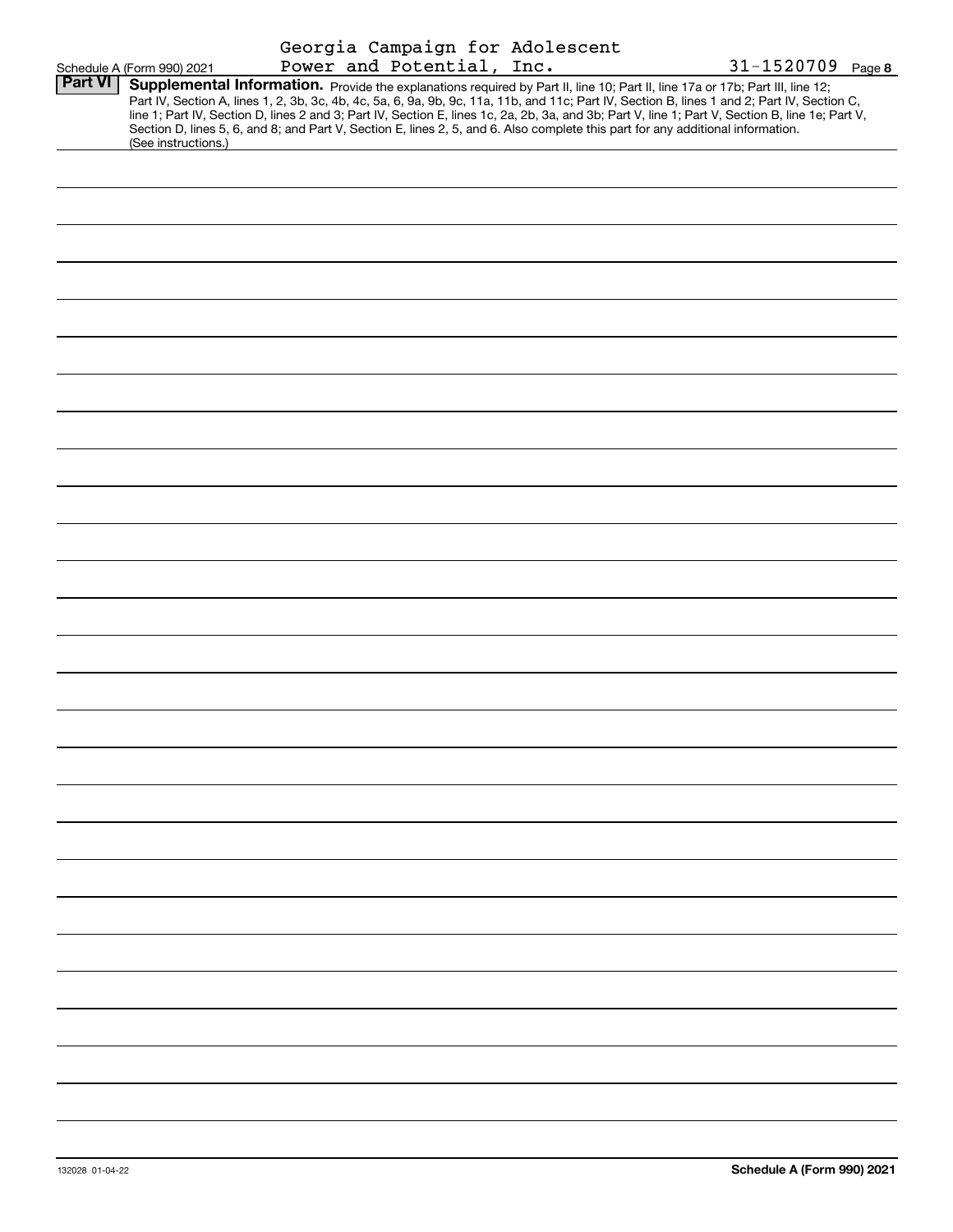#### \*\* PUBLIC DISCLOSURE COPY \*\*

# **Schedule B Schedule of Contributors**

**(Form 990) | Attach to Form 990 or Form 990-PF.**

**| Go to www.irs.gov/Form990 for the latest information.**

OMB No. 1545-0047

# **2021**

**Employer identification number**

|                                       | Georgia Campaign for Adolescent<br>Power and Potential, Inc.                       | 31-1520709 |
|---------------------------------------|------------------------------------------------------------------------------------|------------|
| <b>Organization type (check one):</b> |                                                                                    |            |
| Filers of:                            | Section:                                                                           |            |
| Form 990 or 990-EZ                    | $ \mathbf{X} $ 501(c)( 3) (enter number) organization                              |            |
|                                       | $4947(a)(1)$ nonexempt charitable trust <b>not</b> treated as a private foundation |            |
|                                       | 527 political organization                                                         |            |
| Form 990-PF                           | 501(c)(3) exempt private foundation                                                |            |
|                                       | 4947(a)(1) nonexempt charitable trust treated as a private foundation              |            |
|                                       | 501(c)(3) taxable private foundation                                               |            |
|                                       |                                                                                    |            |

Check if your organization is covered by the **General Rule** or a **Special Rule. Note:**  Only a section 501(c)(7), (8), or (10) organization can check boxes for both the General Rule and a Special Rule. See instructions.

#### **General Rule**

 $\mathcal{L}^{\text{max}}$ 

For an organization filing Form 990, 990-EZ, or 990-PF that received, during the year, contributions totaling \$5,000 or more (in money or property) from any one contributor. Complete Parts I and II. See instructions for determining a contributor's total contributions.

#### **Special Rules**

contributor, during the year, total contributions of the greater of (1**)** \$5,000; or (2) 2% of the amount on (i) Form 990, Part VIII, line 1h;  $\boxed{\textbf{X}}$  For an organization described in section 501(c)(3) filing Form 990 or 990-EZ that met the 33 1/3% support test of the regulations under sections 509(a)(1) and 170(b)(1)(A)(vi), that checked Schedule A (Form 990), Part II, line 13, 16a, or 16b, and that received from any one or (ii) Form 990-EZ, line 1. Complete Parts I and II.

For an organization described in section 501(c)(7), (8), or (10) filing Form 990 or 990-EZ that received from any one contributor, during the year, total contributions of more than \$1,000 exclusively for religious, charitable, scientific, literary, or educational purposes, or for the prevention of cruelty to children or animals. Complete Parts I (entering "N/A" in column (b) instead of the contributor name and address), II, and III.  $\mathcal{L}^{\text{max}}$ 

purpose. Don't complete any of the parts unless the **General Rule** applies to this organization because it received *nonexclusively* year, contributions <sub>exclusively</sub> for religious, charitable, etc., purposes, but no such contributions totaled more than \$1,000. If this box is checked, enter here the total contributions that were received during the year for an  $\;$ exclusively religious, charitable, etc., For an organization described in section 501(c)(7), (8), or (10) filing Form 990 or 990-EZ that received from any one contributor, during the religious, charitable, etc., contributions totaling \$5,000 or more during the year ~~~~~~~~~~~~~~~ | \$  $\mathcal{L}^{\text{max}}$ 

Caution: An organization that isn't covered by the General Rule and/or the Special Rules doesn't file Schedule B (Form 990), but it **must** answer "No" on Part IV, line 2, of its Form 990; or check the box on line H of its Form 990-EZ or on its Form 990-PF, Part I, line 2, to certify that it doesn't meet the filing requirements of Schedule B (Form 990).

LHA For Paperwork Reduction Act Notice, see the instructions for Form 990, 990-EZ, or 990-PF. **In the act and Schedule B** (Form 990) (2021)

Department of the Treasury Internal Revenue Service

|  | Name of the organization |
|--|--------------------------|
|--|--------------------------|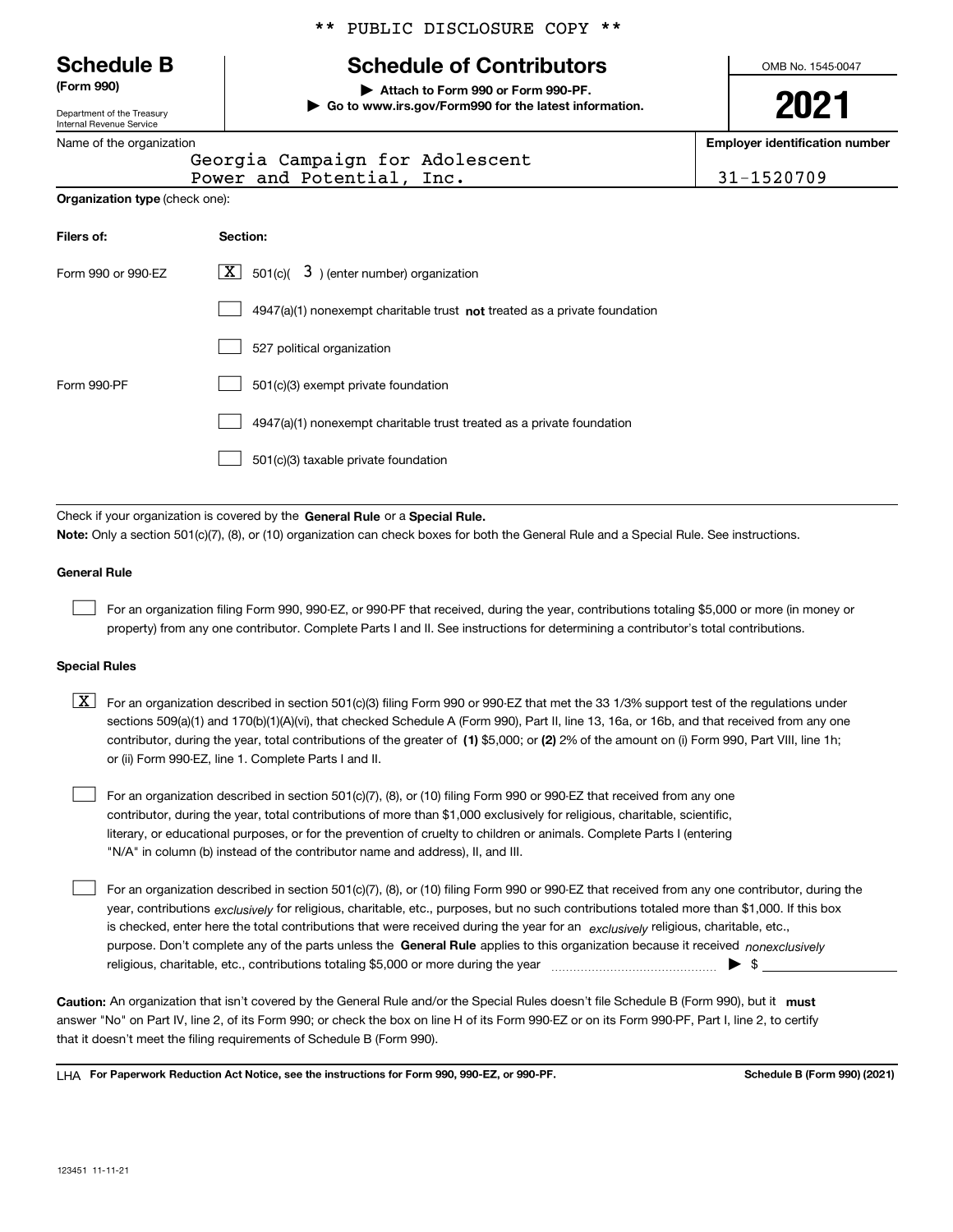|            | Schedule B (Form 990) (2021)                                                                   |                                   | Page 2                                                                                                             |
|------------|------------------------------------------------------------------------------------------------|-----------------------------------|--------------------------------------------------------------------------------------------------------------------|
|            | Name of organization                                                                           |                                   | <b>Employer identification number</b>                                                                              |
|            | Georgia Campaign for Adolescent<br>Power and Potential, Inc.                                   |                                   | 31-1520709                                                                                                         |
| Part I     | Contributors (see instructions). Use duplicate copies of Part I if additional space is needed. |                                   |                                                                                                                    |
| (a)<br>No. | (b)<br>Name, address, and ZIP + 4                                                              | (c)<br><b>Total contributions</b> | (d)<br>Type of contribution                                                                                        |
| 1          |                                                                                                | 1,455,000.<br>$\mathfrak{S}$      | $\overline{\text{X}}$<br>Person<br>Payroll<br><b>Noncash</b><br>(Complete Part II for<br>noncash contributions.)   |
| (a)<br>No. | (b)<br>Name, address, and ZIP + 4                                                              | (c)<br><b>Total contributions</b> | (d)<br>Type of contribution                                                                                        |
| 2          |                                                                                                | 342,509.<br>\$                    | $\overline{\text{X}}$<br>Person<br>Payroll<br><b>Noncash</b><br>(Complete Part II for<br>noncash contributions.)   |
| (a)<br>No. | (b)<br>Name, address, and ZIP + 4                                                              | (c)<br><b>Total contributions</b> | (d)<br>Type of contribution                                                                                        |
| 3          |                                                                                                | 305,000.<br>\$                    | $\overline{\text{X}}$<br>Person<br>Payroll<br><b>Noncash</b><br>(Complete Part II for<br>noncash contributions.)   |
| (a)<br>No. | (b)<br>Name, address, and ZIP + 4                                                              | (c)<br><b>Total contributions</b> | (d)<br>Type of contribution                                                                                        |
| 4          |                                                                                                | 145,000.<br>\$                    | $\overline{\text{X}}$<br>Person<br>Payroll<br>Noncash<br>(Complete Part II for<br>noncash contributions.)          |
| (a)<br>No. | (b)<br>Name, address, and ZIP + 4                                                              | (c)<br><b>Total contributions</b> | (d)<br>Type of contribution                                                                                        |
| 5          |                                                                                                | 100,000.<br>\$                    | $\overline{\mathbf{X}}$<br>Person<br>Payroll<br><b>Noncash</b><br>(Complete Part II for<br>noncash contributions.) |
| (a)<br>No. | (b)<br>Name, address, and ZIP + 4                                                              | (c)<br><b>Total contributions</b> | (d)<br>Type of contribution                                                                                        |
| 6          |                                                                                                | 100,000.<br>\$                    | $\overline{\mathbf{X}}$<br>Person<br>Payroll<br><b>Noncash</b><br>(Complete Part II for<br>noncash contributions.) |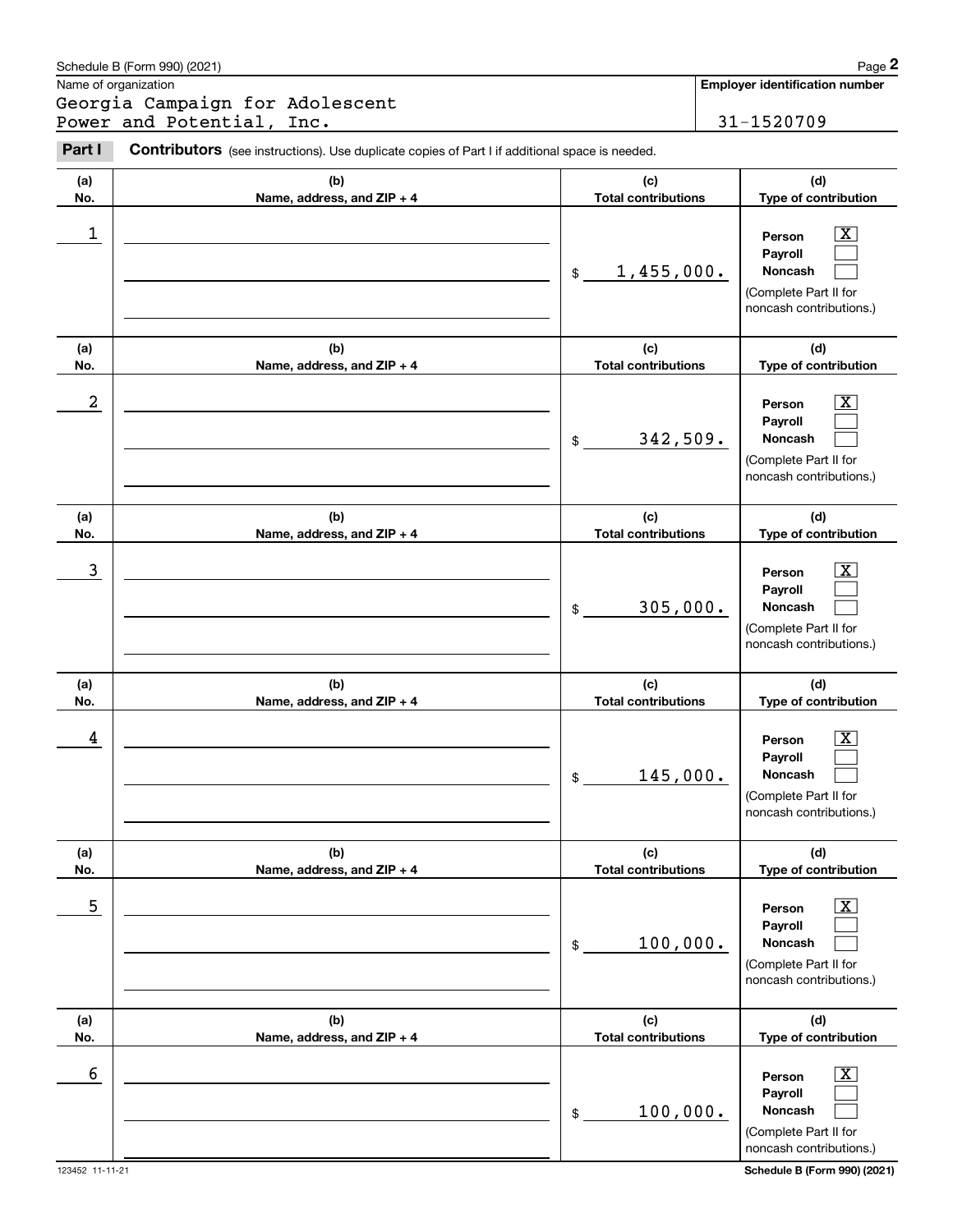|            | Schedule B (Form 990) (2021)                                                                   |                                   | Page 2                                                                                |
|------------|------------------------------------------------------------------------------------------------|-----------------------------------|---------------------------------------------------------------------------------------|
|            | Name of organization                                                                           |                                   | <b>Employer identification number</b>                                                 |
|            | Georgia Campaign for Adolescent<br>Power and Potential, Inc.                                   |                                   | 31-1520709                                                                            |
| Part I     | Contributors (see instructions). Use duplicate copies of Part I if additional space is needed. |                                   |                                                                                       |
| (a)<br>No. | (b)<br>Name, address, and ZIP + 4                                                              | (c)<br><b>Total contributions</b> | (d)<br>Type of contribution                                                           |
| 7          |                                                                                                | 75,000.<br>\$                     | x<br>Person<br>Payroll<br>Noncash<br>(Complete Part II for<br>noncash contributions.) |
| (a)<br>No. | (b)<br>Name, address, and ZIP + 4                                                              | (c)<br><b>Total contributions</b> | (d)<br>Type of contribution                                                           |
|            |                                                                                                | \$                                | Person<br>Payroll<br>Noncash<br>(Complete Part II for<br>noncash contributions.)      |
| (a)<br>No. | (b)<br>Name, address, and ZIP + 4                                                              | (c)<br><b>Total contributions</b> | (d)<br>Type of contribution                                                           |
|            |                                                                                                | \$                                | Person<br>Payroll<br>Noncash<br>(Complete Part II for<br>noncash contributions.)      |
| (a)<br>No. | (b)<br>Name, address, and ZIP + 4                                                              | (c)<br><b>Total contributions</b> | (d)<br>Type of contribution                                                           |
|            |                                                                                                | \$                                | Person<br>Payroll<br>Noncash<br>(Complete Part II for<br>noncash contributions.)      |
| (a)<br>No. | (b)<br>Name, address, and ZIP + 4                                                              | (c)<br><b>Total contributions</b> | (d)<br>Type of contribution                                                           |
|            |                                                                                                | \$                                | Person<br>Payroll<br>Noncash<br>(Complete Part II for<br>noncash contributions.)      |
| (a)<br>No. | (b)<br>Name, address, and ZIP + 4                                                              | (c)<br><b>Total contributions</b> | (d)<br>Type of contribution                                                           |
|            |                                                                                                | \$                                | Person<br>Payroll<br>Noncash<br>(Complete Part II for<br>noncash contributions.)      |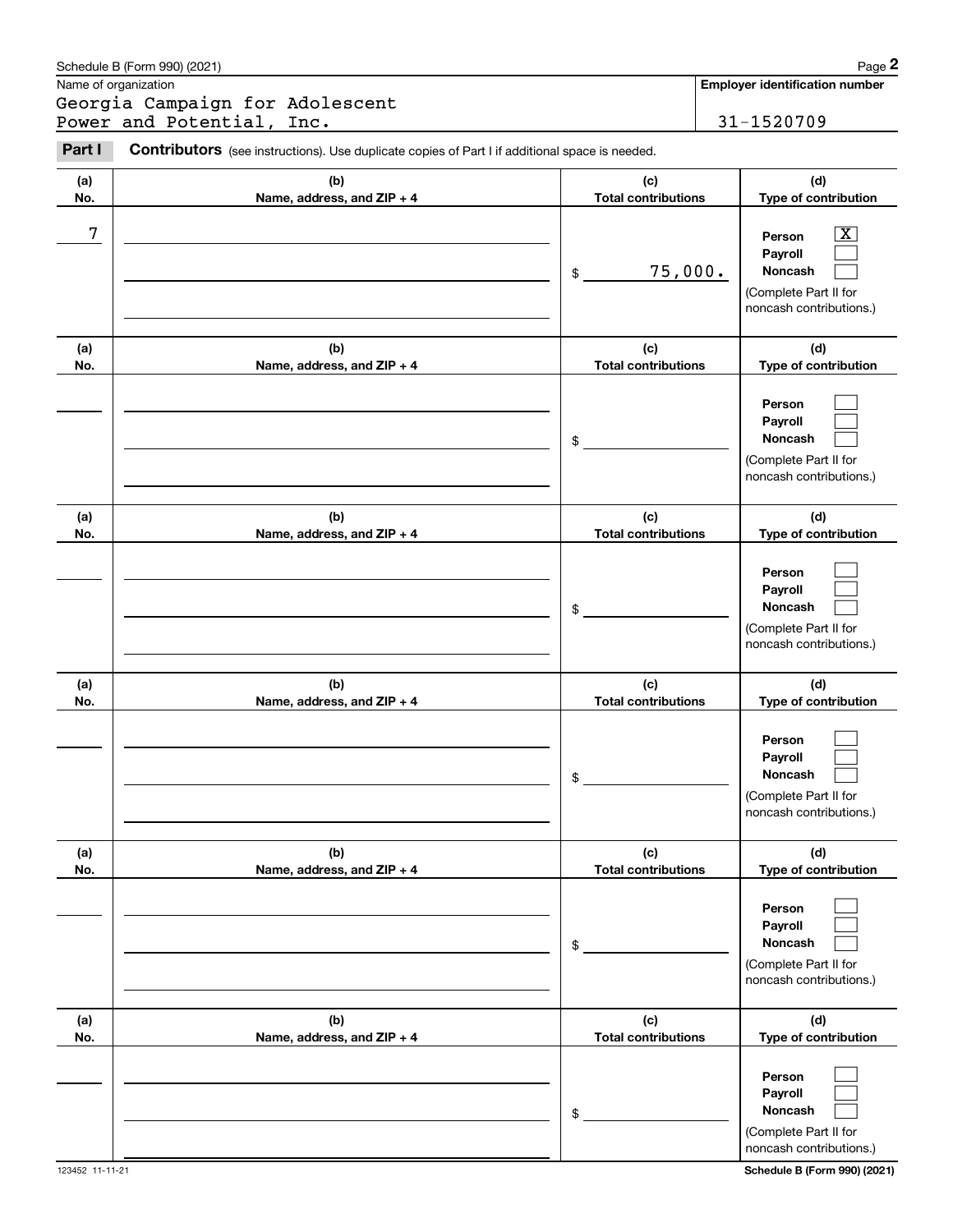|                              | Schedule B (Form 990) (2021)                                                                        |                                                 | Page 3                                |  |
|------------------------------|-----------------------------------------------------------------------------------------------------|-------------------------------------------------|---------------------------------------|--|
|                              | Name of organization                                                                                |                                                 | <b>Employer identification number</b> |  |
|                              | Georgia Campaign for Adolescent                                                                     |                                                 |                                       |  |
|                              | Power and Potential, Inc.                                                                           |                                                 | 31-1520709                            |  |
| Part II                      | Noncash Property (see instructions). Use duplicate copies of Part II if additional space is needed. |                                                 |                                       |  |
| (a)<br>No.<br>from<br>Part I | (b)<br>Description of noncash property given                                                        | (c)<br>FMV (or estimate)<br>(See instructions.) | (d)<br>Date received                  |  |
|                              |                                                                                                     | \$                                              |                                       |  |
| (a)<br>No.<br>from<br>Part I | (b)<br>Description of noncash property given                                                        | (c)<br>FMV (or estimate)<br>(See instructions.) | (d)<br>Date received                  |  |
|                              |                                                                                                     | \$                                              |                                       |  |
| (a)<br>No.<br>from<br>Part I | (b)<br>Description of noncash property given                                                        | (c)<br>FMV (or estimate)<br>(See instructions.) | (d)<br>Date received                  |  |
|                              |                                                                                                     | \$                                              |                                       |  |
| (a)<br>No.<br>from<br>Part I | (b)<br>Description of noncash property given                                                        | (c)<br>FMV (or estimate)<br>(See instructions.) | (d)<br>Date received                  |  |
|                              |                                                                                                     | \$                                              |                                       |  |
| (a)<br>No.<br>from<br>Part I | (b)<br>Description of noncash property given                                                        | (c)<br>FMV (or estimate)<br>(See instructions.) | (d)<br>Date received                  |  |
|                              |                                                                                                     | \$                                              |                                       |  |
| (a)<br>No.<br>from<br>Part I | (b)<br>Description of noncash property given                                                        | (c)<br>FMV (or estimate)<br>(See instructions.) | (d)<br>Date received                  |  |
|                              |                                                                                                     | \$                                              |                                       |  |

123453 11-11-21 **Schedule B (Form 990) (2021)**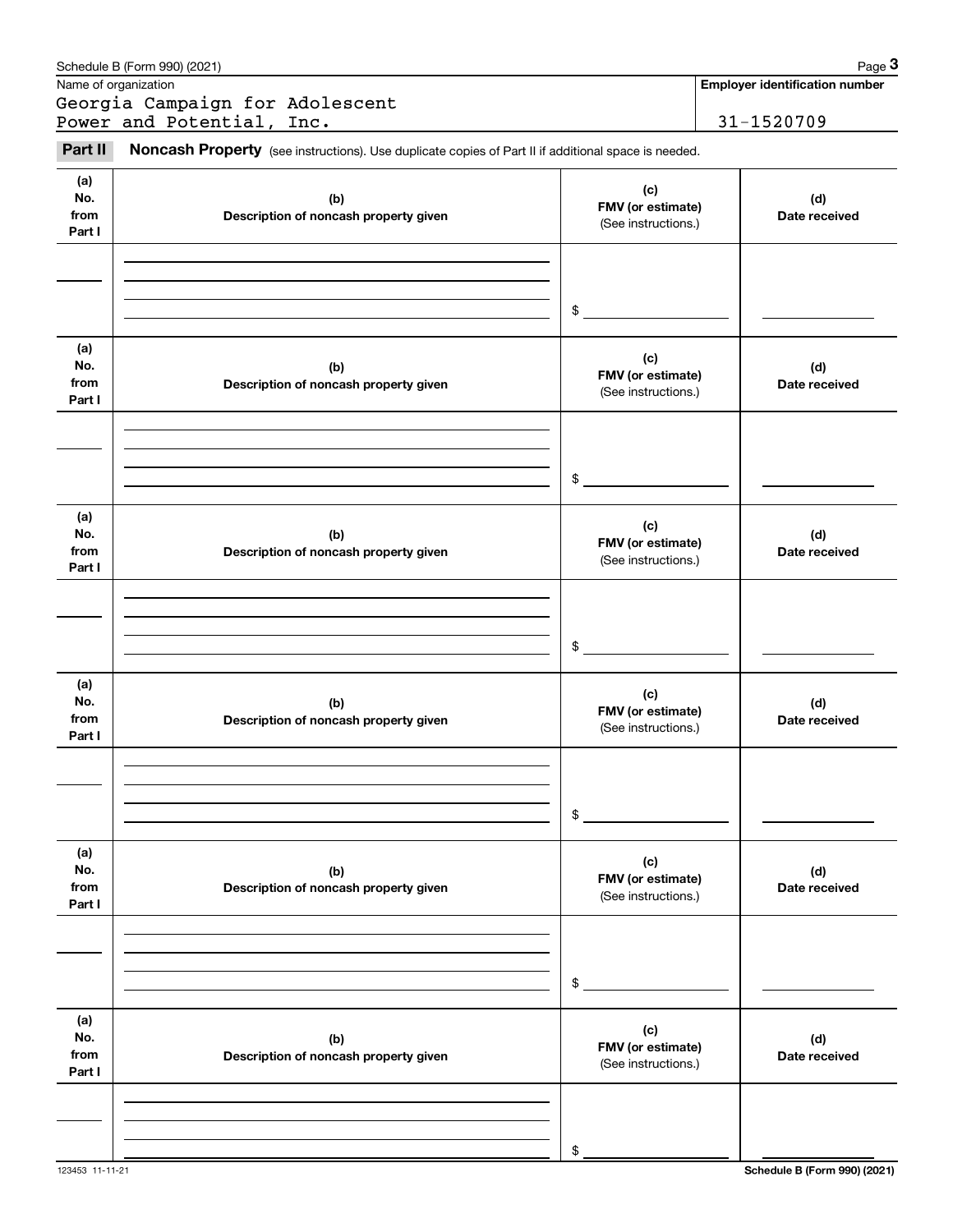|                 | Schedule B (Form 990) (2021)                                                                                                                                                                                                                                                 |                      | Page 4                                   |
|-----------------|------------------------------------------------------------------------------------------------------------------------------------------------------------------------------------------------------------------------------------------------------------------------------|----------------------|------------------------------------------|
|                 | Name of organization                                                                                                                                                                                                                                                         |                      | Employer identification number           |
|                 | Georgia Campaign for Adolescent                                                                                                                                                                                                                                              |                      |                                          |
|                 | Power and Potential, Inc.                                                                                                                                                                                                                                                    |                      | 31-1520709                               |
| Part III        | Exclusively religious, charitable, etc., contributions to organizations described in section 501(c)(7), (8), or (10) that total more than \$1,000 for the year<br>from any one contributor. Complete columns (a) through (e) and the following line entry. For organizations |                      |                                          |
|                 | completing Part III, enter the total of exclusively religious, charitable, etc., contributions of \$1,000 or less for the year. (Enter this info. once.) \\$                                                                                                                 |                      |                                          |
| (a) No.         | Use duplicate copies of Part III if additional space is needed.                                                                                                                                                                                                              |                      |                                          |
| from            | (b) Purpose of gift                                                                                                                                                                                                                                                          | (c) Use of gift      | (d) Description of how gift is held      |
| Part I          |                                                                                                                                                                                                                                                                              |                      |                                          |
|                 |                                                                                                                                                                                                                                                                              |                      |                                          |
|                 |                                                                                                                                                                                                                                                                              |                      |                                          |
|                 |                                                                                                                                                                                                                                                                              |                      |                                          |
|                 |                                                                                                                                                                                                                                                                              | (e) Transfer of gift |                                          |
|                 |                                                                                                                                                                                                                                                                              |                      |                                          |
|                 | Transferee's name, address, and ZIP + 4                                                                                                                                                                                                                                      |                      | Relationship of transferor to transferee |
|                 |                                                                                                                                                                                                                                                                              |                      |                                          |
|                 |                                                                                                                                                                                                                                                                              |                      |                                          |
|                 |                                                                                                                                                                                                                                                                              |                      |                                          |
| (a) No.         |                                                                                                                                                                                                                                                                              |                      |                                          |
| from<br>Part I  | (b) Purpose of gift                                                                                                                                                                                                                                                          | (c) Use of gift      | (d) Description of how gift is held      |
|                 |                                                                                                                                                                                                                                                                              |                      |                                          |
|                 |                                                                                                                                                                                                                                                                              |                      |                                          |
|                 |                                                                                                                                                                                                                                                                              |                      |                                          |
|                 |                                                                                                                                                                                                                                                                              |                      |                                          |
|                 |                                                                                                                                                                                                                                                                              | (e) Transfer of gift |                                          |
|                 |                                                                                                                                                                                                                                                                              |                      |                                          |
|                 | Transferee's name, address, and ZIP + 4                                                                                                                                                                                                                                      |                      | Relationship of transferor to transferee |
|                 |                                                                                                                                                                                                                                                                              |                      |                                          |
|                 |                                                                                                                                                                                                                                                                              |                      |                                          |
|                 |                                                                                                                                                                                                                                                                              |                      |                                          |
| (a) No.<br>from | (b) Purpose of gift                                                                                                                                                                                                                                                          | (c) Use of gift      | (d) Description of how gift is held      |
| Part I          |                                                                                                                                                                                                                                                                              |                      |                                          |
|                 |                                                                                                                                                                                                                                                                              |                      |                                          |
|                 |                                                                                                                                                                                                                                                                              |                      |                                          |
|                 |                                                                                                                                                                                                                                                                              |                      |                                          |
|                 |                                                                                                                                                                                                                                                                              | (e) Transfer of gift |                                          |
|                 |                                                                                                                                                                                                                                                                              |                      |                                          |
|                 | Transferee's name, address, and ZIP + 4                                                                                                                                                                                                                                      |                      | Relationship of transferor to transferee |
|                 |                                                                                                                                                                                                                                                                              |                      |                                          |
|                 |                                                                                                                                                                                                                                                                              |                      |                                          |
|                 |                                                                                                                                                                                                                                                                              |                      |                                          |
| (a) No.         |                                                                                                                                                                                                                                                                              |                      |                                          |
| from<br>Part I  | (b) Purpose of gift                                                                                                                                                                                                                                                          | (c) Use of gift      | (d) Description of how gift is held      |
|                 |                                                                                                                                                                                                                                                                              |                      |                                          |
|                 |                                                                                                                                                                                                                                                                              |                      |                                          |
|                 |                                                                                                                                                                                                                                                                              |                      |                                          |
|                 |                                                                                                                                                                                                                                                                              |                      |                                          |
|                 |                                                                                                                                                                                                                                                                              | (e) Transfer of gift |                                          |
|                 | Transferee's name, address, and $ZIP + 4$                                                                                                                                                                                                                                    |                      | Relationship of transferor to transferee |
|                 |                                                                                                                                                                                                                                                                              |                      |                                          |
|                 |                                                                                                                                                                                                                                                                              |                      |                                          |
|                 |                                                                                                                                                                                                                                                                              |                      |                                          |
|                 |                                                                                                                                                                                                                                                                              |                      |                                          |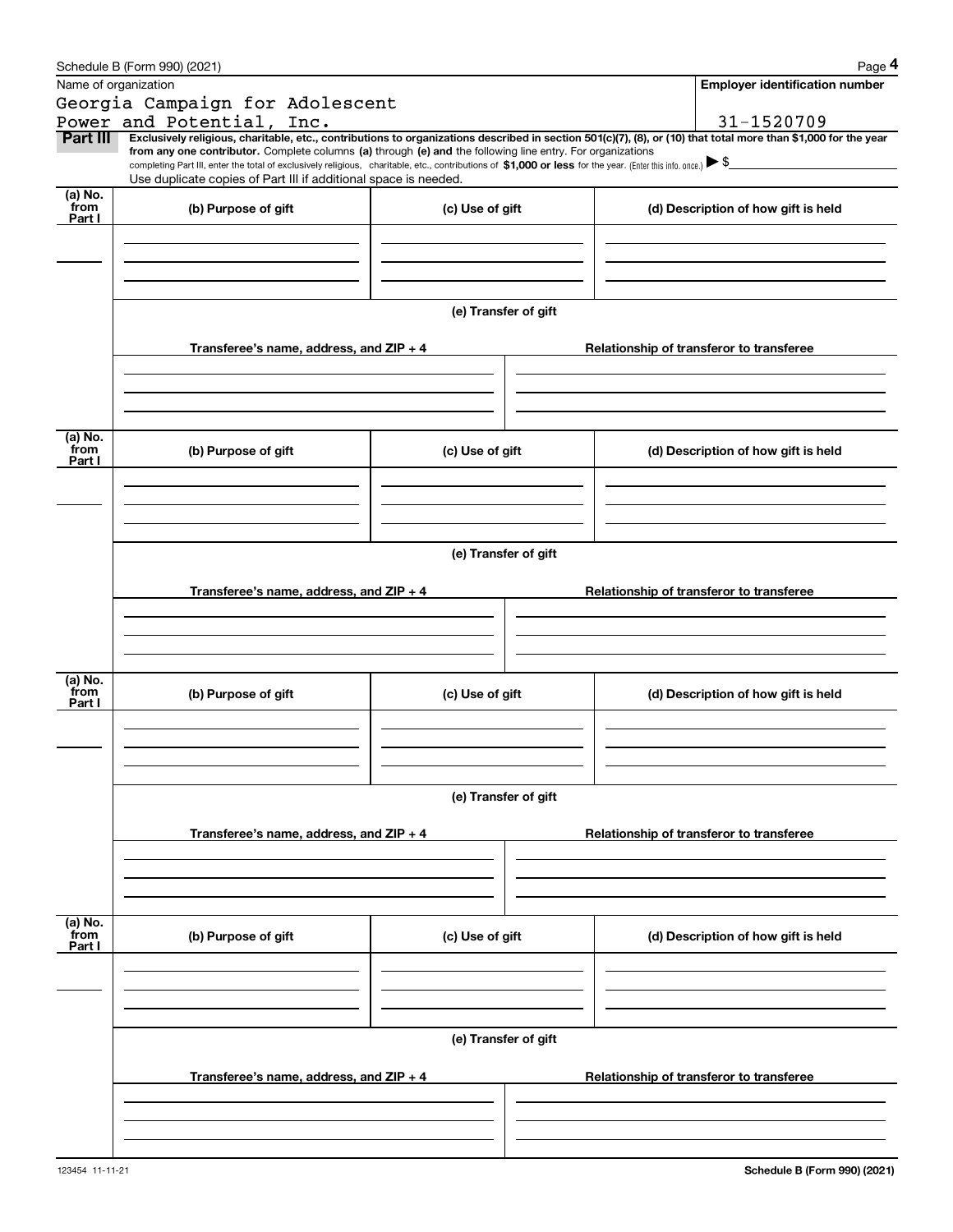|         | <b>SCHEDULE D</b>               | <b>Supplemental Financial Statements</b>                                                                                                                                                                                  |                          | OMB No. 1545-0047                                   |  |  |  |  |
|---------|---------------------------------|---------------------------------------------------------------------------------------------------------------------------------------------------------------------------------------------------------------------------|--------------------------|-----------------------------------------------------|--|--|--|--|
|         | (Form 990)                      | Complete if the organization answered "Yes" on Form 990,<br>Part IV, line 6, 7, 8, 9, 10, 11a, 11b, 11c, 11d, 11e, 11f, 12a, or 12b.                                                                                      |                          |                                                     |  |  |  |  |
|         | Department of the Treasury      | Attach to Form 990.                                                                                                                                                                                                       |                          | <b>Open to Public</b>                               |  |  |  |  |
|         | Internal Revenue Service        | $\blacktriangleright$ Go to www.irs.gov/Form990 for instructions and the latest information.                                                                                                                              |                          | Inspection                                          |  |  |  |  |
|         | Name of the organization        | Georgia Campaign for Adolescent<br>Power and Potential, Inc.                                                                                                                                                              |                          | <b>Employer identification number</b><br>31-1520709 |  |  |  |  |
| Part I  |                                 | Organizations Maintaining Donor Advised Funds or Other Similar Funds or Accounts. Complete if the                                                                                                                         |                          |                                                     |  |  |  |  |
|         |                                 | organization answered "Yes" on Form 990, Part IV, line 6.                                                                                                                                                                 |                          |                                                     |  |  |  |  |
|         |                                 | (a) Donor advised funds                                                                                                                                                                                                   |                          | (b) Funds and other accounts                        |  |  |  |  |
| 1       |                                 |                                                                                                                                                                                                                           |                          |                                                     |  |  |  |  |
| 2       |                                 | Aggregate value of contributions to (during year)                                                                                                                                                                         |                          |                                                     |  |  |  |  |
| З       |                                 |                                                                                                                                                                                                                           |                          |                                                     |  |  |  |  |
| 4       |                                 |                                                                                                                                                                                                                           |                          |                                                     |  |  |  |  |
| 5       |                                 | Did the organization inform all donors and donor advisors in writing that the assets held in donor advised funds                                                                                                          |                          |                                                     |  |  |  |  |
|         |                                 |                                                                                                                                                                                                                           |                          | Yes<br><b>No</b>                                    |  |  |  |  |
| 6       |                                 | Did the organization inform all grantees, donors, and donor advisors in writing that grant funds can be used only                                                                                                         |                          |                                                     |  |  |  |  |
|         |                                 | for charitable purposes and not for the benefit of the donor or donor advisor, or for any other purpose conferring                                                                                                        |                          |                                                     |  |  |  |  |
| Part II |                                 | Conservation Easements. Complete if the organization answered "Yes" on Form 990, Part IV, line 7.                                                                                                                         |                          | Yes<br>No                                           |  |  |  |  |
|         |                                 |                                                                                                                                                                                                                           |                          |                                                     |  |  |  |  |
| 1       |                                 | Purpose(s) of conservation easements held by the organization (check all that apply).<br>Preservation of land for public use (for example, recreation or education)<br>Preservation of a historically important land area |                          |                                                     |  |  |  |  |
|         |                                 | Protection of natural habitat<br>Preservation of a certified historic structure                                                                                                                                           |                          |                                                     |  |  |  |  |
|         |                                 | Preservation of open space                                                                                                                                                                                                |                          |                                                     |  |  |  |  |
| 2       |                                 | Complete lines 2a through 2d if the organization held a qualified conservation contribution in the form of a conservation easement on the last                                                                            |                          |                                                     |  |  |  |  |
|         | day of the tax year.            |                                                                                                                                                                                                                           |                          | Held at the End of the Tax Year                     |  |  |  |  |
|         |                                 |                                                                                                                                                                                                                           | 2a                       |                                                     |  |  |  |  |
| b       |                                 |                                                                                                                                                                                                                           | 2b                       |                                                     |  |  |  |  |
|         |                                 | Number of conservation easements on a certified historic structure included in (a) manufacture included in (a)                                                                                                            | 2 <sub>c</sub>           |                                                     |  |  |  |  |
|         |                                 | d Number of conservation easements included in (c) acquired after 7/25/06, and not on a historic structure                                                                                                                |                          |                                                     |  |  |  |  |
|         |                                 |                                                                                                                                                                                                                           | 2d                       |                                                     |  |  |  |  |
| 3       |                                 | Number of conservation easements modified, transferred, released, extinguished, or terminated by the organization during the tax                                                                                          |                          |                                                     |  |  |  |  |
|         | $year \blacktriangleright$      |                                                                                                                                                                                                                           |                          |                                                     |  |  |  |  |
| 4<br>5  |                                 | Number of states where property subject to conservation easement is located $\blacktriangleright$<br>Does the organization have a written policy regarding the periodic monitoring, inspection, handling of               |                          |                                                     |  |  |  |  |
|         |                                 | violations, and enforcement of the conservation easements it holds?                                                                                                                                                       |                          | Yes<br><b>No</b>                                    |  |  |  |  |
| 6       |                                 | Staff and volunteer hours devoted to monitoring, inspecting, handling of violations, and enforcing conservation easements during the year                                                                                 |                          |                                                     |  |  |  |  |
|         |                                 |                                                                                                                                                                                                                           |                          |                                                     |  |  |  |  |
| 7       |                                 | Amount of expenses incurred in monitoring, inspecting, handling of violations, and enforcing conservation easements during the year                                                                                       |                          |                                                     |  |  |  |  |
|         | ► \$                            |                                                                                                                                                                                                                           |                          |                                                     |  |  |  |  |
| 8       |                                 | Does each conservation easement reported on line 2(d) above satisfy the requirements of section 170(h)(4)(B)(i)                                                                                                           |                          |                                                     |  |  |  |  |
|         | and section $170(h)(4)(B)(ii)?$ |                                                                                                                                                                                                                           |                          | Yes<br>No                                           |  |  |  |  |
| 9       |                                 | In Part XIII, describe how the organization reports conservation easements in its revenue and expense statement and                                                                                                       |                          |                                                     |  |  |  |  |
|         |                                 | balance sheet, and include, if applicable, the text of the footnote to the organization's financial statements that describes the                                                                                         |                          |                                                     |  |  |  |  |
|         | Part III                        | organization's accounting for conservation easements.<br>Organizations Maintaining Collections of Art, Historical Treasures, or Other Similar Assets.                                                                     |                          |                                                     |  |  |  |  |
|         |                                 | Complete if the organization answered "Yes" on Form 990, Part IV, line 8.                                                                                                                                                 |                          |                                                     |  |  |  |  |
|         |                                 | 1a If the organization elected, as permitted under FASB ASC 958, not to report in its revenue statement and balance sheet works                                                                                           |                          |                                                     |  |  |  |  |
|         |                                 | of art, historical treasures, or other similar assets held for public exhibition, education, or research in furtherance of public                                                                                         |                          |                                                     |  |  |  |  |
|         |                                 | service, provide in Part XIII the text of the footnote to its financial statements that describes these items.                                                                                                            |                          |                                                     |  |  |  |  |
|         |                                 | <b>b</b> If the organization elected, as permitted under FASB ASC 958, to report in its revenue statement and balance sheet works of                                                                                      |                          |                                                     |  |  |  |  |
|         |                                 | art, historical treasures, or other similar assets held for public exhibition, education, or research in furtherance of public service,                                                                                   |                          |                                                     |  |  |  |  |
|         |                                 | provide the following amounts relating to these items:                                                                                                                                                                    |                          |                                                     |  |  |  |  |
|         |                                 |                                                                                                                                                                                                                           |                          | $\frac{1}{2}$                                       |  |  |  |  |
|         |                                 | (ii) Assets included in Form 990, Part X                                                                                                                                                                                  | $\blacktriangleright$ \$ |                                                     |  |  |  |  |
| 2       |                                 | If the organization received or held works of art, historical treasures, or other similar assets for financial gain, provide                                                                                              |                          |                                                     |  |  |  |  |
|         |                                 | the following amounts required to be reported under FASB ASC 958 relating to these items:                                                                                                                                 |                          |                                                     |  |  |  |  |
|         |                                 |                                                                                                                                                                                                                           | \$                       |                                                     |  |  |  |  |
|         |                                 | <b>Department Reduction Act Notice, can the Instructions for Ferm 000.</b>                                                                                                                                                | $\blacktriangleright$ \$ | Schodule D (Form 000) 2021                          |  |  |  |  |

**For Paperwork Reduction Act Notice, see the Instructions for Form 990. Schedule D (Form 990) 2021** LHA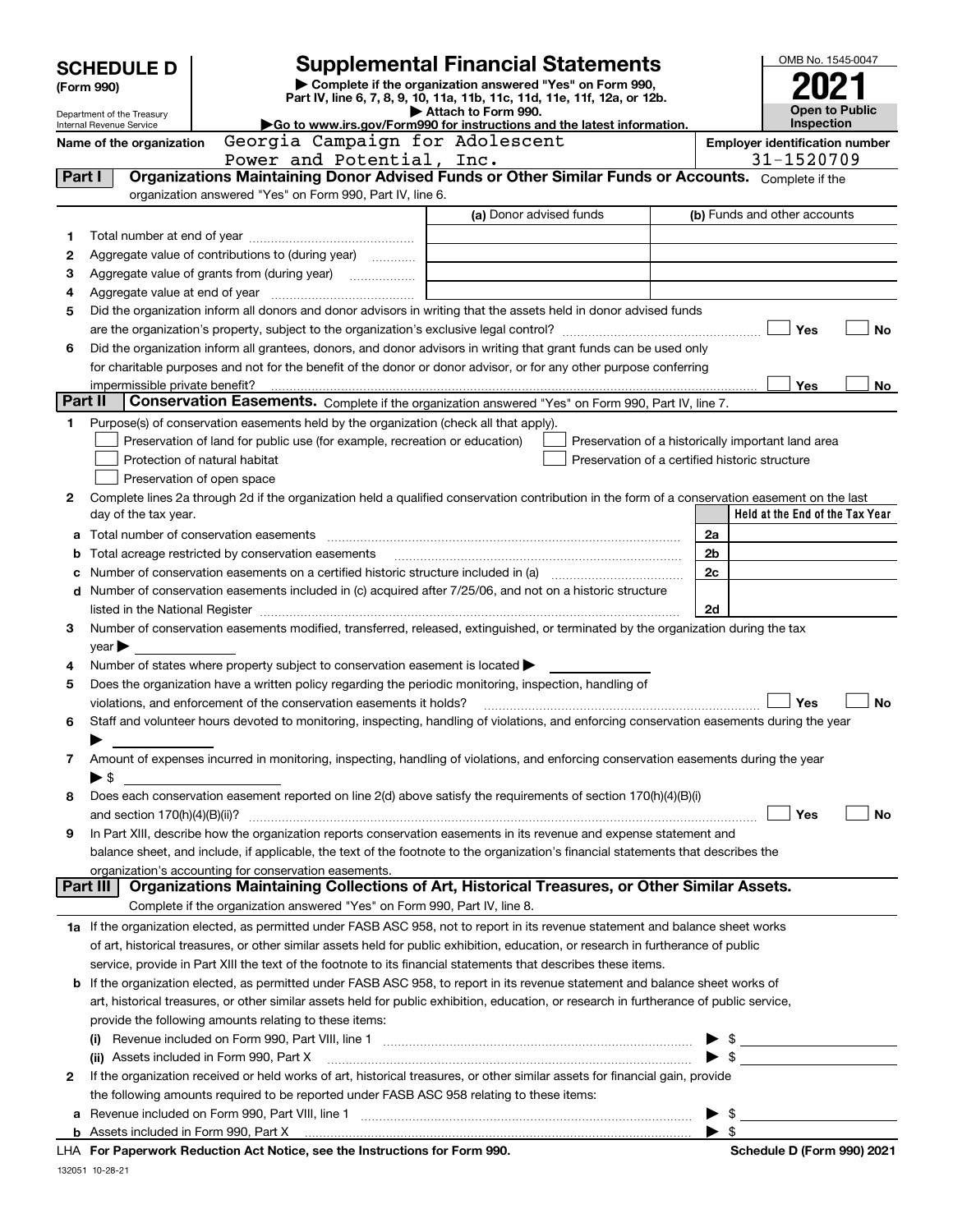|                |                                                                                                                                                                                                                                | Georgia Campaign for Adolescent |   |                |                          |                      |                     |         |           |
|----------------|--------------------------------------------------------------------------------------------------------------------------------------------------------------------------------------------------------------------------------|---------------------------------|---|----------------|--------------------------|----------------------|---------------------|---------|-----------|
|                | Schedule D (Form 990) 2021                                                                                                                                                                                                     | Power and Potential, Inc.       |   |                |                          |                      | 31-1520709          |         | Page 2    |
|                | Part III<br>Organizations Maintaining Collections of Art, Historical Treasures, or Other Similar Assets (continued)                                                                                                            |                                 |   |                |                          |                      |                     |         |           |
| 3              | Using the organization's acquisition, accession, and other records, check any of the following that make significant use of its<br>collection items (check all that apply):                                                    |                                 |   |                |                          |                      |                     |         |           |
|                | Public exhibition                                                                                                                                                                                                              |                                 |   |                |                          |                      |                     |         |           |
| a              |                                                                                                                                                                                                                                | d                               |   |                | Loan or exchange program |                      |                     |         |           |
| b              | Scholarly research                                                                                                                                                                                                             | е                               |   |                |                          |                      |                     |         |           |
| c              | Preservation for future generations                                                                                                                                                                                            |                                 |   |                |                          |                      |                     |         |           |
| 4              | Provide a description of the organization's collections and explain how they further the organization's exempt purpose in Part XIII.                                                                                           |                                 |   |                |                          |                      |                     |         |           |
| 5              | During the year, did the organization solicit or receive donations of art, historical treasures, or other similar assets                                                                                                       |                                 |   |                |                          |                      |                     |         |           |
|                |                                                                                                                                                                                                                                |                                 |   |                |                          |                      | <b>Yes</b>          |         | No        |
|                | Part IV<br>Escrow and Custodial Arrangements. Complete if the organization answered "Yes" on Form 990, Part IV, line 9, or<br>reported an amount on Form 990, Part X, line 21.                                                 |                                 |   |                |                          |                      |                     |         |           |
|                |                                                                                                                                                                                                                                |                                 |   |                |                          |                      |                     |         |           |
|                | 1a Is the organization an agent, trustee, custodian or other intermediary for contributions or other assets not included                                                                                                       |                                 |   |                |                          |                      |                     |         |           |
|                |                                                                                                                                                                                                                                |                                 |   |                |                          |                      | Yes                 |         | No        |
|                | <b>b</b> If "Yes," explain the arrangement in Part XIII and complete the following table:                                                                                                                                      |                                 |   |                |                          |                      |                     |         |           |
|                |                                                                                                                                                                                                                                |                                 |   |                |                          |                      | Amount              |         |           |
|                | c Beginning balance measurements and the contract of the contract of the contract of the contract of the contract of the contract of the contract of the contract of the contract of the contract of the contract of the contr |                                 |   |                |                          | 1c                   |                     |         |           |
|                | d Additions during the year measurements are also contained a state of the year measurement of the year measurement of the state of the state of the state of the state of the state of the state of the state of the state of |                                 |   |                |                          | 1d                   |                     |         |           |
| е              | Distributions during the year measurement contains and all the state of the state of the state of the state of                                                                                                                 |                                 |   |                |                          | 1e                   |                     |         |           |
| f              | Ending balance measurements are all the contract of the contract of the contract of the contract of the contract of the contract of the contract of the contract of the contract of the contract of the contract of the contra |                                 |   |                |                          | 1f                   |                     |         |           |
|                | 2a Did the organization include an amount on Form 990, Part X, line 21, for escrow or custodial account liability?                                                                                                             |                                 |   |                |                          |                      | <b>Yes</b>          |         | No        |
|                | <b>b</b> If "Yes," explain the arrangement in Part XIII. Check here if the explanation has been provided on Part XIII                                                                                                          |                                 |   |                |                          |                      |                     |         |           |
| <b>Part V</b>  | Endowment Funds. Complete if the organization answered "Yes" on Form 990, Part IV, line 10.                                                                                                                                    |                                 |   |                |                          |                      |                     |         |           |
|                |                                                                                                                                                                                                                                | (a) Current year                |   | (b) Prior year | (c) Two years back       | (d) Three years back | (e) Four years back |         |           |
| 1a             | Beginning of year balance                                                                                                                                                                                                      |                                 |   |                |                          |                      |                     |         |           |
| b              |                                                                                                                                                                                                                                |                                 |   |                |                          |                      |                     |         |           |
|                | Net investment earnings, gains, and losses                                                                                                                                                                                     |                                 |   |                |                          |                      |                     |         |           |
|                |                                                                                                                                                                                                                                |                                 |   |                |                          |                      |                     |         |           |
|                | <b>e</b> Other expenditures for facilities                                                                                                                                                                                     |                                 |   |                |                          |                      |                     |         |           |
|                | and programs                                                                                                                                                                                                                   |                                 |   |                |                          |                      |                     |         |           |
| f              |                                                                                                                                                                                                                                |                                 |   |                |                          |                      |                     |         |           |
| g              | End of year balance                                                                                                                                                                                                            |                                 |   |                |                          |                      |                     |         |           |
| 2              | Provide the estimated percentage of the current year end balance (line 1g, column (a)) held as:                                                                                                                                |                                 |   |                |                          |                      |                     |         |           |
| a              | Board designated or quasi-endowment > _____                                                                                                                                                                                    |                                 | % |                |                          |                      |                     |         |           |
|                |                                                                                                                                                                                                                                | %                               |   |                |                          |                      |                     |         |           |
|                | Permanent endowment > ___________<br>%                                                                                                                                                                                         |                                 |   |                |                          |                      |                     |         |           |
|                | Term endowment states and states and states are the states of the states of the states of the states of the states of the states of the states of the states of the states of the states of the states of the states of the st |                                 |   |                |                          |                      |                     |         |           |
|                | The percentages on lines 2a, 2b, and 2c should equal 100%.                                                                                                                                                                     |                                 |   |                |                          |                      |                     |         |           |
|                | 3a Are there endowment funds not in the possession of the organization that are held and administered for the organization                                                                                                     |                                 |   |                |                          |                      |                     | Yes     | <b>No</b> |
|                | by:                                                                                                                                                                                                                            |                                 |   |                |                          |                      |                     |         |           |
|                | (i)                                                                                                                                                                                                                            |                                 |   |                |                          |                      | 3a(i)               |         |           |
|                |                                                                                                                                                                                                                                |                                 |   |                |                          |                      | 3a(ii)              |         |           |
|                |                                                                                                                                                                                                                                |                                 |   |                |                          |                      | 3b                  |         |           |
| 4              | Describe in Part XIII the intended uses of the organization's endowment funds.                                                                                                                                                 |                                 |   |                |                          |                      |                     |         |           |
| <b>Part VI</b> | Land, Buildings, and Equipment.                                                                                                                                                                                                |                                 |   |                |                          |                      |                     |         |           |
|                | Complete if the organization answered "Yes" on Form 990, Part IV, line 11a. See Form 990, Part X, line 10.                                                                                                                     |                                 |   |                |                          |                      |                     |         |           |
|                | Description of property                                                                                                                                                                                                        | (a) Cost or other               |   |                | (b) Cost or other        | (c) Accumulated      | (d) Book value      |         |           |
|                |                                                                                                                                                                                                                                | basis (investment)              |   |                | basis (other)            | depreciation         |                     |         |           |
|                |                                                                                                                                                                                                                                |                                 |   |                |                          |                      |                     |         |           |
|                |                                                                                                                                                                                                                                |                                 |   |                |                          |                      |                     |         |           |
|                |                                                                                                                                                                                                                                |                                 |   |                | 14,448.                  | 13,892.              |                     |         | 556.      |
|                |                                                                                                                                                                                                                                |                                 |   |                | 20, 197.                 | 18,857.              |                     | 1,340.  |           |
|                |                                                                                                                                                                                                                                |                                 |   |                | 231,038.                 | 209,930.             |                     | 21,108. |           |
|                |                                                                                                                                                                                                                                |                                 |   |                |                          |                      |                     | 23,004. |           |

**Schedule D (Form 990) 2021**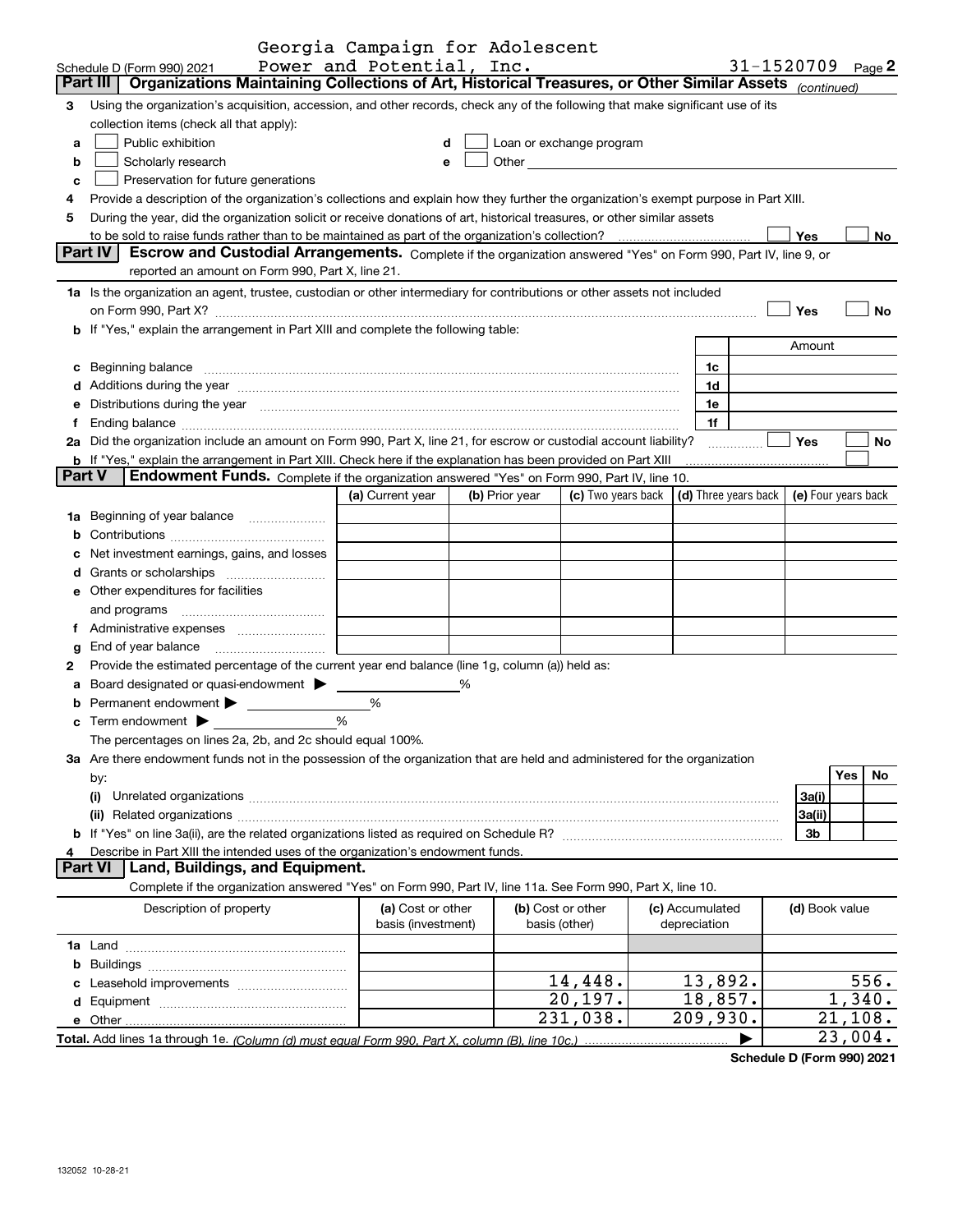|                          | Georgia Campaign for Adolescent |
|--------------------------|---------------------------------|
| Decess and Datantial Two |                                 |

| Schedule D (Form 990) 2021                                                                                        | Power and Potential, Inc. |                                                           | 31-1520709<br>Page $3$ |
|-------------------------------------------------------------------------------------------------------------------|---------------------------|-----------------------------------------------------------|------------------------|
| <b>Investments - Other Securities.</b><br><b>Part VIII</b>                                                        |                           |                                                           |                        |
| Complete if the organization answered "Yes" on Form 990, Part IV, line 11b. See Form 990, Part X, line 12.        |                           |                                                           |                        |
| (a) Description of security or category (including name of security)                                              | (b) Book value            | (c) Method of valuation: Cost or end-of-year market value |                        |
| (1) Financial derivatives                                                                                         |                           |                                                           |                        |
|                                                                                                                   |                           |                                                           |                        |
| $(3)$ Other                                                                                                       |                           |                                                           |                        |
| (A)                                                                                                               |                           |                                                           |                        |
| (B)                                                                                                               |                           |                                                           |                        |
| (C)                                                                                                               |                           |                                                           |                        |
| (D)                                                                                                               |                           |                                                           |                        |
| (E)                                                                                                               |                           |                                                           |                        |
| (F)                                                                                                               |                           |                                                           |                        |
| (G)                                                                                                               |                           |                                                           |                        |
| (H)                                                                                                               |                           |                                                           |                        |
| Total. (Col. (b) must equal Form 990, Part X, col. (B) line 12.)                                                  |                           |                                                           |                        |
| Part VIII Investments - Program Related.                                                                          |                           |                                                           |                        |
| Complete if the organization answered "Yes" on Form 990, Part IV, line 11c. See Form 990, Part X, line 13.        |                           |                                                           |                        |
| (a) Description of investment                                                                                     | (b) Book value            | (c) Method of valuation: Cost or end-of-year market value |                        |
|                                                                                                                   |                           |                                                           |                        |
| (1)                                                                                                               |                           |                                                           |                        |
| (2)                                                                                                               |                           |                                                           |                        |
| (3)                                                                                                               |                           |                                                           |                        |
| (4)                                                                                                               |                           |                                                           |                        |
| (5)                                                                                                               |                           |                                                           |                        |
| (6)                                                                                                               |                           |                                                           |                        |
| (7)                                                                                                               |                           |                                                           |                        |
| (8)                                                                                                               |                           |                                                           |                        |
| (9)                                                                                                               |                           |                                                           |                        |
| Total. (Col. (b) must equal Form 990, Part X, col. (B) line 13.)                                                  |                           |                                                           |                        |
| <b>Part IX</b><br><b>Other Assets.</b>                                                                            |                           |                                                           |                        |
| Complete if the organization answered "Yes" on Form 990, Part IV, line 11d. See Form 990, Part X, line 15.        |                           |                                                           |                        |
|                                                                                                                   | (a) Description           |                                                           | (b) Book value         |
| (1)                                                                                                               |                           |                                                           |                        |
| (2)                                                                                                               |                           |                                                           |                        |
| (3)                                                                                                               |                           |                                                           |                        |
| (4)                                                                                                               |                           |                                                           |                        |
| (5)                                                                                                               |                           |                                                           |                        |
| (6)                                                                                                               |                           |                                                           |                        |
| (7)                                                                                                               |                           |                                                           |                        |
| (8)                                                                                                               |                           |                                                           |                        |
| (9)                                                                                                               |                           |                                                           |                        |
|                                                                                                                   |                           |                                                           |                        |
| <b>Part X</b><br><b>Other Liabilities.</b>                                                                        |                           |                                                           |                        |
| Complete if the organization answered "Yes" on Form 990, Part IV, line 11e or 11f. See Form 990, Part X, line 25. |                           |                                                           |                        |
| (a) Description of liability<br>1.                                                                                |                           |                                                           | (b) Book value         |
| (1)<br>Federal income taxes                                                                                       |                           |                                                           |                        |
| Deferred Rent<br>(2)                                                                                              |                           |                                                           | 4,797.                 |
| (3)                                                                                                               |                           |                                                           |                        |
| (4)                                                                                                               |                           |                                                           |                        |
| (5)                                                                                                               |                           |                                                           |                        |
| (6)                                                                                                               |                           |                                                           |                        |
| (7)                                                                                                               |                           |                                                           |                        |
| (8)                                                                                                               |                           |                                                           |                        |
| (9)                                                                                                               |                           |                                                           |                        |
|                                                                                                                   |                           |                                                           | 4,797.                 |
|                                                                                                                   |                           |                                                           |                        |

**2.** Liability for uncertain tax positions. In Part XIII, provide the text of the footnote to the organization's financial statements that reports the organization's liability for uncertain tax positions under FASB ASC 740. Check here if the text of the footnote has been provided in Part XIII

**Schedule D (Form 990) 2021**

 $\vert$  X  $\vert$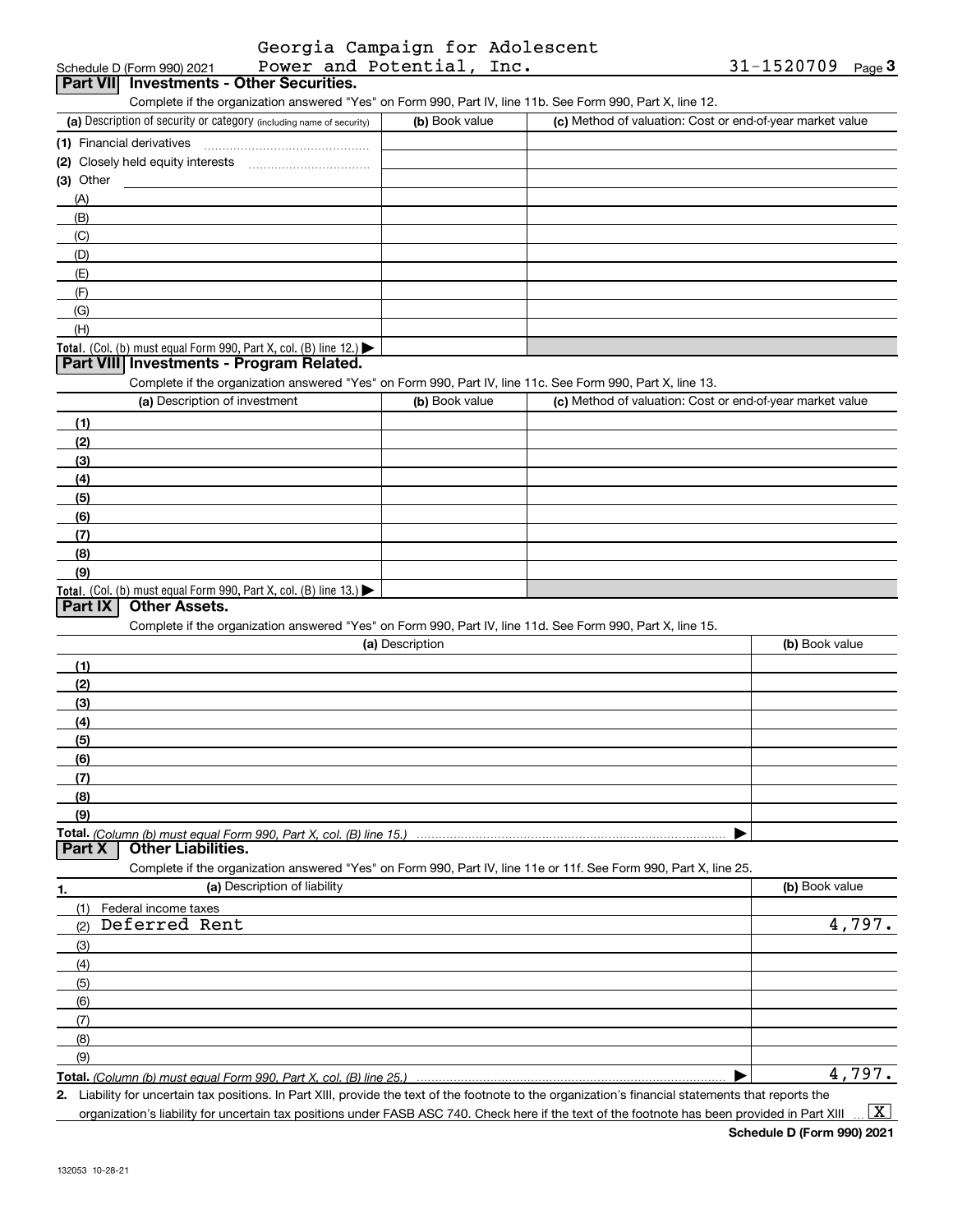|   | Georgia Campaign for Adolescent                                                                                                                                                                                                      |                |         |                |                          |
|---|--------------------------------------------------------------------------------------------------------------------------------------------------------------------------------------------------------------------------------------|----------------|---------|----------------|--------------------------|
|   | Power and Potential, Inc.<br>Schedule D (Form 990) 2021                                                                                                                                                                              |                |         |                | 31-1520709 $_{Page}$ 4   |
|   | Reconciliation of Revenue per Audited Financial Statements With Revenue per Return.<br>Part XI                                                                                                                                       |                |         |                |                          |
|   | Complete if the organization answered "Yes" on Form 990, Part IV, line 12a.                                                                                                                                                          |                |         |                |                          |
| 1 | Total revenue, gains, and other support per audited financial statements                                                                                                                                                             |                |         | $\blacksquare$ | $\overline{3,488,687}$ . |
| 2 | Amounts included on line 1 but not on Form 990, Part VIII, line 12:                                                                                                                                                                  |                |         |                |                          |
| a | Net unrealized gains (losses) on investments [11] matter contracts and the unrealized gains (losses) on investments                                                                                                                  | 2a             | $-980.$ |                |                          |
| b |                                                                                                                                                                                                                                      | 2 <sub>b</sub> |         |                |                          |
|   | Recoveries of prior year grants entertainment control of the state of prior year grants                                                                                                                                              | 2c             |         |                |                          |
| d | Other (Describe in Part XIII.) <b>Construction Contract Construction</b> Chemical Construction Chemical Chemical Chemical Chemical Chemical Chemical Chemical Chemical Chemical Chemical Chemical Chemical Chemical Chemical Chemic  | 2d             | 19,268. |                |                          |
| е | Add lines 2a through 2d                                                                                                                                                                                                              |                |         | 2e             | 18,288.                  |
| 3 |                                                                                                                                                                                                                                      |                |         | 3              | 3,470,399.               |
| 4 | Amounts included on Form 990, Part VIII, line 12, but not on line 1:                                                                                                                                                                 |                |         |                |                          |
| a |                                                                                                                                                                                                                                      | 4a             |         |                |                          |
| b | Other (Describe in Part XIII.) (2000) (2000) (2000) (2010) (2010) (2010) (2010) (2010) (2010) (2010) (2010) (20                                                                                                                      | 4h             |         |                |                          |
|   | Add lines 4a and 4b                                                                                                                                                                                                                  |                |         | 4c             | $0 \cdot$                |
| 5 |                                                                                                                                                                                                                                      |                |         | 5              | 3,470,399.               |
|   | Part XII   Reconciliation of Expenses per Audited Financial Statements With Expenses per Return.                                                                                                                                     |                |         |                |                          |
|   | Complete if the organization answered "Yes" on Form 990, Part IV, line 12a.                                                                                                                                                          |                |         |                |                          |
| 1 |                                                                                                                                                                                                                                      |                |         | $\mathbf{1}$   | 3,630,830.               |
| 2 | Amounts included on line 1 but not on Form 990, Part IX, line 25:                                                                                                                                                                    |                |         |                |                          |
| a |                                                                                                                                                                                                                                      | 2a             |         |                |                          |
|   |                                                                                                                                                                                                                                      | 2 <sub>b</sub> |         |                |                          |
|   |                                                                                                                                                                                                                                      | 2c             |         |                |                          |
| d |                                                                                                                                                                                                                                      | 2d             | 19,268. |                |                          |
| е | Add lines 2a through 2d <b>continuum contract and all contract and all contract and all contract and all contract and all contract and all contract and all contract and all contract and all contract and all contract and all </b> |                |         | 2e             | 19,268.                  |
| 3 |                                                                                                                                                                                                                                      |                |         | 3              | 3,611,562.               |
| 4 | Amounts included on Form 990, Part IX, line 25, but not on line 1:                                                                                                                                                                   |                |         |                |                          |
| a |                                                                                                                                                                                                                                      | 4a             |         |                |                          |
| b | Other (Describe in Part XIII.) <b>Construction Contract Construction</b> Chemistry Chemistry Chemistry Chemistry Chemistry                                                                                                           | 4 <sub>h</sub> |         |                |                          |
|   | Add lines 4a and 4b                                                                                                                                                                                                                  |                |         | 4c             | 0.                       |
| 5 |                                                                                                                                                                                                                                      |                |         | 5              | 3,611,562.               |
|   | Part XIII Supplemental Information.                                                                                                                                                                                                  |                |         |                |                          |

Provide the descriptions required for Part II, lines 3, 5, and 9; Part III, lines 1a and 4; Part IV, lines 1b and 2b; Part V, line 4; Part X, line 2; Part XI, lines 2d and 4b; and Part XII, lines 2d and 4b. Also complete this part to provide any additional information.

#### Part X, Line 2:

| The Organization accounts for uncertain tax positions in accordance with   |
|----------------------------------------------------------------------------|
|                                                                            |
| accounting standards that provide guidance on when uncertain tax positions |
| are recognized in an entity's financial statements and how the values of   |
| these positions are determined. No liability has been recorded as of       |
| December 31, 2021 or 2020 due to uncertain tax positions.                  |
|                                                                            |

Part XI, Line 2d - Other Adjustments:

Reclass rent expenses against rental income 19,268.

# Part XII, Line 2d - Other Adjustments:

Reclass rent expenses against rental income 19,268.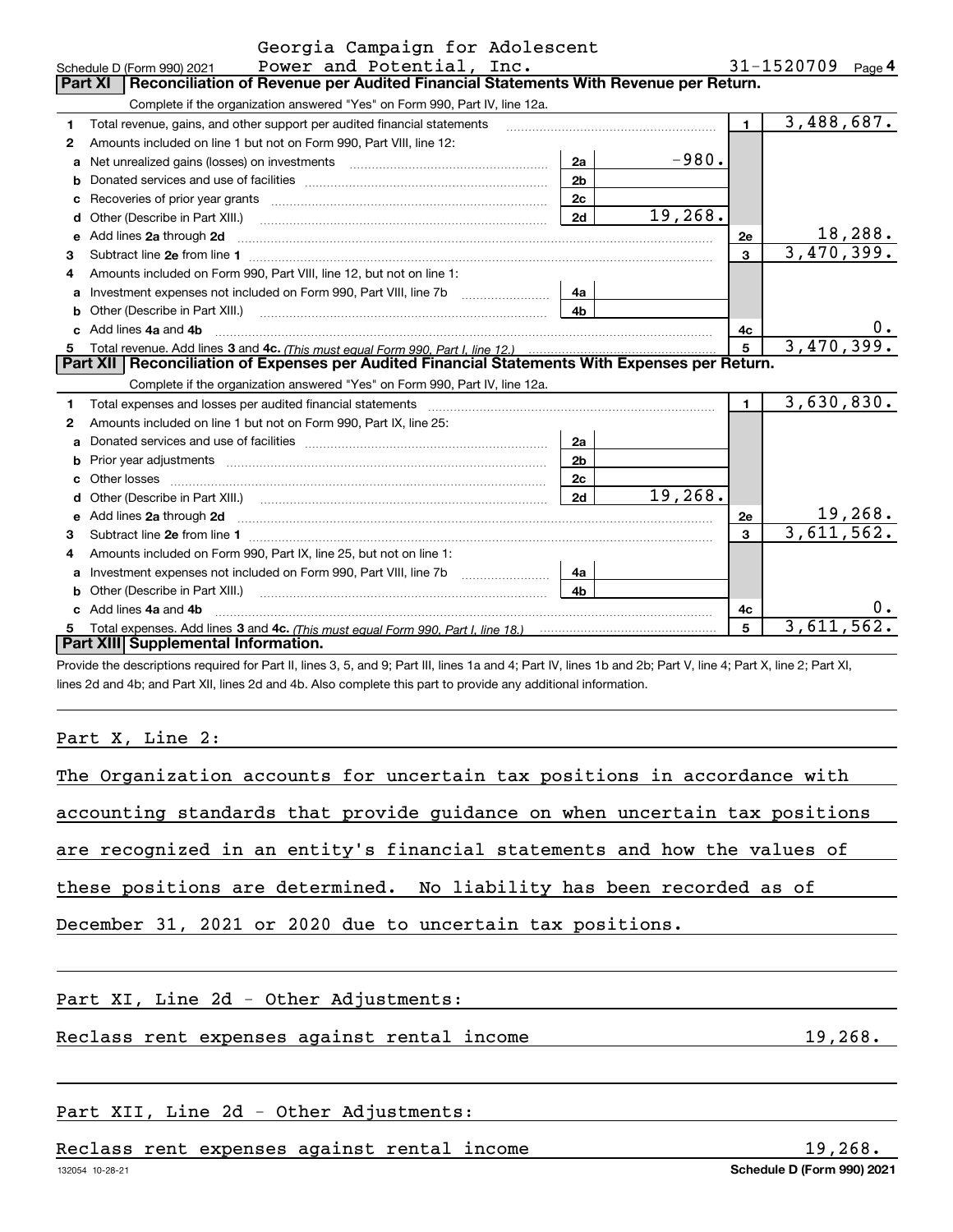|                                                                                          | Georgia Campaign for Adolescent<br>Power and Potential, Inc. |                   |  |
|------------------------------------------------------------------------------------------|--------------------------------------------------------------|-------------------|--|
| Schedule D (Form 990) 2021 Power and 1<br>Part XIII Supplemental Information (continued) |                                                              | 31-1520709 Page 5 |  |
|                                                                                          |                                                              |                   |  |
|                                                                                          |                                                              |                   |  |
|                                                                                          |                                                              |                   |  |
|                                                                                          |                                                              |                   |  |
|                                                                                          |                                                              |                   |  |
|                                                                                          |                                                              |                   |  |
|                                                                                          |                                                              |                   |  |
|                                                                                          |                                                              |                   |  |
|                                                                                          |                                                              |                   |  |
|                                                                                          |                                                              |                   |  |
|                                                                                          |                                                              |                   |  |
|                                                                                          |                                                              |                   |  |
|                                                                                          |                                                              |                   |  |
|                                                                                          |                                                              |                   |  |
|                                                                                          |                                                              |                   |  |
|                                                                                          |                                                              |                   |  |
|                                                                                          |                                                              |                   |  |
|                                                                                          |                                                              |                   |  |
|                                                                                          |                                                              |                   |  |
|                                                                                          |                                                              |                   |  |
|                                                                                          |                                                              |                   |  |
|                                                                                          |                                                              |                   |  |
|                                                                                          |                                                              |                   |  |
|                                                                                          |                                                              |                   |  |
|                                                                                          |                                                              |                   |  |
|                                                                                          |                                                              |                   |  |
|                                                                                          |                                                              |                   |  |
|                                                                                          |                                                              |                   |  |
|                                                                                          |                                                              |                   |  |
|                                                                                          |                                                              |                   |  |
|                                                                                          |                                                              |                   |  |
|                                                                                          |                                                              |                   |  |
|                                                                                          |                                                              |                   |  |
|                                                                                          |                                                              |                   |  |
|                                                                                          |                                                              |                   |  |
|                                                                                          |                                                              |                   |  |
|                                                                                          |                                                              |                   |  |
|                                                                                          |                                                              |                   |  |
|                                                                                          |                                                              |                   |  |
|                                                                                          |                                                              |                   |  |
|                                                                                          |                                                              |                   |  |
|                                                                                          |                                                              |                   |  |
|                                                                                          |                                                              |                   |  |
|                                                                                          |                                                              |                   |  |
|                                                                                          |                                                              |                   |  |
|                                                                                          |                                                              |                   |  |
|                                                                                          |                                                              |                   |  |
|                                                                                          |                                                              |                   |  |
|                                                                                          |                                                              |                   |  |
|                                                                                          |                                                              |                   |  |
|                                                                                          |                                                              |                   |  |
|                                                                                          |                                                              |                   |  |
|                                                                                          |                                                              |                   |  |
|                                                                                          |                                                              |                   |  |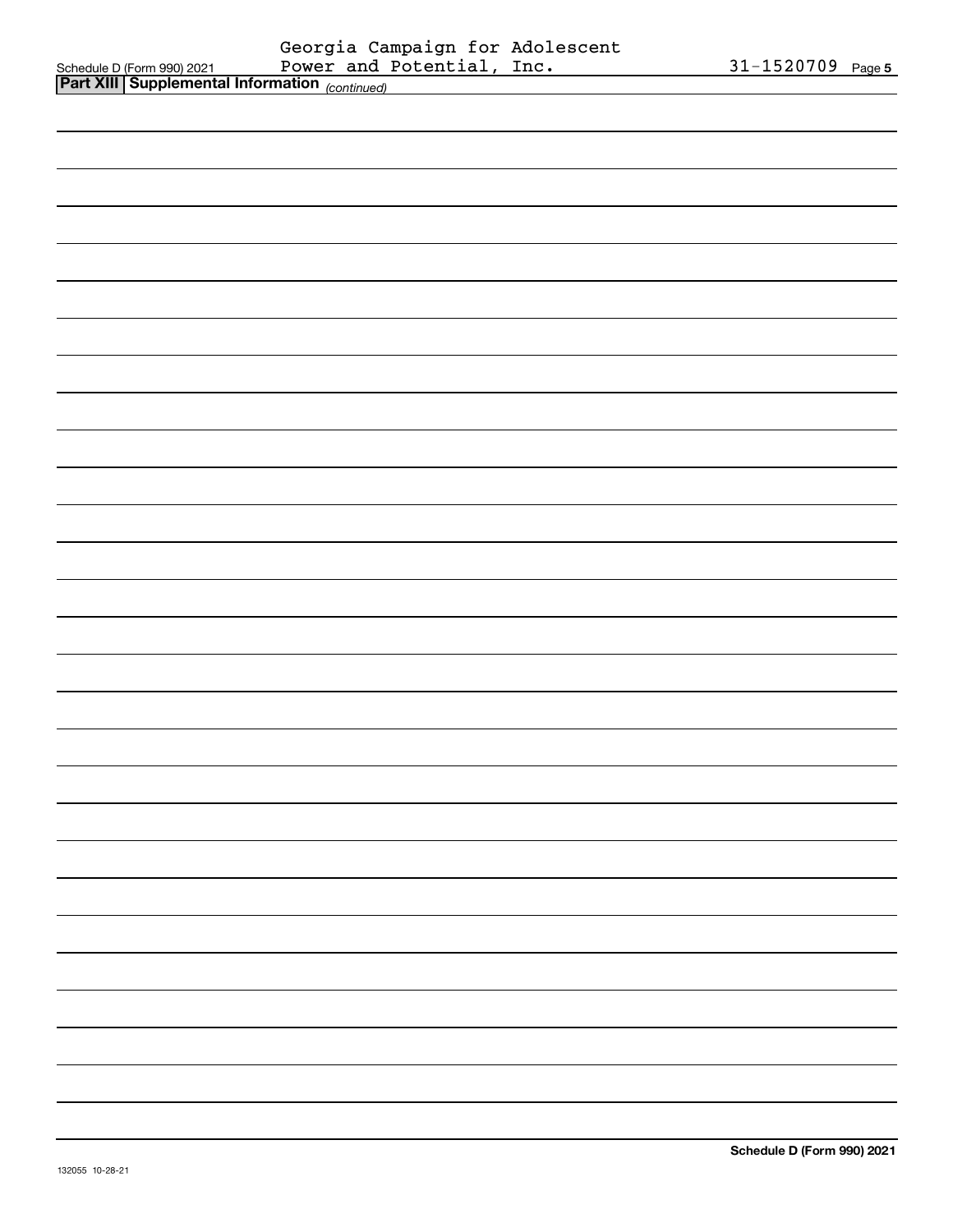| <b>SCHEDULE G</b>                                                                                                                                                                                                           |                                  | <b>Supplemental Information Regarding Fundraising or Gaming Activities</b>                                                                                                                                                                                                                                                                                                                                                                                                                                                                                                                                             |                                                                            |    |                                                       |                                                                            | OMB No. 1545-0047                                       |
|-----------------------------------------------------------------------------------------------------------------------------------------------------------------------------------------------------------------------------|----------------------------------|------------------------------------------------------------------------------------------------------------------------------------------------------------------------------------------------------------------------------------------------------------------------------------------------------------------------------------------------------------------------------------------------------------------------------------------------------------------------------------------------------------------------------------------------------------------------------------------------------------------------|----------------------------------------------------------------------------|----|-------------------------------------------------------|----------------------------------------------------------------------------|---------------------------------------------------------|
| (Form 990)                                                                                                                                                                                                                  |                                  | Complete if the organization answered "Yes" on Form 990, Part IV, line 17, 18, or 19, or if the<br>organization entered more than \$15,000 on Form 990-EZ, line 6a.                                                                                                                                                                                                                                                                                                                                                                                                                                                    |                                                                            |    |                                                       |                                                                            | 2021                                                    |
| Department of the Treasury                                                                                                                                                                                                  |                                  | Attach to Form 990 or Form 990-EZ.                                                                                                                                                                                                                                                                                                                                                                                                                                                                                                                                                                                     |                                                                            |    |                                                       |                                                                            | <b>Open to Public</b>                                   |
| Internal Revenue Service                                                                                                                                                                                                    |                                  | Go to www.irs.gov/Form990 for instructions and the latest information.                                                                                                                                                                                                                                                                                                                                                                                                                                                                                                                                                 |                                                                            |    |                                                       |                                                                            | Inspection                                              |
| Name of the organization                                                                                                                                                                                                    |                                  | Georgia Campaign for Adolescent                                                                                                                                                                                                                                                                                                                                                                                                                                                                                                                                                                                        |                                                                            |    |                                                       |                                                                            | <b>Employer identification number</b>                   |
|                                                                                                                                                                                                                             |                                  | Power and Potential, Inc.                                                                                                                                                                                                                                                                                                                                                                                                                                                                                                                                                                                              |                                                                            |    |                                                       | 31-1520709                                                                 |                                                         |
| Part I                                                                                                                                                                                                                      | required to complete this part.  | Fundraising Activities. Complete if the organization answered "Yes" on Form 990, Part IV, line 17. Form 990-EZ filers are not                                                                                                                                                                                                                                                                                                                                                                                                                                                                                          |                                                                            |    |                                                       |                                                                            |                                                         |
| $\boxed{\text{X}}$ Mail solicitations<br>a<br>  X  <br>b<br>$\boxed{\textbf{X}}$ Phone solicitations<br>C<br>$\lfloor \mathbf{X} \rfloor$ In-person solicitations<br>d<br>compensated at least \$5,000 by the organization. | Internet and email solicitations | 1 Indicate whether the organization raised funds through any of the following activities. Check all that apply.<br>$f\left[\overline{X}\right]$ Solicitation of government grants<br>$g\mid X$ Special fundraising events<br>2 a Did the organization have a written or oral agreement with any individual (including officers, directors, trustees, or<br>key employees listed in Form 990, Part VII) or entity in connection with professional fundraising services?<br><b>b</b> If "Yes," list the 10 highest paid individuals or entities (fundraisers) pursuant to agreements under which the fundraiser is to be |                                                                            |    | $e$ $\boxed{X}$ Solicitation of non-government grants | $\boxed{\text{X}}$ Yes                                                     | <b>No</b>                                               |
| (i) Name and address of individual<br>or entity (fundraiser)                                                                                                                                                                |                                  | (ii) Activity                                                                                                                                                                                                                                                                                                                                                                                                                                                                                                                                                                                                          | (iii) Did<br>fundraiser<br>have custody<br>or control of<br>contributions? |    | (iv) Gross receipts<br>from activity                  | (v) Amount paid<br>to (or retained by)<br>fundraiser<br>listed in col. (i) | (vi) Amount paid<br>to (or retained by)<br>organization |
| GrantScribes - 2998 Park Ln.                                                                                                                                                                                                |                                  |                                                                                                                                                                                                                                                                                                                                                                                                                                                                                                                                                                                                                        | Yes                                                                        | No |                                                       |                                                                            |                                                         |
| Atlanta, GA 30341                                                                                                                                                                                                           |                                  | Grant-writing                                                                                                                                                                                                                                                                                                                                                                                                                                                                                                                                                                                                          |                                                                            | X  | 332,510.                                              | 38,000.                                                                    | 294,510.                                                |
| 4 A Great Cause - P.O. Box                                                                                                                                                                                                  |                                  | Engage Donors for                                                                                                                                                                                                                                                                                                                                                                                                                                                                                                                                                                                                      |                                                                            |    |                                                       |                                                                            |                                                         |
| 191144, Atlanta, GA 31119                                                                                                                                                                                                   |                                  | Sponsorships and Auction                                                                                                                                                                                                                                                                                                                                                                                                                                                                                                                                                                                               |                                                                            | X  | 226,300.                                              | 66,000.                                                                    | 134,000.                                                |
| Crownover Enterprise                                                                                                                                                                                                        |                                  |                                                                                                                                                                                                                                                                                                                                                                                                                                                                                                                                                                                                                        |                                                                            |    |                                                       |                                                                            |                                                         |
| Auctioneer Services - 1194                                                                                                                                                                                                  |                                  | Auction Event                                                                                                                                                                                                                                                                                                                                                                                                                                                                                                                                                                                                          |                                                                            | Х  | 182, 375.                                             | 5,500.                                                                     | 176,875.                                                |
|                                                                                                                                                                                                                             |                                  |                                                                                                                                                                                                                                                                                                                                                                                                                                                                                                                                                                                                                        |                                                                            |    |                                                       |                                                                            |                                                         |
|                                                                                                                                                                                                                             |                                  |                                                                                                                                                                                                                                                                                                                                                                                                                                                                                                                                                                                                                        |                                                                            |    |                                                       |                                                                            |                                                         |
| Total                                                                                                                                                                                                                       |                                  | 3 List all states in which the organization is registered or licensed to solicit contributions or has been notified it is exempt from registration                                                                                                                                                                                                                                                                                                                                                                                                                                                                     |                                                                            |    | 741,185                                               | 109,500.                                                                   | 605,385.                                                |
| or licensing.                                                                                                                                                                                                               |                                  |                                                                                                                                                                                                                                                                                                                                                                                                                                                                                                                                                                                                                        |                                                                            |    |                                                       |                                                                            |                                                         |
| GA                                                                                                                                                                                                                          |                                  |                                                                                                                                                                                                                                                                                                                                                                                                                                                                                                                                                                                                                        |                                                                            |    |                                                       |                                                                            |                                                         |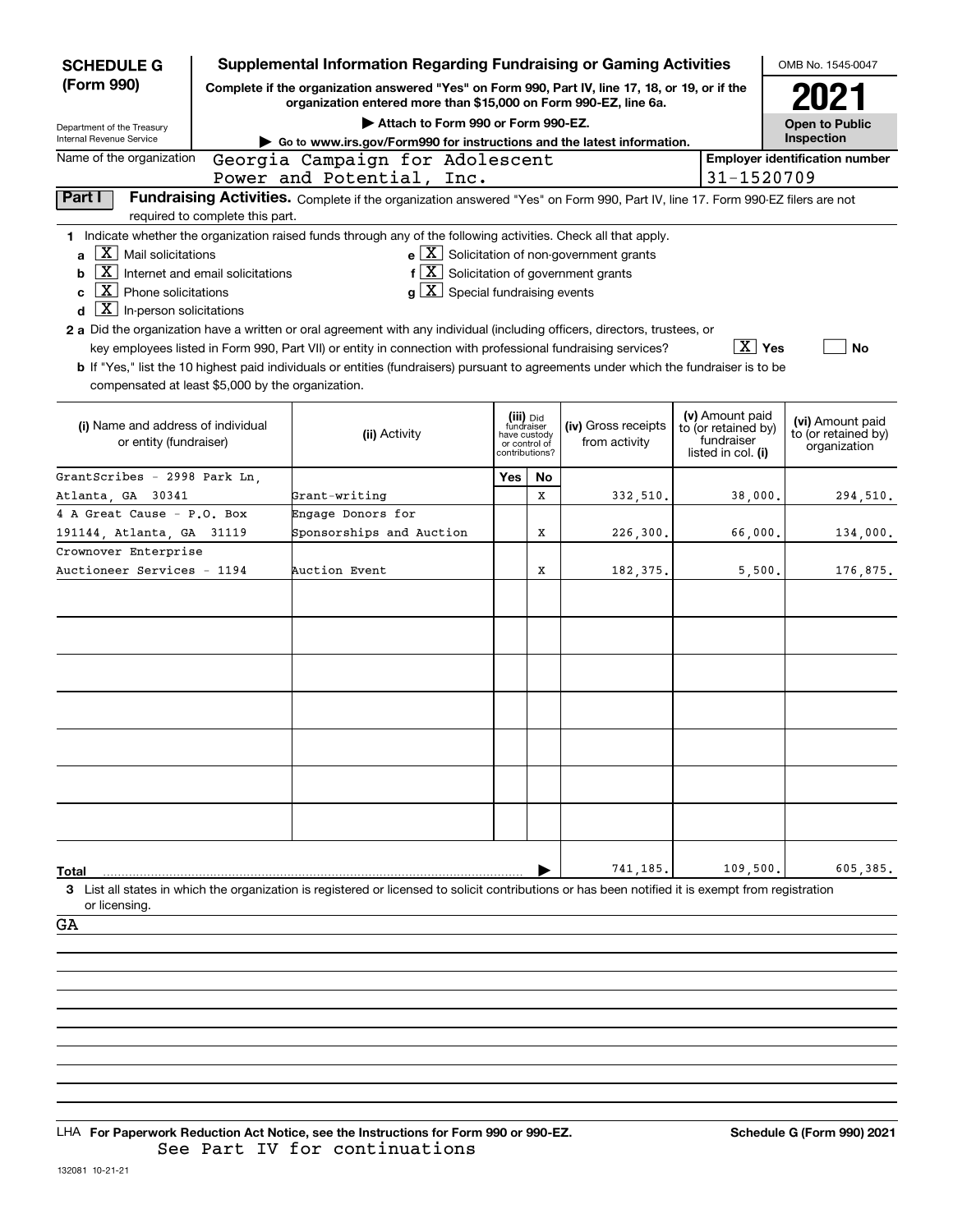**2** Cash prizes ~~~~~~~~~~~~~~~

### Schedule G (Form 990) 2021 Page Power and Potential, Inc. 31-1520709 Georgia Campaign for Adolescent

**2**

**Part II** | Fundraising Events. Complete if the organization answered "Yes" on Form 990, Part IV, line 18, or reported more than \$15,000 of fundraising event contributions and gross income on Form 990-EZ, lines 1 and 6b. List events with gross receipts greater than \$5,000.

|                        |              |                                                                                                                                                                                                                                | (a) Event #1 | $(b)$ Event #2                                   | (c) Other events<br>None | (d) Total events<br>(add col. (a) through           |
|------------------------|--------------|--------------------------------------------------------------------------------------------------------------------------------------------------------------------------------------------------------------------------------|--------------|--------------------------------------------------|--------------------------|-----------------------------------------------------|
|                        |              |                                                                                                                                                                                                                                | Annual Event |                                                  |                          | col. (c)                                            |
|                        |              |                                                                                                                                                                                                                                | (event type) | (event type)                                     | (total number)           |                                                     |
| Revenue                | 1.           |                                                                                                                                                                                                                                | 534,797.     |                                                  |                          | 534,797.                                            |
|                        | $\mathbf{2}$ |                                                                                                                                                                                                                                | 463,347.     |                                                  |                          | 463,347.                                            |
|                        | 3            | Gross income (line 1 minus line 2)                                                                                                                                                                                             | 71,450.      |                                                  |                          | 71,450.                                             |
|                        |              |                                                                                                                                                                                                                                |              |                                                  |                          |                                                     |
|                        | 5            |                                                                                                                                                                                                                                |              |                                                  |                          |                                                     |
|                        | 6            |                                                                                                                                                                                                                                | 20,631.      |                                                  |                          | 20,631.                                             |
| <b>Direct Expenses</b> | 7            | Food and beverages                                                                                                                                                                                                             | 21,912.      |                                                  |                          | 21,912.                                             |
|                        | 8            |                                                                                                                                                                                                                                | 375.         |                                                  |                          | 375.                                                |
|                        | 9            | Other direct expenses of the state of the state of the state of the state of the state of the state of the state of the state of the state of the state of the state of the state of the state of the state of the state of th | 151,455.     |                                                  |                          | 151,455.                                            |
|                        | 10           | Direct expense summary. Add lines 4 through 9 in column (d)                                                                                                                                                                    |              |                                                  |                          | 194, 373.                                           |
|                        |              | 11 Net income summary. Subtract line 10 from line 3, column (d)                                                                                                                                                                |              |                                                  |                          | $\overline{-1}22,923.$                              |
| <b>Part III</b>        |              | <b>Gaming.</b> Complete if the organization answered "Yes" on Form 990, Part IV, line 19, or reported more than                                                                                                                |              |                                                  |                          |                                                     |
|                        |              | \$15,000 on Form 990-EZ, line 6a.                                                                                                                                                                                              |              |                                                  |                          |                                                     |
| Revenue                |              |                                                                                                                                                                                                                                | (a) Bingo    | (b) Pull tabs/instant<br>bingo/progressive bingo | (c) Other gaming         | (d) Total gaming (add<br>col. (a) through col. (c)) |
|                        |              |                                                                                                                                                                                                                                |              |                                                  |                          |                                                     |
|                        |              |                                                                                                                                                                                                                                |              |                                                  |                          |                                                     |
|                        |              |                                                                                                                                                                                                                                |              |                                                  |                          |                                                     |

|                 | з | Noncash prizes                                                                                                     |                |                |                |     |
|-----------------|---|--------------------------------------------------------------------------------------------------------------------|----------------|----------------|----------------|-----|
| Direct Expenses | 4 | Rent/facility costs                                                                                                |                |                |                |     |
|                 | 5 |                                                                                                                    |                |                |                |     |
|                 | 6 | Volunteer labor                                                                                                    | Yes<br>%<br>No | Yes<br>%<br>No | Yes<br>%<br>No |     |
|                 | 7 | Direct expense summary. Add lines 2 through 5 in column (d)                                                        |                |                |                |     |
|                 | 8 |                                                                                                                    |                |                |                |     |
| 9               |   | Enter the state(s) in which the organization conducts gaming activities:                                           |                |                |                |     |
|                 |   | a Is the organization licensed to conduct gaming activities in each of these states?<br><b>b</b> If "No," explain: |                |                |                | Yes |
|                 |   |                                                                                                                    |                |                |                |     |

**10a** Were any of the organization's gaming licenses revoked, suspended, or terminated during the tax year? \_\_\_\_\_\_\_\_\_\_\_\_\_\_\_\_ **b** If "Yes," explain:

132082 10-21-21

**Schedule G (Form 990) 2021**

**Yes**

**No**

**No**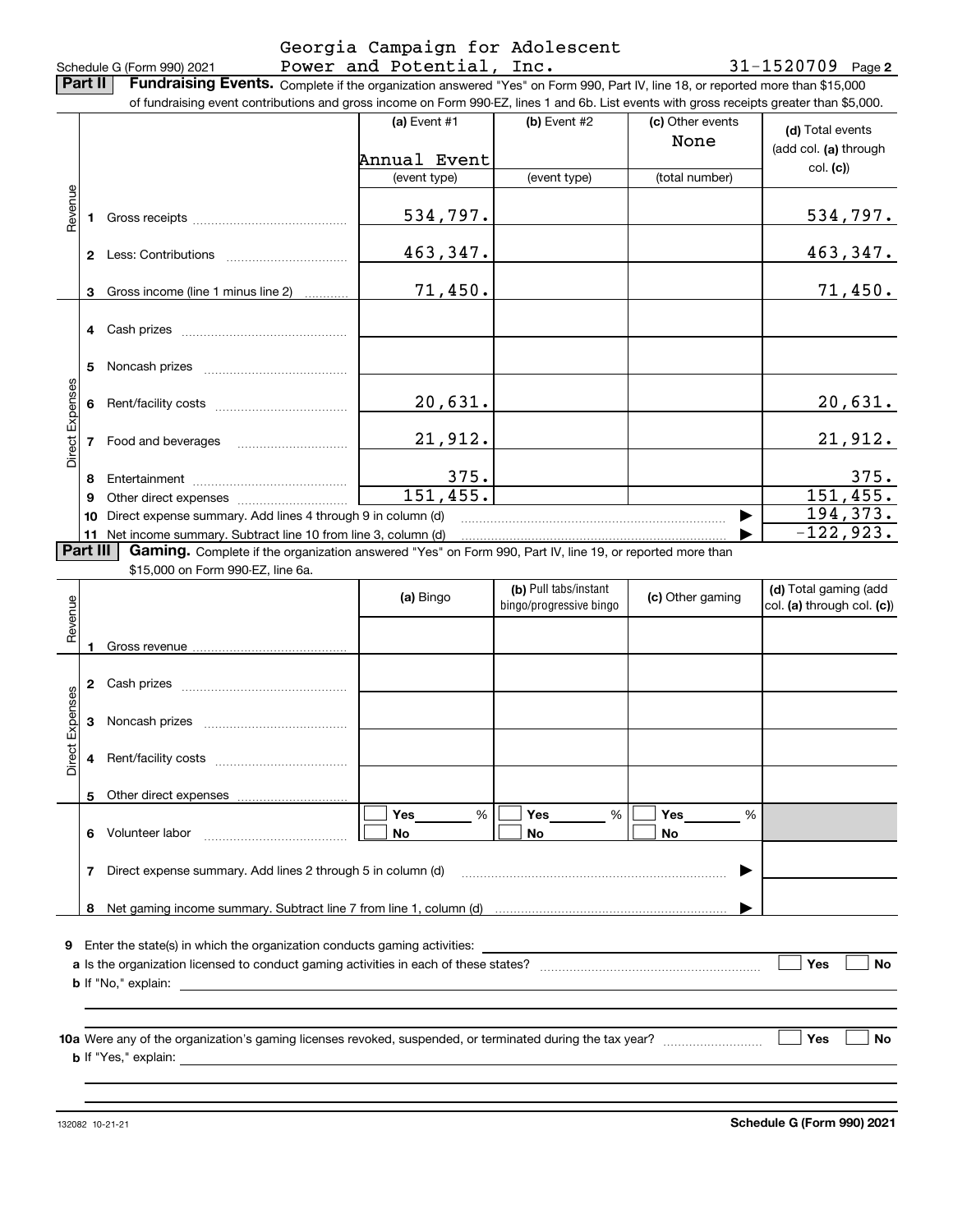| Power and Potential, Inc.<br>31-1520709<br>Schedule G (Form 990) 2021<br>Page 3<br>Yes<br><b>No</b><br>12 Is the organization a grantor, beneficiary or trustee of a trust, or a member of a partnership or other entity formed            |
|--------------------------------------------------------------------------------------------------------------------------------------------------------------------------------------------------------------------------------------------|
|                                                                                                                                                                                                                                            |
|                                                                                                                                                                                                                                            |
| Yes<br>No                                                                                                                                                                                                                                  |
| 13 Indicate the percentage of gaming activity conducted in:<br>13а<br>%                                                                                                                                                                    |
| 13 <sub>b</sub><br>%                                                                                                                                                                                                                       |
| 14 Enter the name and address of the person who prepares the organization's gaming/special events books and records:                                                                                                                       |
| Name $\blacktriangleright$<br><u> 1989 - Johann Harry Harry Harry Harry Harry Harry Harry Harry Harry Harry Harry Harry Harry Harry Harry Harry</u>                                                                                        |
| Address $\blacktriangleright$<br><u> 1989 - Johann Stoff, amerikansk politiker (d. 1989)</u>                                                                                                                                               |
| Yes<br>No<br>15a Does the organization have a contract with a third party from whom the organization receives gaming revenue?                                                                                                              |
| c If "Yes," enter name and address of the third party:                                                                                                                                                                                     |
| Name $\blacktriangleright$<br><u> 1989 - Andrea Station Barbara, amerikan personal personal personal personal personal personal personal personal per</u>                                                                                  |
| Address $\blacktriangleright$                                                                                                                                                                                                              |
| <b>16</b> Gaming manager information:                                                                                                                                                                                                      |
| Name $\blacktriangleright$<br><u> 1989 - Johann John Stone, markin film yn y brenin y brenin y brenin y brenin y brenin y brenin y brenin y br</u>                                                                                         |
| Gaming manager compensation > \$                                                                                                                                                                                                           |
| Description of services provided >                                                                                                                                                                                                         |
|                                                                                                                                                                                                                                            |
| Director/officer<br>Employee<br>Independent contractor                                                                                                                                                                                     |
| 17 Mandatory distributions:                                                                                                                                                                                                                |
| a Is the organization required under state law to make charitable distributions from the gaming proceeds to                                                                                                                                |
| Yes<br>No<br>retain the state gaming license?                                                                                                                                                                                              |
| <b>b</b> Enter the amount of distributions required under state law to be distributed to other exempt organizations or spent in the                                                                                                        |
| organization's own exempt activities during the tax year $\triangleright$ \$<br> Part IV                                                                                                                                                   |
| Supplemental Information. Provide the explanations required by Part I, line 2b, columns (iii) and (v); and Part III, lines 9, 9b, 10b,<br>15b, 15c, 16, and 17b, as applicable. Also provide any additional information. See instructions. |
| Schedule G, Part I, Line 2b, List of Ten Highest Paid Fundraisers:                                                                                                                                                                         |
|                                                                                                                                                                                                                                            |
| Name of Fundraiser: 4 A Great Cause<br>(i)                                                                                                                                                                                                 |
| Address of Fundraiser: P.O. Box 191144, Atlanta, GA<br>31119<br>(i)                                                                                                                                                                        |
| Activity: Engage Donors for Sponsorships and Auction Purchases<br>(iii)                                                                                                                                                                    |
|                                                                                                                                                                                                                                            |
| Name of Fundraiser: Crownover Enterprise Auctioneer Services<br>(i)                                                                                                                                                                        |
| Address of Fundraiser: 1194 Berkeley Road, Avondale Estates, GA<br>30002<br>(i)                                                                                                                                                            |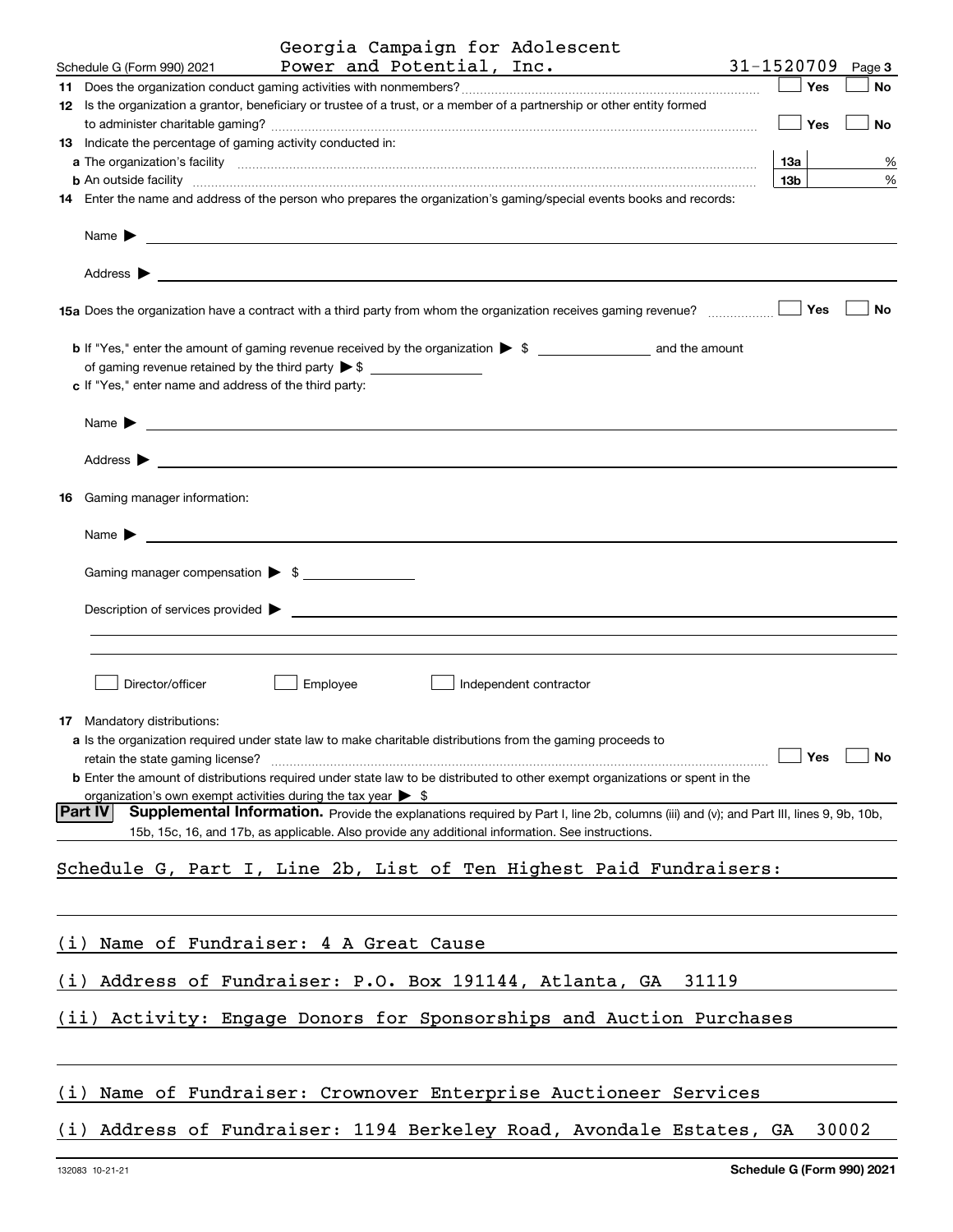|                                                                                                                                    | 31-1520709 Page 4 |
|------------------------------------------------------------------------------------------------------------------------------------|-------------------|
| Schedule G (Form 990) Georgia Campaign for Adolescent<br>Power and Potential, Inc.<br>Part IV Supplemental Information (continued) |                   |
|                                                                                                                                    |                   |
|                                                                                                                                    |                   |
|                                                                                                                                    |                   |
|                                                                                                                                    |                   |
|                                                                                                                                    |                   |
|                                                                                                                                    |                   |
|                                                                                                                                    |                   |
|                                                                                                                                    |                   |
|                                                                                                                                    |                   |
|                                                                                                                                    |                   |
|                                                                                                                                    |                   |
|                                                                                                                                    |                   |
|                                                                                                                                    |                   |
|                                                                                                                                    |                   |
|                                                                                                                                    |                   |
|                                                                                                                                    |                   |
|                                                                                                                                    |                   |
|                                                                                                                                    |                   |
|                                                                                                                                    |                   |
|                                                                                                                                    |                   |
|                                                                                                                                    |                   |
|                                                                                                                                    |                   |
|                                                                                                                                    |                   |
|                                                                                                                                    |                   |
|                                                                                                                                    |                   |
|                                                                                                                                    |                   |
|                                                                                                                                    |                   |
|                                                                                                                                    |                   |
|                                                                                                                                    |                   |
|                                                                                                                                    |                   |
|                                                                                                                                    |                   |
|                                                                                                                                    |                   |
|                                                                                                                                    |                   |
|                                                                                                                                    |                   |
|                                                                                                                                    |                   |
|                                                                                                                                    |                   |
|                                                                                                                                    |                   |
|                                                                                                                                    |                   |
|                                                                                                                                    |                   |
|                                                                                                                                    |                   |
|                                                                                                                                    |                   |
|                                                                                                                                    |                   |
|                                                                                                                                    |                   |
|                                                                                                                                    |                   |
|                                                                                                                                    |                   |
|                                                                                                                                    |                   |
|                                                                                                                                    |                   |
|                                                                                                                                    |                   |
|                                                                                                                                    |                   |
|                                                                                                                                    |                   |
|                                                                                                                                    |                   |
|                                                                                                                                    |                   |
|                                                                                                                                    |                   |
|                                                                                                                                    |                   |
|                                                                                                                                    |                   |
|                                                                                                                                    |                   |
|                                                                                                                                    |                   |
|                                                                                                                                    |                   |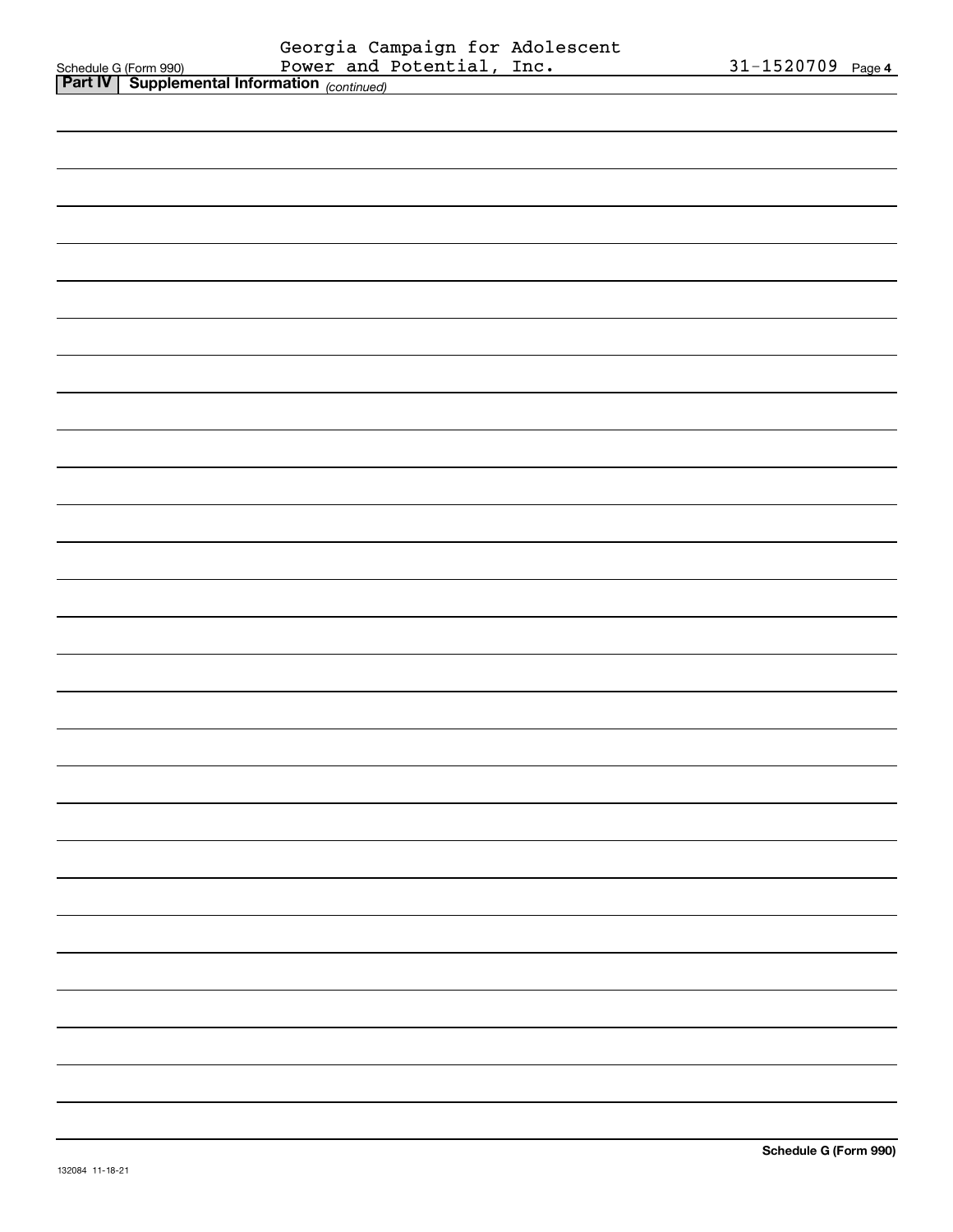| <b>SCHEDULE I</b>                                                              |                                                                                                                                                                                                                                                                                           |                            | <b>Grants and Other Assistance to Organizations,</b>                                                                                  |                                                                              |                                        |                                                                |                                          | OMB No. 1545-0047                                   |               |
|--------------------------------------------------------------------------------|-------------------------------------------------------------------------------------------------------------------------------------------------------------------------------------------------------------------------------------------------------------------------------------------|----------------------------|---------------------------------------------------------------------------------------------------------------------------------------|------------------------------------------------------------------------------|----------------------------------------|----------------------------------------------------------------|------------------------------------------|-----------------------------------------------------|---------------|
| (Form 990)                                                                     |                                                                                                                                                                                                                                                                                           |                            | Governments, and Individuals in the United States<br>Complete if the organization answered "Yes" on Form 990, Part IV, line 21 or 22. |                                                                              |                                        |                                                                |                                          | 2021                                                |               |
| Department of the Treasury<br>Internal Revenue Service                         |                                                                                                                                                                                                                                                                                           |                            |                                                                                                                                       | Attach to Form 990.<br>Go to www.irs.gov/Form990 for the latest information. |                                        |                                                                |                                          | <b>Open to Public</b><br>Inspection                 |               |
| Name of the organization                                                       |                                                                                                                                                                                                                                                                                           | Power and Potential, Inc.  | Georgia Campaign for Adolescent                                                                                                       |                                                                              |                                        |                                                                |                                          | <b>Employer identification number</b><br>31-1520709 |               |
| Part I                                                                         | <b>General Information on Grants and Assistance</b>                                                                                                                                                                                                                                       |                            |                                                                                                                                       |                                                                              |                                        |                                                                |                                          |                                                     |               |
| $\mathbf 1$<br>$\mathbf{2}$                                                    | Does the organization maintain records to substantiate the amount of the grants or assistance, the grantees' eligibility for the grants or assistance, and the selection<br>Describe in Part IV the organization's procedures for monitoring the use of grant funds in the United States. |                            |                                                                                                                                       |                                                                              |                                        |                                                                |                                          | Yes                                                 | $\sqrt{X}$ No |
| Part II                                                                        | Grants and Other Assistance to Domestic Organizations and Domestic Governments. Complete if the organization answered "Yes" on Form 990, Part IV, line 21, for any<br>recipient that received more than \$5,000. Part II can be duplicated if additional space is needed.                 |                            |                                                                                                                                       |                                                                              |                                        |                                                                |                                          |                                                     |               |
|                                                                                | 1 (a) Name and address of organization<br>or government                                                                                                                                                                                                                                   | $(b)$ EIN                  | (c) IRC section<br>(if applicable)                                                                                                    | (d) Amount of<br>cash grant                                                  | (e) Amount of<br>noncash<br>assistance | (f) Method of<br>valuation (book,<br>FMV, appraisal,<br>other) | (g) Description of<br>noncash assistance | (h) Purpose of grant<br>or assistance               |               |
| Communities in School Atlanta<br>206 Peachtree St NW #750<br>Atlanta, GA 30303 |                                                                                                                                                                                                                                                                                           | $58 - 1152807$ $501(c)(3)$ |                                                                                                                                       | 15,000.                                                                      | 0.                                     |                                                                |                                          | Program and youth support                           |               |
| One World Link Inc.<br>2581 Sullivan Rd<br>Atlanta, GA 30337                   |                                                                                                                                                                                                                                                                                           | $26 - 0459308$ 501(c)(3)   |                                                                                                                                       | 8,500                                                                        | 0.                                     |                                                                |                                          | Program and youth support                           |               |
| United Way of Central Georgia<br>40 Courtland St NE #300<br>Atlanta, GA 30303  |                                                                                                                                                                                                                                                                                           | $58 - 0639811$ $501(c)(3)$ |                                                                                                                                       | 34,000.                                                                      | 0.                                     |                                                                |                                          | Program and youth support                           |               |
|                                                                                |                                                                                                                                                                                                                                                                                           |                            |                                                                                                                                       |                                                                              |                                        |                                                                |                                          |                                                     |               |
|                                                                                |                                                                                                                                                                                                                                                                                           |                            |                                                                                                                                       |                                                                              |                                        |                                                                |                                          |                                                     |               |
|                                                                                |                                                                                                                                                                                                                                                                                           |                            |                                                                                                                                       |                                                                              |                                        |                                                                |                                          |                                                     |               |
| 2                                                                              | Enter total number of section 501(c)(3) and government organizations listed in the line 1 table<br>3 Enter total number of other organizations listed in the line 1 table                                                                                                                 |                            |                                                                                                                                       |                                                                              |                                        |                                                                |                                          | ▶                                                   | 3.<br>0.      |

**For Paperwork Reduction Act Notice, see the Instructions for Form 990. Schedule I (Form 990) 2021** LHA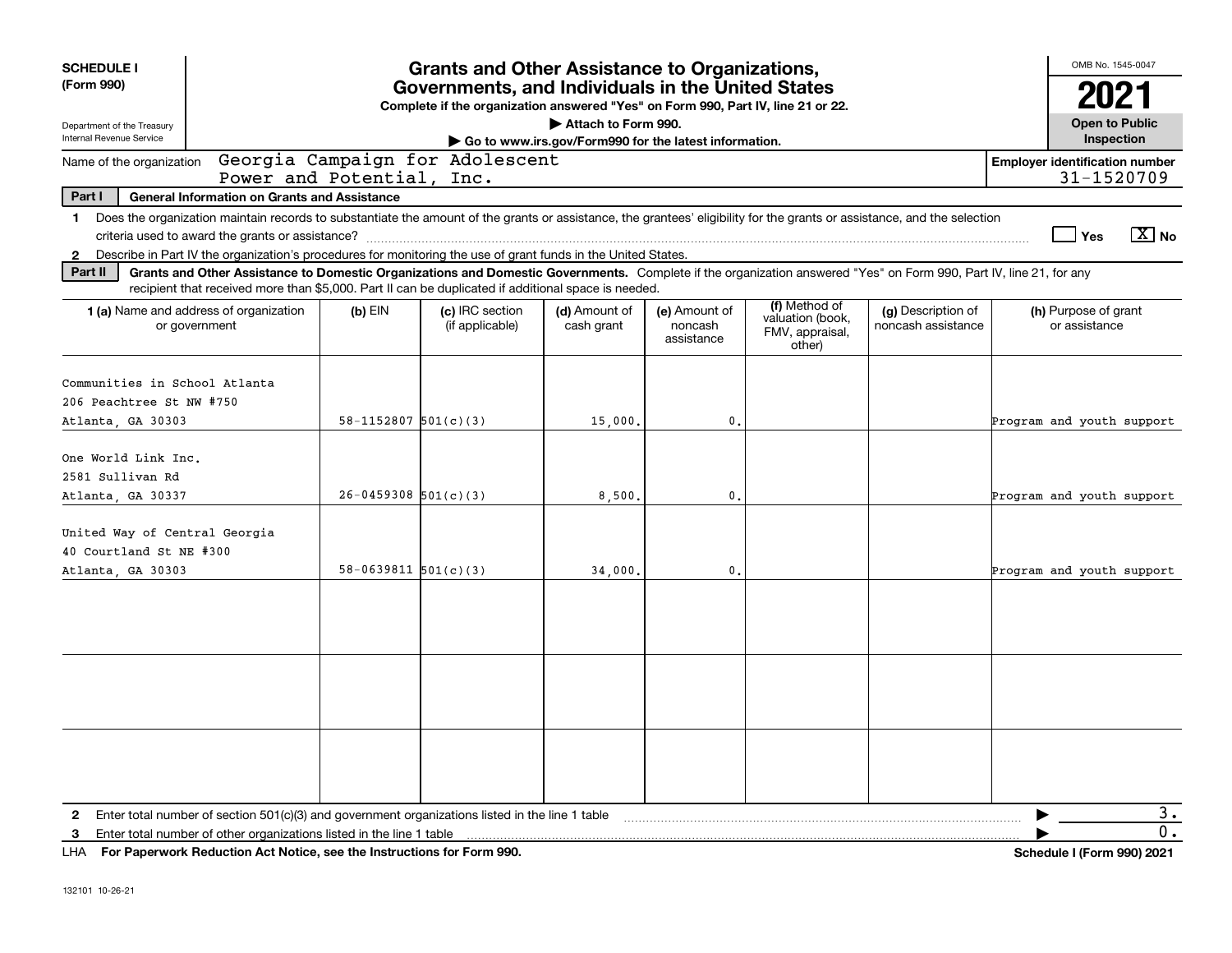#### Schedule I (Form 990) 2021 Page Power and Potential, Inc. 31-1520709

**2**

**Part III Grants and Other Assistance to Domestic Individuals.**  Complete if the organization answered "Yes" on Form 990, Part IV, line 22. Part III can be duplicated if additional space is needed.

| (a) Type of grant or assistance | (b) Number of<br>recipients | (c) Amount of<br>cash grant | (d) Amount of non-<br>cash assistance | (e) Method of valuation<br>(book, FMV, appraisal, other) | (f) Description of noncash assistance |
|---------------------------------|-----------------------------|-----------------------------|---------------------------------------|----------------------------------------------------------|---------------------------------------|
|                                 |                             |                             |                                       |                                                          |                                       |
|                                 |                             |                             |                                       |                                                          |                                       |
|                                 |                             |                             |                                       |                                                          |                                       |
|                                 |                             |                             |                                       |                                                          |                                       |
|                                 |                             |                             |                                       |                                                          |                                       |
|                                 |                             |                             |                                       |                                                          |                                       |
|                                 |                             |                             |                                       |                                                          |                                       |
|                                 |                             |                             |                                       |                                                          |                                       |
|                                 |                             |                             |                                       |                                                          |                                       |
|                                 |                             |                             |                                       |                                                          |                                       |

Part IV | Supplemental Information. Provide the information required in Part I, line 2; Part III, column (b); and any other additional information.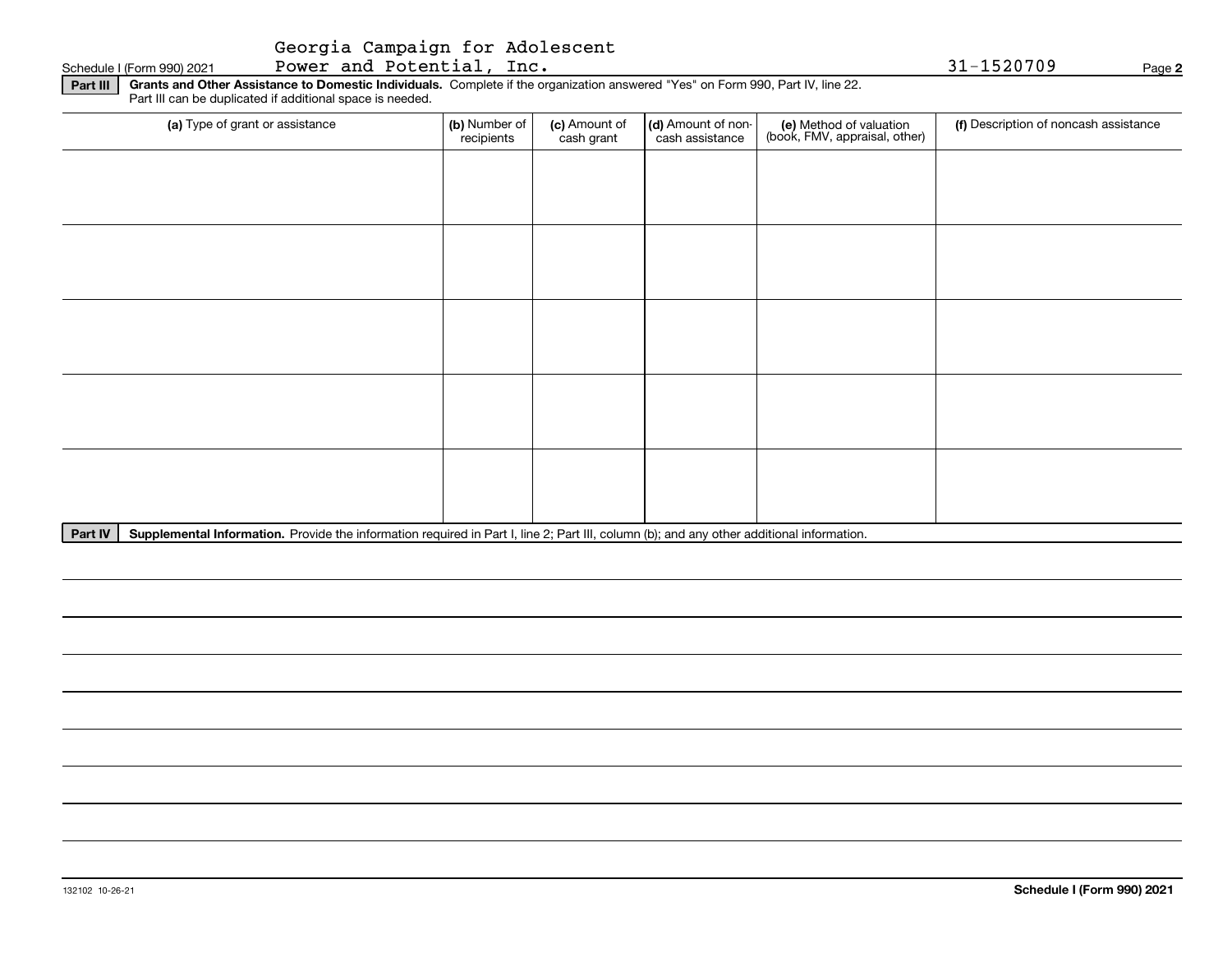|    | <b>SCHEDULE J</b>                       | <b>Compensation Information</b>                                                                                                                                                                                                      | OMB No. 1545-0047                     |     |             |
|----|-----------------------------------------|--------------------------------------------------------------------------------------------------------------------------------------------------------------------------------------------------------------------------------------|---------------------------------------|-----|-------------|
|    | (Form 990)                              | For certain Officers, Directors, Trustees, Key Employees, and Highest                                                                                                                                                                |                                       |     |             |
|    |                                         | <b>Compensated Employees</b>                                                                                                                                                                                                         | 2021                                  |     |             |
|    | Department of the Treasury              | Complete if the organization answered "Yes" on Form 990, Part IV, line 23.<br>Attach to Form 990.                                                                                                                                    | <b>Open to Public</b>                 |     |             |
|    | Internal Revenue Service                | Go to www.irs.gov/Form990 for instructions and the latest information.                                                                                                                                                               | Inspection                            |     |             |
|    | Name of the organization                | Georgia Campaign for Adolescent                                                                                                                                                                                                      | <b>Employer identification number</b> |     |             |
|    |                                         | Power and Potential, Inc.                                                                                                                                                                                                            | 31-1520709                            |     |             |
|    | Part I                                  | <b>Questions Regarding Compensation</b>                                                                                                                                                                                              |                                       |     |             |
|    |                                         |                                                                                                                                                                                                                                      |                                       | Yes | No          |
|    |                                         | Check the appropriate box(es) if the organization provided any of the following to or for a person listed on Form 990,                                                                                                               |                                       |     |             |
|    |                                         | Part VII, Section A, line 1a. Complete Part III to provide any relevant information regarding these items.                                                                                                                           |                                       |     |             |
|    | First-class or charter travel           | Housing allowance or residence for personal use                                                                                                                                                                                      |                                       |     |             |
|    | Travel for companions                   | Payments for business use of personal residence                                                                                                                                                                                      |                                       |     |             |
|    |                                         | Health or social club dues or initiation fees<br>Tax indemnification and gross-up payments                                                                                                                                           |                                       |     |             |
|    |                                         | Discretionary spending account<br>Personal services (such as maid, chauffeur, chef)                                                                                                                                                  |                                       |     |             |
|    |                                         |                                                                                                                                                                                                                                      |                                       |     |             |
| b  |                                         | If any of the boxes on line 1a are checked, did the organization follow a written policy regarding payment or                                                                                                                        |                                       |     |             |
|    |                                         | reimbursement or provision of all of the expenses described above? If "No," complete Part III to explain                                                                                                                             | 1b                                    |     |             |
| 2  |                                         | Did the organization require substantiation prior to reimbursing or allowing expenses incurred by all directors,                                                                                                                     |                                       |     |             |
|    |                                         |                                                                                                                                                                                                                                      | $\mathbf{2}$                          |     |             |
|    |                                         |                                                                                                                                                                                                                                      |                                       |     |             |
| з  |                                         | Indicate which, if any, of the following the organization used to establish the compensation of the organization's                                                                                                                   |                                       |     |             |
|    |                                         | CEO/Executive Director. Check all that apply. Do not check any boxes for methods used by a related organization to                                                                                                                   |                                       |     |             |
|    |                                         | establish compensation of the CEO/Executive Director, but explain in Part III.                                                                                                                                                       |                                       |     |             |
|    | Compensation committee                  | Written employment contract                                                                                                                                                                                                          |                                       |     |             |
|    |                                         | Compensation survey or study<br>Independent compensation consultant<br>Approval by the board or compensation committee                                                                                                               |                                       |     |             |
|    |                                         | Form 990 of other organizations                                                                                                                                                                                                      |                                       |     |             |
| 4  |                                         | During the year, did any person listed on Form 990, Part VII, Section A, line 1a, with respect to the filing                                                                                                                         |                                       |     |             |
|    | organization or a related organization: |                                                                                                                                                                                                                                      |                                       |     |             |
| а  |                                         | Receive a severance payment or change-of-control payment?                                                                                                                                                                            | 4a                                    |     | х           |
| b  |                                         | Participate in or receive payment from a supplemental nonqualified retirement plan?                                                                                                                                                  | 4b                                    |     | $\mathbf X$ |
|    |                                         | Participate in or receive payment from an equity-based compensation arrangement?                                                                                                                                                     | 4с                                    |     | $\mathbf X$ |
|    |                                         | If "Yes" to any of lines 4a-c, list the persons and provide the applicable amounts for each item in Part III.                                                                                                                        |                                       |     |             |
|    |                                         |                                                                                                                                                                                                                                      |                                       |     |             |
|    |                                         | Only section 501(c)(3), 501(c)(4), and 501(c)(29) organizations must complete lines 5-9.                                                                                                                                             |                                       |     |             |
| 5  |                                         | For persons listed on Form 990, Part VII, Section A, line 1a, did the organization pay or accrue any compensation                                                                                                                    |                                       |     |             |
|    | contingent on the revenues of:          |                                                                                                                                                                                                                                      |                                       |     |             |
| a  |                                         | The organization? <b>With the contract of the contract of the contract of the contract of the contract of the contract of the contract of the contract of the contract of the contract of the contract of the contract of the co</b> | 5a                                    |     | х           |
|    |                                         |                                                                                                                                                                                                                                      | 5b                                    |     | $\mathbf X$ |
|    |                                         | If "Yes" on line 5a or 5b, describe in Part III.                                                                                                                                                                                     |                                       |     |             |
| 6. |                                         | For persons listed on Form 990, Part VII, Section A, line 1a, did the organization pay or accrue any compensation                                                                                                                    |                                       |     |             |
|    | contingent on the net earnings of:      |                                                                                                                                                                                                                                      |                                       |     |             |
| a  |                                         |                                                                                                                                                                                                                                      | 6a                                    |     | х           |
|    |                                         |                                                                                                                                                                                                                                      | 6b                                    |     | X           |
|    |                                         | If "Yes" on line 6a or 6b, describe in Part III.                                                                                                                                                                                     |                                       |     |             |
|    |                                         | 7 For persons listed on Form 990, Part VII, Section A, line 1a, did the organization provide any nonfixed payments                                                                                                                   |                                       |     |             |
|    |                                         |                                                                                                                                                                                                                                      | 7                                     | х   |             |
| 8  |                                         | Were any amounts reported on Form 990, Part VII, paid or accrued pursuant to a contract that was subject to the                                                                                                                      |                                       |     |             |
|    |                                         | initial contract exception described in Regulations section 53.4958-4(a)(3)? If "Yes," describe in Part III                                                                                                                          | 8                                     |     | х           |
| 9  |                                         | If "Yes" on line 8, did the organization also follow the rebuttable presumption procedure described in                                                                                                                               |                                       |     |             |
|    |                                         |                                                                                                                                                                                                                                      | 9                                     |     |             |
|    |                                         | LHA For Paperwork Reduction Act Notice, see the Instructions for Form 990.                                                                                                                                                           | Schedule J (Form 990) 2021            |     |             |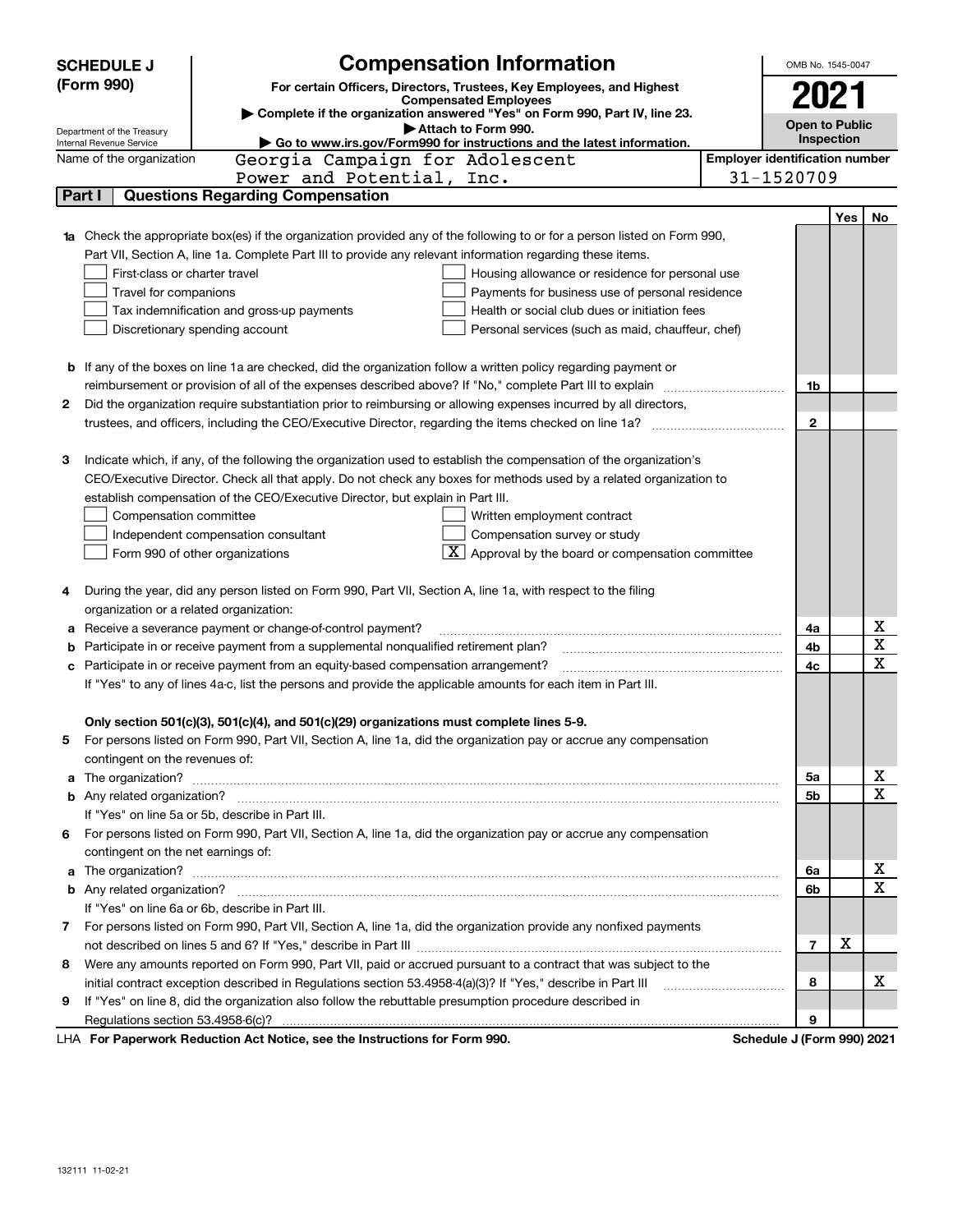Georgia Campaign for Adolescent Power and Potential, Inc.

31-1520709

**2**

**Part II Officers, Directors, Trustees, Key Employees, and Highest Compensated Employees.**  Schedule J (Form 990) 2021 Page Use duplicate copies if additional space is needed.

For each individual whose compensation must be reported on Schedule J, report compensation from the organization on row (i) and from related organizations, described in the instructions, on row (ii). Do not list any individuals that aren't listed on Form 990, Part VII.

**Note:**  The sum of columns (B)(i)-(iii) for each listed individual must equal the total amount of Form 990, Part VII, Section A, line 1a, applicable column (D) and (E) amounts for that individual.

|                       |                    |                          | compensation                              | (B) Breakdown of W-2 and/or 1099-MISC and/or 1099-NEC | (C) Retirement and<br>other deferred | (D) Nontaxable<br>benefits | (E) Total of columns<br>$(B)(i)-(D)$ | (F) Compensation<br>in column (B)         |
|-----------------------|--------------------|--------------------------|-------------------------------------------|-------------------------------------------------------|--------------------------------------|----------------------------|--------------------------------------|-------------------------------------------|
| (A) Name and Title    |                    | (i) Base<br>compensation | (ii) Bonus &<br>incentive<br>compensation | (iii) Other<br>reportable<br>compensation             | compensation                         |                            |                                      | reported as deferred<br>on prior Form 990 |
| Ronald McNeill<br>(1) | (i)                | 146, 403.                | 17,568.                                   | $\overline{0}$ .                                      | 6,559.                               | 5,317.                     | 175,847.                             | 0.                                        |
| CEO and President     | (ii)               | $\overline{0}$ .         | $\overline{0}$ .                          | $\overline{0}$ .                                      | $\overline{0}$ .                     | $\overline{0}$ .           | $\overline{0}$ .                     | $\overline{0}$ .                          |
|                       | $(\sf{i})$         |                          |                                           |                                                       |                                      |                            |                                      |                                           |
|                       | (ii)               |                          |                                           |                                                       |                                      |                            |                                      |                                           |
|                       | $(\sf{i})$         |                          |                                           |                                                       |                                      |                            |                                      |                                           |
|                       | (ii)               |                          |                                           |                                                       |                                      |                            |                                      |                                           |
|                       | $(\sf{i})$         |                          |                                           |                                                       |                                      |                            |                                      |                                           |
|                       | (ii)               |                          |                                           |                                                       |                                      |                            |                                      |                                           |
|                       | $(\sf{i})$         |                          |                                           |                                                       |                                      |                            |                                      |                                           |
|                       | (ii)               |                          |                                           |                                                       |                                      |                            |                                      |                                           |
|                       | $(\sf{i})$         |                          |                                           |                                                       |                                      |                            |                                      |                                           |
|                       | (ii)               |                          |                                           |                                                       |                                      |                            |                                      |                                           |
|                       | $(\sf{i})$         |                          |                                           |                                                       |                                      |                            |                                      |                                           |
|                       | (ii)               |                          |                                           |                                                       |                                      |                            |                                      |                                           |
|                       | $(\sf{i})$         |                          |                                           |                                                       |                                      |                            |                                      |                                           |
|                       | (ii)               |                          |                                           |                                                       |                                      |                            |                                      |                                           |
|                       | $(\sf{i})$<br>(ii) |                          |                                           |                                                       |                                      |                            |                                      |                                           |
|                       | $(\sf{i})$         |                          |                                           |                                                       |                                      |                            |                                      |                                           |
|                       | (ii)               |                          |                                           |                                                       |                                      |                            |                                      |                                           |
|                       | $(\sf{i})$         |                          |                                           |                                                       |                                      |                            |                                      |                                           |
|                       | (ii)               |                          |                                           |                                                       |                                      |                            |                                      |                                           |
|                       | $(\sf{i})$         |                          |                                           |                                                       |                                      |                            |                                      |                                           |
|                       | (ii)               |                          |                                           |                                                       |                                      |                            |                                      |                                           |
|                       | $(\sf{i})$         |                          |                                           |                                                       |                                      |                            |                                      |                                           |
|                       | (ii)               |                          |                                           |                                                       |                                      |                            |                                      |                                           |
|                       | $(\sf{i})$         |                          |                                           |                                                       |                                      |                            |                                      |                                           |
|                       | (ii)               |                          |                                           |                                                       |                                      |                            |                                      |                                           |
|                       | $(\sf{i})$         |                          |                                           |                                                       |                                      |                            |                                      |                                           |
|                       | (ii)               |                          |                                           |                                                       |                                      |                            |                                      |                                           |
|                       | $(\sf{i})$         |                          |                                           |                                                       |                                      |                            |                                      |                                           |
|                       | (ii)               |                          |                                           |                                                       |                                      |                            |                                      |                                           |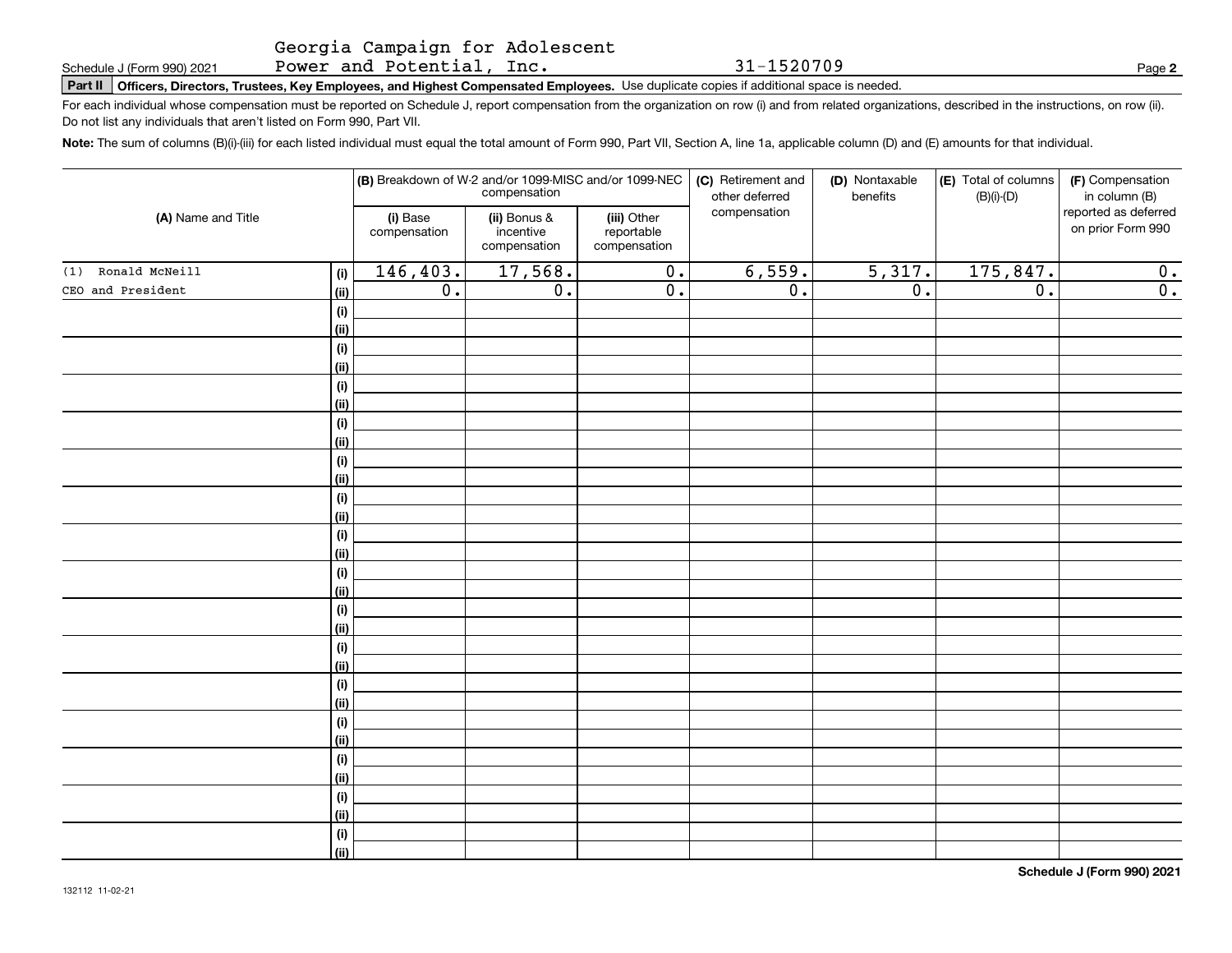#### **Part III Supplemental Information**

Schedule J (Form 990) 2021 Power and Potential, Inc.<br>
Part III Supplemental Information<br>
Provide the information, explanation, or descriptions required for Part I, lines 1a, 1b, 3, 4a, 4b, 4c, 5a, 5b, 6a, 6b, 7, and 8, and

Part I, Line 7:

The board approved a discretionary bonus of \$17,568 for Ronald McNeill,

President and CEO, for the 2021 calendar year.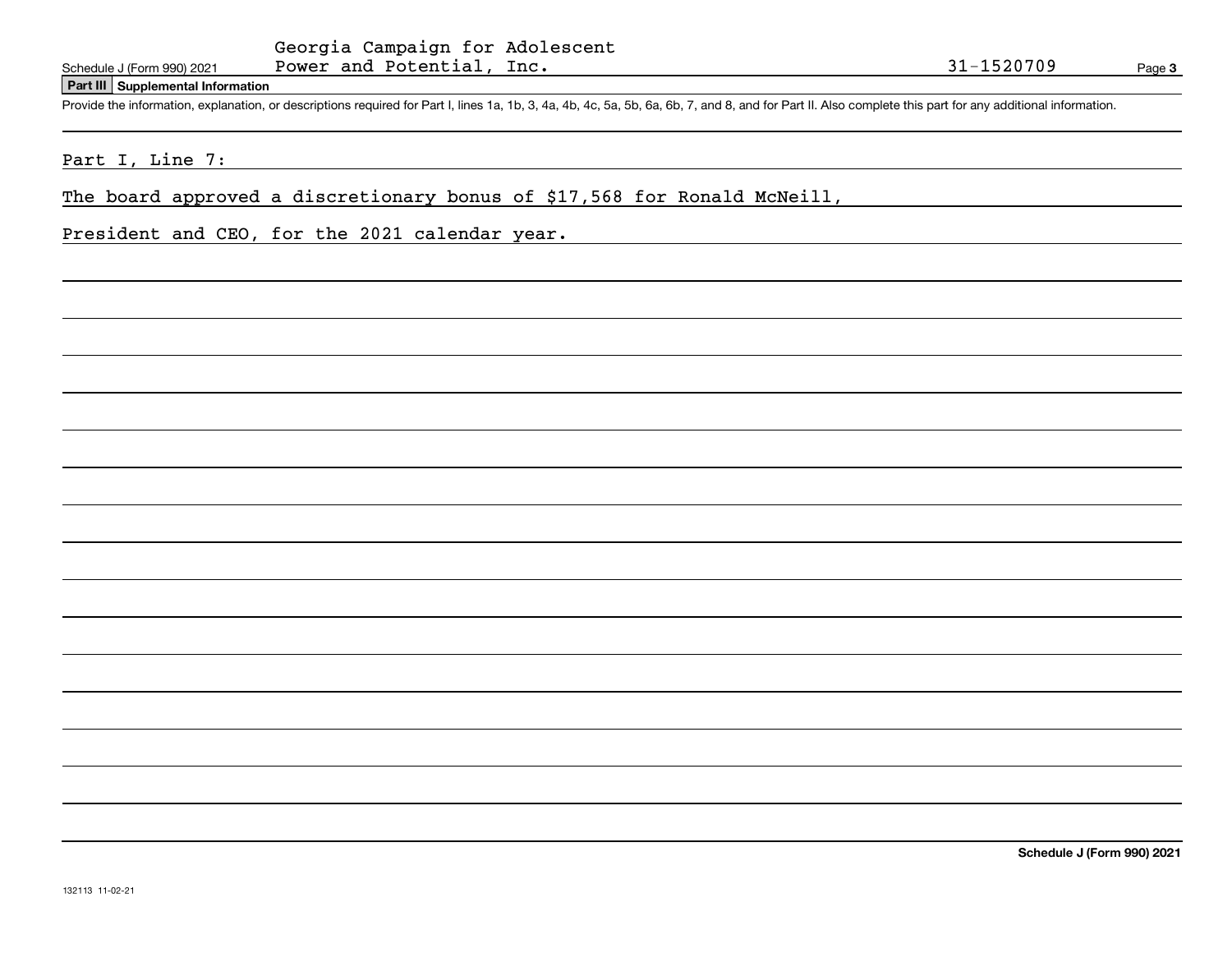| <b>SCHEDULE L</b>                                                                                                             |                                       |                                                                                                                                                                                                                                                                                         |                                                                                                                                 |          |                       | <b>Transactions With Interested Persons</b>                                                                                                                            |  |                                |     |                          |                                           | OMB No. 1545-0047            |     |                           |
|-------------------------------------------------------------------------------------------------------------------------------|---------------------------------------|-----------------------------------------------------------------------------------------------------------------------------------------------------------------------------------------------------------------------------------------------------------------------------------------|---------------------------------------------------------------------------------------------------------------------------------|----------|-----------------------|------------------------------------------------------------------------------------------------------------------------------------------------------------------------|--|--------------------------------|-----|--------------------------|-------------------------------------------|------------------------------|-----|---------------------------|
| (Form 990)<br>Department of the Treasury<br>Internal Revenue Service                                                          |                                       | Complete if the organization answered "Yes" on Form 990, Part IV, line 25a, 25b, 26, 27, 28a,<br>28b, or 28c, or Form 990-EZ, Part V, line 38a or 40b.<br>Attach to Form 990 or Form 990-EZ.<br>$\triangleright$ Go to www.irs.gov/Form990 for instructions and the latest information. |                                                                                                                                 |          |                       |                                                                                                                                                                        |  |                                |     |                          | <b>Open To Public</b><br>Inspection       |                              |     |                           |
| Name of the organization                                                                                                      |                                       |                                                                                                                                                                                                                                                                                         | Georgia Campaign for Adolescent                                                                                                 |          |                       |                                                                                                                                                                        |  |                                |     |                          | <b>Employer identification number</b>     |                              |     |                           |
| Part I                                                                                                                        |                                       |                                                                                                                                                                                                                                                                                         | Power and Potential, Inc.                                                                                                       |          |                       | <b>Excess Benefit Transactions</b> (section 501(c)(3), section 501(c)(4), and section 501(c)(29) organizations only).                                                  |  |                                |     |                          | 31-1520709                                |                              |     |                           |
|                                                                                                                               |                                       |                                                                                                                                                                                                                                                                                         |                                                                                                                                 |          |                       | Complete if the organization answered "Yes" on Form 990, Part IV, line 25a or 25b, or Form 990-EZ, Part V, line 40b.                                                   |  |                                |     |                          |                                           |                              |     |                           |
|                                                                                                                               |                                       |                                                                                                                                                                                                                                                                                         | (b) Relationship between disqualified                                                                                           |          |                       |                                                                                                                                                                        |  |                                |     |                          |                                           |                              |     | (d) Corrected?            |
| (a) Name of disqualified person                                                                                               |                                       |                                                                                                                                                                                                                                                                                         | person and organization                                                                                                         |          |                       |                                                                                                                                                                        |  | (c) Description of transaction |     |                          |                                           |                              | Yes | No.                       |
|                                                                                                                               |                                       |                                                                                                                                                                                                                                                                                         |                                                                                                                                 |          |                       |                                                                                                                                                                        |  |                                |     |                          |                                           |                              |     |                           |
|                                                                                                                               |                                       |                                                                                                                                                                                                                                                                                         |                                                                                                                                 |          |                       |                                                                                                                                                                        |  |                                |     |                          |                                           |                              |     |                           |
|                                                                                                                               |                                       |                                                                                                                                                                                                                                                                                         |                                                                                                                                 |          |                       |                                                                                                                                                                        |  |                                |     |                          |                                           |                              |     |                           |
| 2 Enter the amount of tax incurred by the organization managers or disqualified persons during the year under<br>section 4958 |                                       |                                                                                                                                                                                                                                                                                         |                                                                                                                                 |          |                       |                                                                                                                                                                        |  |                                |     |                          | $\frac{1}{2}$                             |                              |     |                           |
| 3 Enter the amount of tax, if any, on line 2, above, reimbursed by the organization                                           |                                       |                                                                                                                                                                                                                                                                                         |                                                                                                                                 |          |                       |                                                                                                                                                                        |  |                                |     | $\blacktriangleright$ \$ |                                           |                              |     |                           |
| Part II<br>(a) Name of<br>interested person                                                                                   | (b) Relationship<br>with organization |                                                                                                                                                                                                                                                                                         | Loans to and/or From Interested Persons.<br>reported an amount on Form 990, Part X, line 5, 6, or 22.<br>(c) Purpose<br>of loan | from the | (d) Loan to or        | Complete if the organization answered "Yes" on Form 990-EZ, Part V, line 38a or Form 990, Part IV, line 26; or if the organization<br>(e) Original<br>principal amount |  | (f) Balance due                |     | (g) In<br>default?       | (h) Approved<br>by board or<br>committee? |                              |     | (i) Written<br>agreement? |
|                                                                                                                               |                                       |                                                                                                                                                                                                                                                                                         |                                                                                                                                 | To       | organization?<br>From |                                                                                                                                                                        |  |                                | Yes | No                       | Yes                                       | No.                          | Yes | No                        |
|                                                                                                                               |                                       |                                                                                                                                                                                                                                                                                         |                                                                                                                                 |          |                       |                                                                                                                                                                        |  |                                |     |                          |                                           |                              |     |                           |
|                                                                                                                               |                                       |                                                                                                                                                                                                                                                                                         |                                                                                                                                 |          |                       |                                                                                                                                                                        |  |                                |     |                          |                                           |                              |     |                           |
|                                                                                                                               |                                       |                                                                                                                                                                                                                                                                                         |                                                                                                                                 |          |                       |                                                                                                                                                                        |  |                                |     |                          |                                           |                              |     |                           |
|                                                                                                                               |                                       |                                                                                                                                                                                                                                                                                         |                                                                                                                                 |          |                       |                                                                                                                                                                        |  |                                |     |                          |                                           |                              |     |                           |
|                                                                                                                               |                                       |                                                                                                                                                                                                                                                                                         |                                                                                                                                 |          |                       |                                                                                                                                                                        |  |                                |     |                          |                                           |                              |     |                           |
|                                                                                                                               |                                       |                                                                                                                                                                                                                                                                                         |                                                                                                                                 |          |                       |                                                                                                                                                                        |  |                                |     |                          |                                           |                              |     |                           |
|                                                                                                                               |                                       |                                                                                                                                                                                                                                                                                         |                                                                                                                                 |          |                       |                                                                                                                                                                        |  |                                |     |                          |                                           |                              |     |                           |
|                                                                                                                               |                                       |                                                                                                                                                                                                                                                                                         |                                                                                                                                 |          |                       |                                                                                                                                                                        |  |                                |     |                          |                                           |                              |     |                           |
| Total                                                                                                                         |                                       |                                                                                                                                                                                                                                                                                         |                                                                                                                                 |          |                       | $\blacktriangleright$ \$                                                                                                                                               |  |                                |     |                          |                                           |                              |     |                           |
| Part III                                                                                                                      |                                       |                                                                                                                                                                                                                                                                                         | <b>Grants or Assistance Benefiting Interested Persons.</b>                                                                      |          |                       |                                                                                                                                                                        |  |                                |     |                          |                                           |                              |     |                           |
| (a) Name of interested person                                                                                                 |                                       |                                                                                                                                                                                                                                                                                         | Complete if the organization answered "Yes" on Form 990, Part IV, line 27.                                                      |          |                       |                                                                                                                                                                        |  |                                |     |                          |                                           |                              |     |                           |
|                                                                                                                               |                                       |                                                                                                                                                                                                                                                                                         | (b) Relationship between<br>interested person and<br>the organization                                                           |          |                       | (c) Amount of<br>assistance                                                                                                                                            |  | (d) Type of<br>assistance      |     |                          |                                           | (e) Purpose of<br>assistance |     |                           |
|                                                                                                                               |                                       |                                                                                                                                                                                                                                                                                         |                                                                                                                                 |          |                       |                                                                                                                                                                        |  |                                |     |                          |                                           |                              |     |                           |
|                                                                                                                               |                                       |                                                                                                                                                                                                                                                                                         |                                                                                                                                 |          |                       |                                                                                                                                                                        |  |                                |     |                          |                                           |                              |     |                           |
|                                                                                                                               |                                       |                                                                                                                                                                                                                                                                                         |                                                                                                                                 |          |                       |                                                                                                                                                                        |  |                                |     |                          |                                           |                              |     |                           |
|                                                                                                                               |                                       |                                                                                                                                                                                                                                                                                         |                                                                                                                                 |          |                       |                                                                                                                                                                        |  |                                |     |                          |                                           |                              |     |                           |
|                                                                                                                               |                                       |                                                                                                                                                                                                                                                                                         |                                                                                                                                 |          |                       |                                                                                                                                                                        |  |                                |     |                          |                                           |                              |     |                           |
|                                                                                                                               |                                       |                                                                                                                                                                                                                                                                                         |                                                                                                                                 |          |                       |                                                                                                                                                                        |  |                                |     |                          |                                           |                              |     |                           |
|                                                                                                                               |                                       |                                                                                                                                                                                                                                                                                         |                                                                                                                                 |          |                       |                                                                                                                                                                        |  |                                |     |                          |                                           |                              |     |                           |
|                                                                                                                               |                                       |                                                                                                                                                                                                                                                                                         |                                                                                                                                 |          |                       |                                                                                                                                                                        |  |                                |     |                          |                                           |                              |     |                           |

**For Paperwork Reduction Act Notice, see the Instructions for Form 990 or 990-EZ. Schedule L (Form 990) 2021** LHA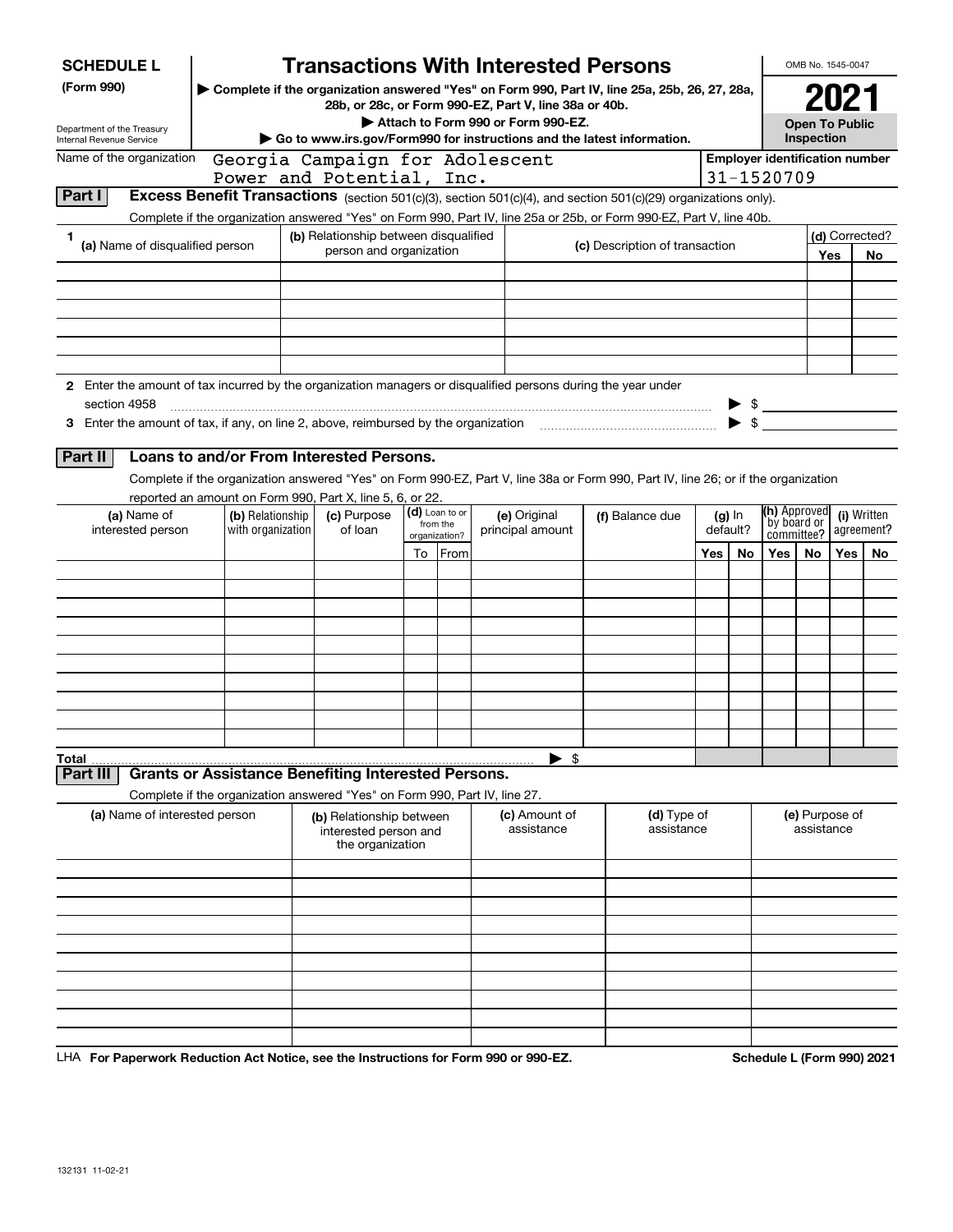|                                                                                             | Georgia Campaign for Adolescent     |               |                       |                |                |
|---------------------------------------------------------------------------------------------|-------------------------------------|---------------|-----------------------|----------------|----------------|
| Schedule L (Form 990) 2021                                                                  | Power and Potential, Inc.           |               | $31 - 1520709$ Page 2 |                |                |
| <b>Business Transactions Involving Interested Persons.</b><br><b>Part IV</b>                |                                     |               |                       |                |                |
| Complete if the organization answered "Yes" on Form 990, Part IV, line 28a, 28b, or 28c.    |                                     |               |                       |                |                |
| (a) Name of interested person                                                               | (b) Relationship between interested | (c) Amount of | (d) Description of    | organization's | (e) Sharing of |
|                                                                                             | person and the organization         | transaction   | transaction           | revenues?      |                |
|                                                                                             |                                     |               |                       | Yes            | No             |
| Jane Fonda                                                                                  | GA Campaign Adolesc                 |               | 19,268. Sublease of   |                | X              |
|                                                                                             |                                     |               |                       |                |                |
|                                                                                             |                                     |               |                       |                |                |
|                                                                                             |                                     |               |                       |                |                |
|                                                                                             |                                     |               |                       |                |                |
|                                                                                             |                                     |               |                       |                |                |
|                                                                                             |                                     |               |                       |                |                |
|                                                                                             |                                     |               |                       |                |                |
|                                                                                             |                                     |               |                       |                |                |
| <b>Part V</b><br>Supplemental Information.                                                  |                                     |               |                       |                |                |
| Provide additional information for responses to questions on Schedule L (see instructions). |                                     |               |                       |                |                |
|                                                                                             |                                     |               |                       |                |                |
| Sch L, Part IV, Business Transactions Involving Interested Persons:                         |                                     |               |                       |                |                |
|                                                                                             |                                     |               |                       |                |                |
| (a) Name of Person: Jane Fonda                                                              |                                     |               |                       |                |                |
|                                                                                             |                                     |               |                       |                |                |
| (b) Relationship Between Interested Person and Organization:                                |                                     |               |                       |                |                |
|                                                                                             |                                     |               |                       |                |                |
| GA Campaign Adolescent Power Chair Emeritus, President of Fonda Inc.                        |                                     |               |                       |                |                |
|                                                                                             |                                     |               |                       |                |                |
| (c) Amount of Transaction \$ 19,268.                                                        |                                     |               |                       |                |                |
|                                                                                             |                                     |               |                       |                |                |
| (d) Description of Transaction: Sublease of real estate to Fonda, Inc.                      |                                     |               |                       |                |                |
|                                                                                             |                                     |               |                       |                |                |
| This is an arm's length transaction between Fonda, Inc and Georgia                          |                                     |               |                       |                |                |
|                                                                                             |                                     |               |                       |                |                |
| Campaign for Adolescent Power and Potential, Inc.                                           |                                     |               |                       |                |                |
| (e) Sharing of Organization Revenues? = No                                                  |                                     |               |                       |                |                |
|                                                                                             |                                     |               |                       |                |                |
|                                                                                             |                                     |               |                       |                |                |
|                                                                                             |                                     |               |                       |                |                |
|                                                                                             |                                     |               |                       |                |                |
|                                                                                             |                                     |               |                       |                |                |
|                                                                                             |                                     |               |                       |                |                |
|                                                                                             |                                     |               |                       |                |                |
|                                                                                             |                                     |               |                       |                |                |
|                                                                                             |                                     |               |                       |                |                |
|                                                                                             |                                     |               |                       |                |                |
|                                                                                             |                                     |               |                       |                |                |
|                                                                                             |                                     |               |                       |                |                |
|                                                                                             |                                     |               |                       |                |                |
|                                                                                             |                                     |               |                       |                |                |
|                                                                                             |                                     |               |                       |                |                |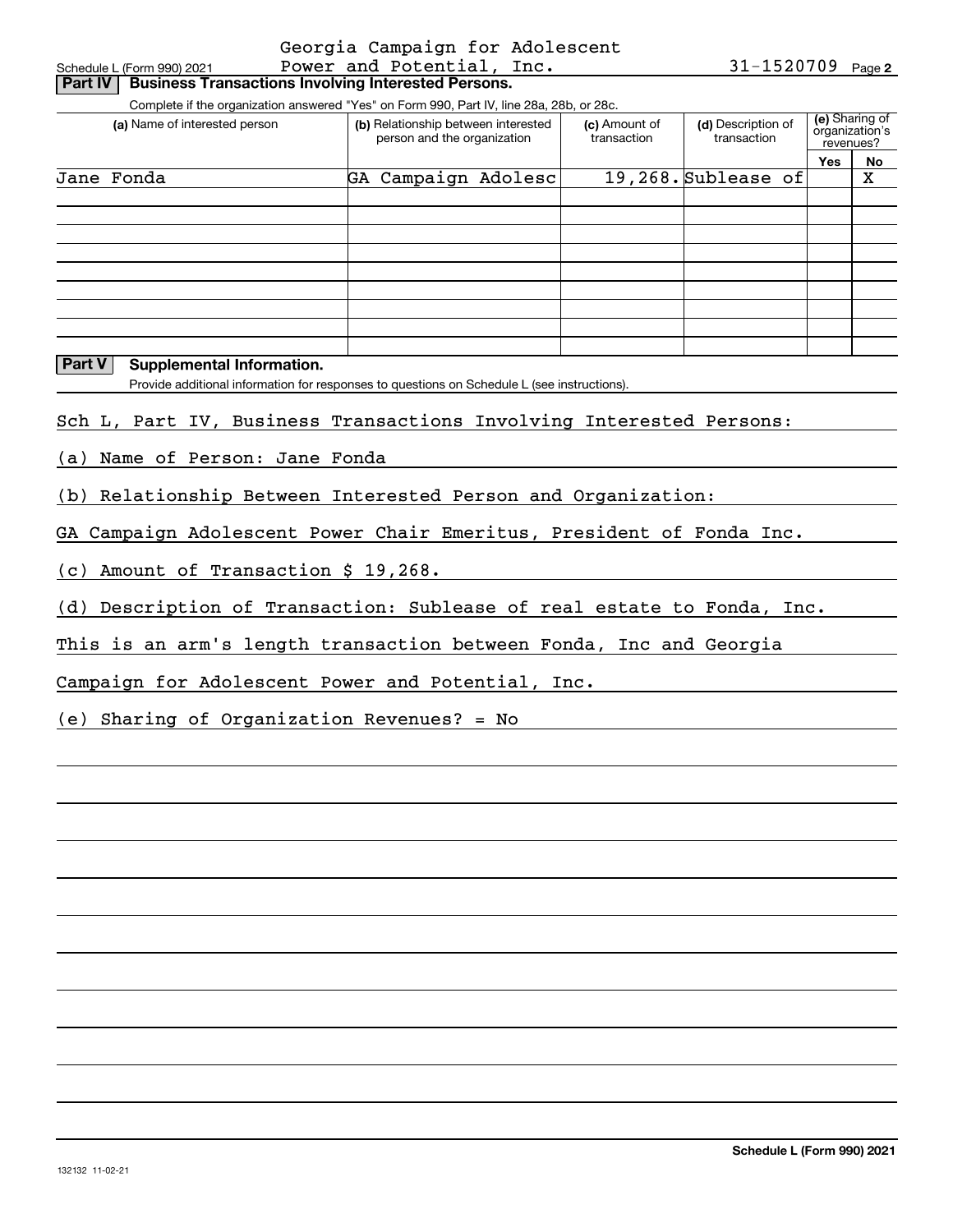| <b>SCHEDULE O</b><br>(Form 990)<br>Department of the Treasury<br><b>Internal Revenue Service</b>           | Supplemental Information to Form 990 or 990-EZ<br>Complete to provide information for responses to specific questions on<br>Form 990 or 990-EZ or to provide any additional information.<br>Attach to Form 990 or Form 990-EZ.<br>Go to www.irs.gov/Form990 for the latest information. |                                       |  |  |  |  |  |
|------------------------------------------------------------------------------------------------------------|-----------------------------------------------------------------------------------------------------------------------------------------------------------------------------------------------------------------------------------------------------------------------------------------|---------------------------------------|--|--|--|--|--|
| Name of the organization                                                                                   | Georgia Campaign for Adolescent                                                                                                                                                                                                                                                         | <b>Employer identification number</b> |  |  |  |  |  |
|                                                                                                            | Power and Potential, Inc.                                                                                                                                                                                                                                                               | 31-1520709                            |  |  |  |  |  |
| Form 990 Part I Line 1 continued<br>Through strategic partnerships and collaborations, statewide education |                                                                                                                                                                                                                                                                                         |                                       |  |  |  |  |  |
|                                                                                                            | and awareness campaigns, trainings, community outreach, programmatic                                                                                                                                                                                                                    |                                       |  |  |  |  |  |
| virtual and in-person webinars and events, in 2021 we impacted:                                            |                                                                                                                                                                                                                                                                                         |                                       |  |  |  |  |  |
|                                                                                                            | - 91,275 youth, surpassing our impact goal of 70,000                                                                                                                                                                                                                                    |                                       |  |  |  |  |  |
|                                                                                                            | - 39,239 parents, nearly reaching our impact goal of 40,000                                                                                                                                                                                                                             |                                       |  |  |  |  |  |

- 3,410 youth-serving professionals, surpassing our impact goal of

3,000

We also established partnerships with 30 new organizations and provided

programs and services to help meet community needs in each of our 26 priority counties.

Form 990, Part III, Line 4b, Program Service Accomplishments:

- GCAPP brought on 8 new school districts and institutions of higher education: Bibb County Schools, Clayton County Schools, Rockdale County Schools, Woodward Academy, GA Department of Juvenile Justice, Morehouse School of Medicine, and University of Michigan.

| Form 990, Part III, Line 4d, Other Program Services:                 |
|----------------------------------------------------------------------|
| We continued our important efforts to provide parents and other      |
| caregivers important information and tools to improve parent-child   |
| communication. In 2021 we reached more parents than ever before.     |
| - 10 000 parents reached through 8 statewide education and awareness |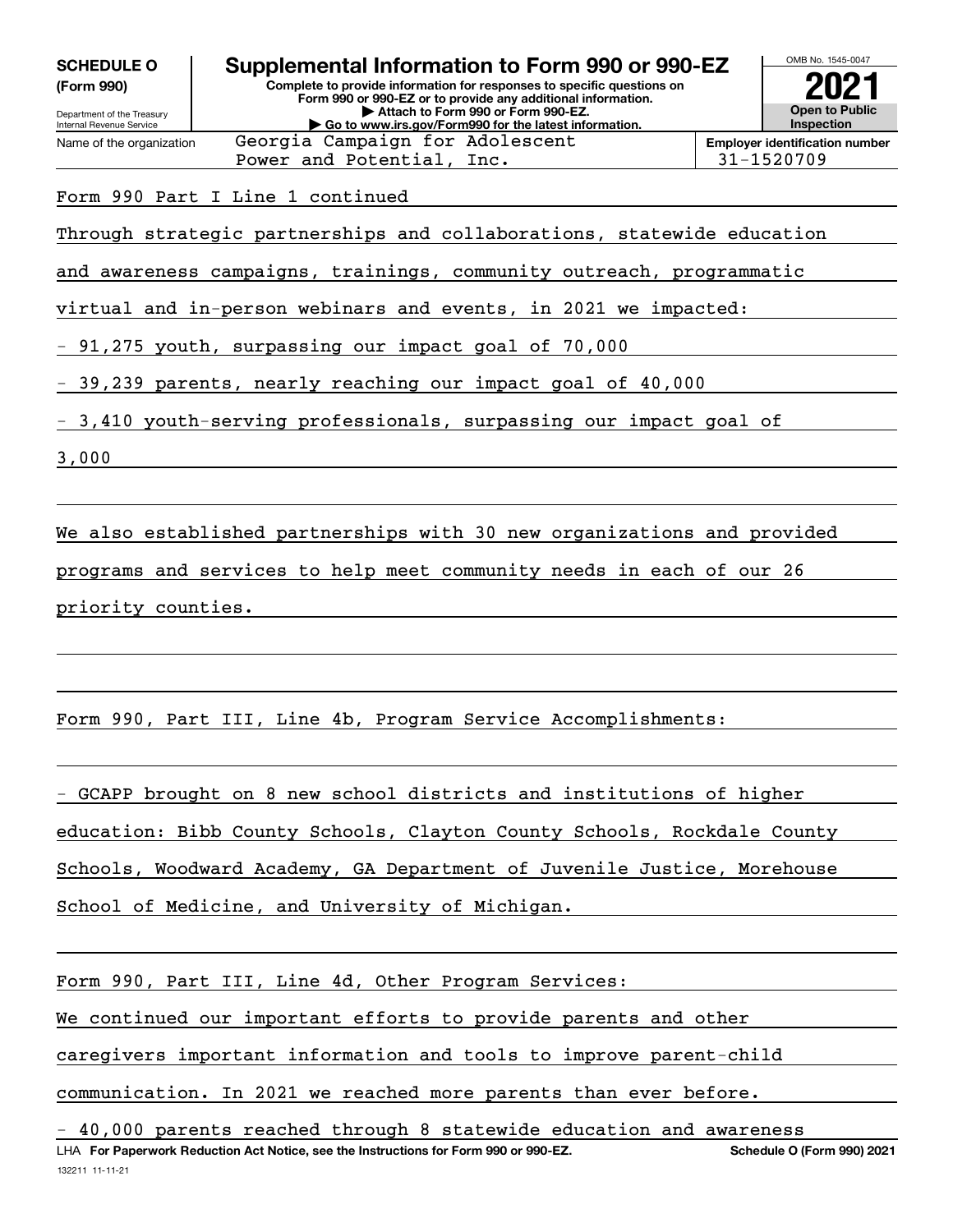| Schedule O (Form 990) 2021                                                               | Page 2                                              |
|------------------------------------------------------------------------------------------|-----------------------------------------------------|
| Georgia Campaign for Adolescent<br>Name of the organization<br>Power and Potential, Inc. | <b>Employer identification number</b><br>31-1520709 |
|                                                                                          |                                                     |
| campaigns and parent-focused activities                                                  |                                                     |
| Created 30 digital products and tools for parents                                        |                                                     |
| Produced 14 parent-focused events and webinars to bring more                             |                                                     |
| awareness to trending issues and concerns expressed by parents (and                      |                                                     |
| young people) including: Teen Dating Violence 101, Secret Codes &                        |                                                     |
| Social Media, Preventing Child Sexual Abuse, Parenting LGBTQ+ Youth,                     |                                                     |
| Mental Health Awareness & Teens, Back to School with COVID, and Let's                    |                                                     |
| Talk Month: Fatherhood Edition.                                                          |                                                     |
| including grants of $\sharp$ 0.<br>Expenses $$11,419.$<br>Revenue $$0.$                  |                                                     |
|                                                                                          |                                                     |
| Power Moves                                                                              |                                                     |
| Expansion                                                                                |                                                     |
| Community Conversations                                                                  |                                                     |
| Community Action Teams                                                                   |                                                     |
| including grants of $\sharp$ 0.<br>Revenue $\sharp$ 0.<br>Expenses $$168,777.$           |                                                     |
|                                                                                          |                                                     |
| Form 990, Part VI, Section B, line 11b:                                                  |                                                     |
|                                                                                          |                                                     |
| After CEO and Finance Committee approves Form 990 the entire Board must                  |                                                     |
| vote and accept before it is filed.                                                      |                                                     |
|                                                                                          |                                                     |
| Form 990, Part VI, Section B, Line 12c:                                                  |                                                     |
| Our conflict of interest policy questionnaire is given to each Board Member              |                                                     |
| at the beginning of the year. Each Board Member must sign and agree to our               |                                                     |
| policies. Our CEO reviews each signed document and makes record to our                   |                                                     |
| Board chair if needed. If a discussion is needed and a conflict of interest              |                                                     |
| occurs, that particular person must be excluded from the discussion.                     |                                                     |
|                                                                                          |                                                     |
|                                                                                          |                                                     |

Form 990, Part VI, Section B, Line 15a: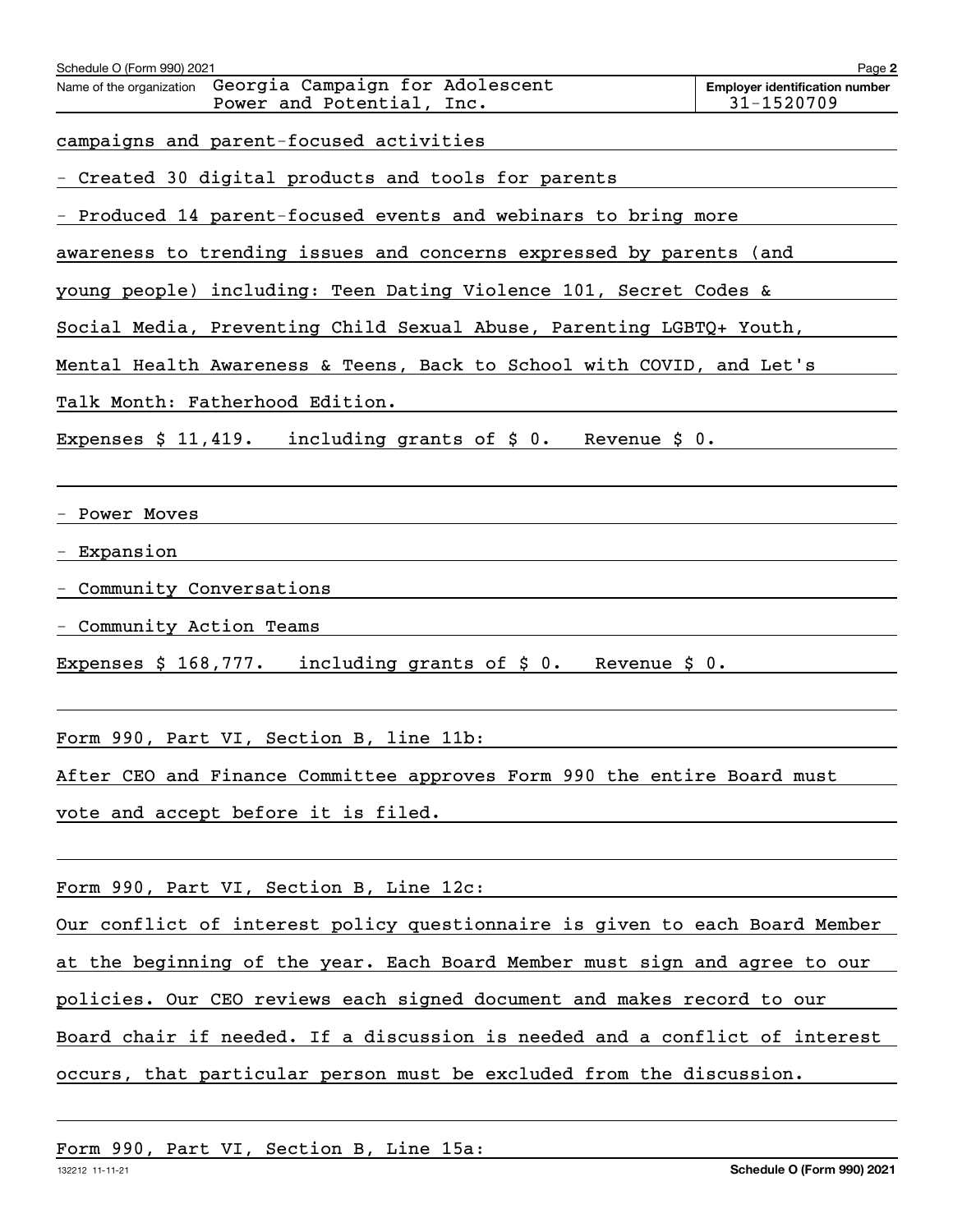| Schedule O (Form 990) 2021                                                            | Page 2                                              |
|---------------------------------------------------------------------------------------|-----------------------------------------------------|
| Name of the organization Georgia Campaign for Adolescent<br>Power and Potential, Inc. | <b>Employer identification number</b><br>31-1520709 |
| Proposed compensation is reviewed and approved by the board.                          |                                                     |
| Form 990, Part VI, Section C, Line 19:                                                |                                                     |
| Documents are available in the organization's annual report and at                    |                                                     |
| www.guidestar.org.                                                                    |                                                     |
| Form 990, Part IX, Line 11g, Other Fees:                                              |                                                     |
| Payroll Processing Services:                                                          |                                                     |
| Program service expenses                                                              | 17,615.                                             |
| Management and general expenses                                                       | 3,912.                                              |
| Fundraising expenses                                                                  | 3,074.                                              |
| Total expenses                                                                        | 24,601.                                             |
|                                                                                       |                                                     |
| Consulting Services:                                                                  |                                                     |
| Program service expenses                                                              | 777,626.                                            |
| Management and general expenses                                                       | 30, 292.                                            |
| Fundraising expenses                                                                  | $0_{\cdot}$                                         |
| Total expenses                                                                        | 807,918.                                            |
|                                                                                       |                                                     |
| Other Professional Fees:                                                              |                                                     |
| Program service expenses                                                              | 51,617.                                             |
| Management and general expenses                                                       | 12,672.                                             |
| Fundraising expenses                                                                  | 0.                                                  |
| Total expenses                                                                        | 64,289.                                             |
| Total Other Fees on Form 990, Part IX, line 11g, Col A                                | 896,808.                                            |

Form 990 Section XII Line 2c

The process for auditor selection and audited financial statement